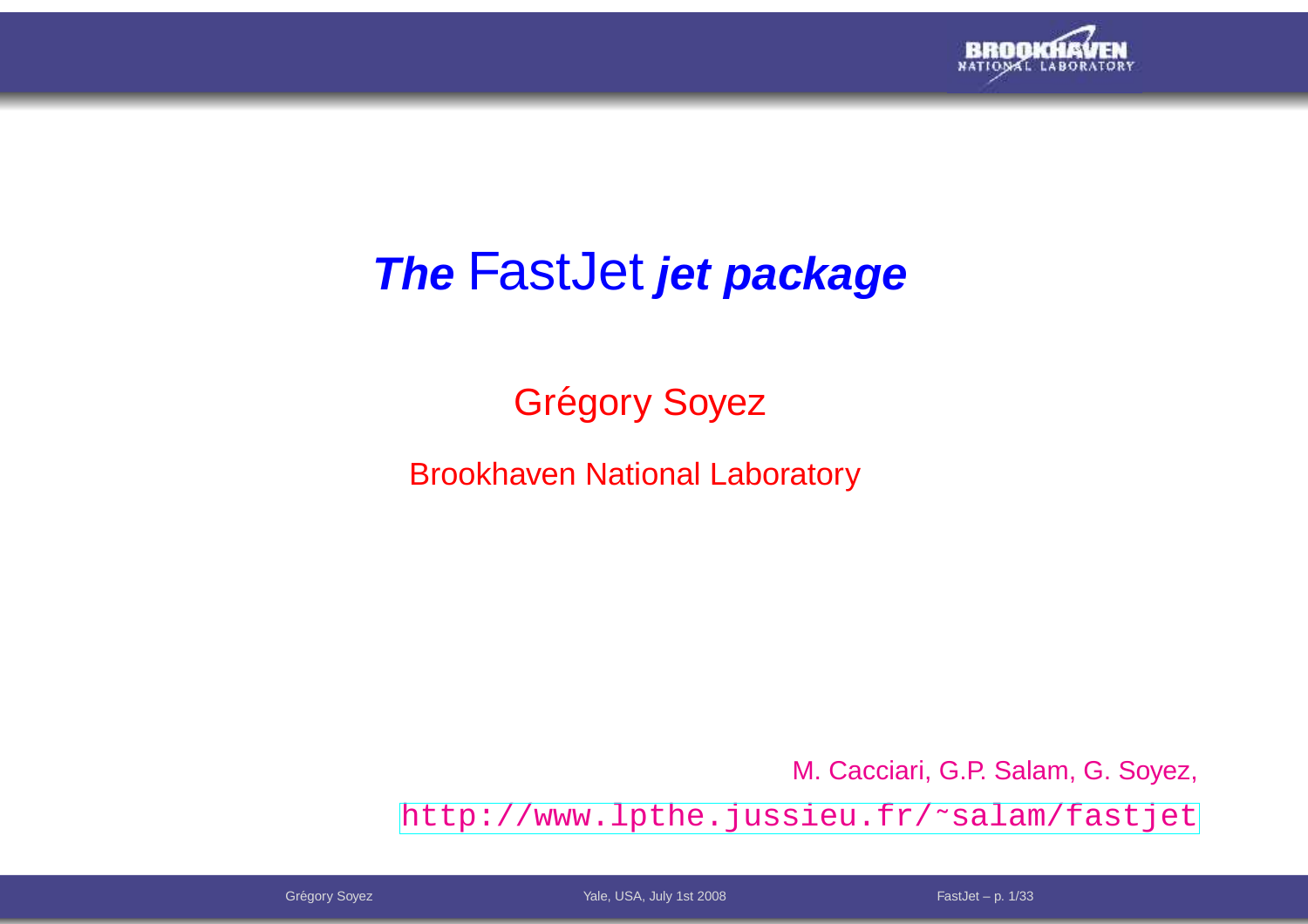

Aim: Study hard processes

- QCD backgrounds, top quark physics $\bullet$
- Higgs, physics beyond the standard model

<mark>Define jets: parton ↔ jet</mark>

**But:** partons are ambiguous

Hence: Multiple definitions of <sup>a</sup> "jet"



Grégory Soyez **FastJet – p. 2/33** The Contract Vale, USA, July 1st 2008 The Contract Contract Contract Contract Contract Contract Contract Contract Contract Contract Contract Contract Contract Contract Contract Contract Co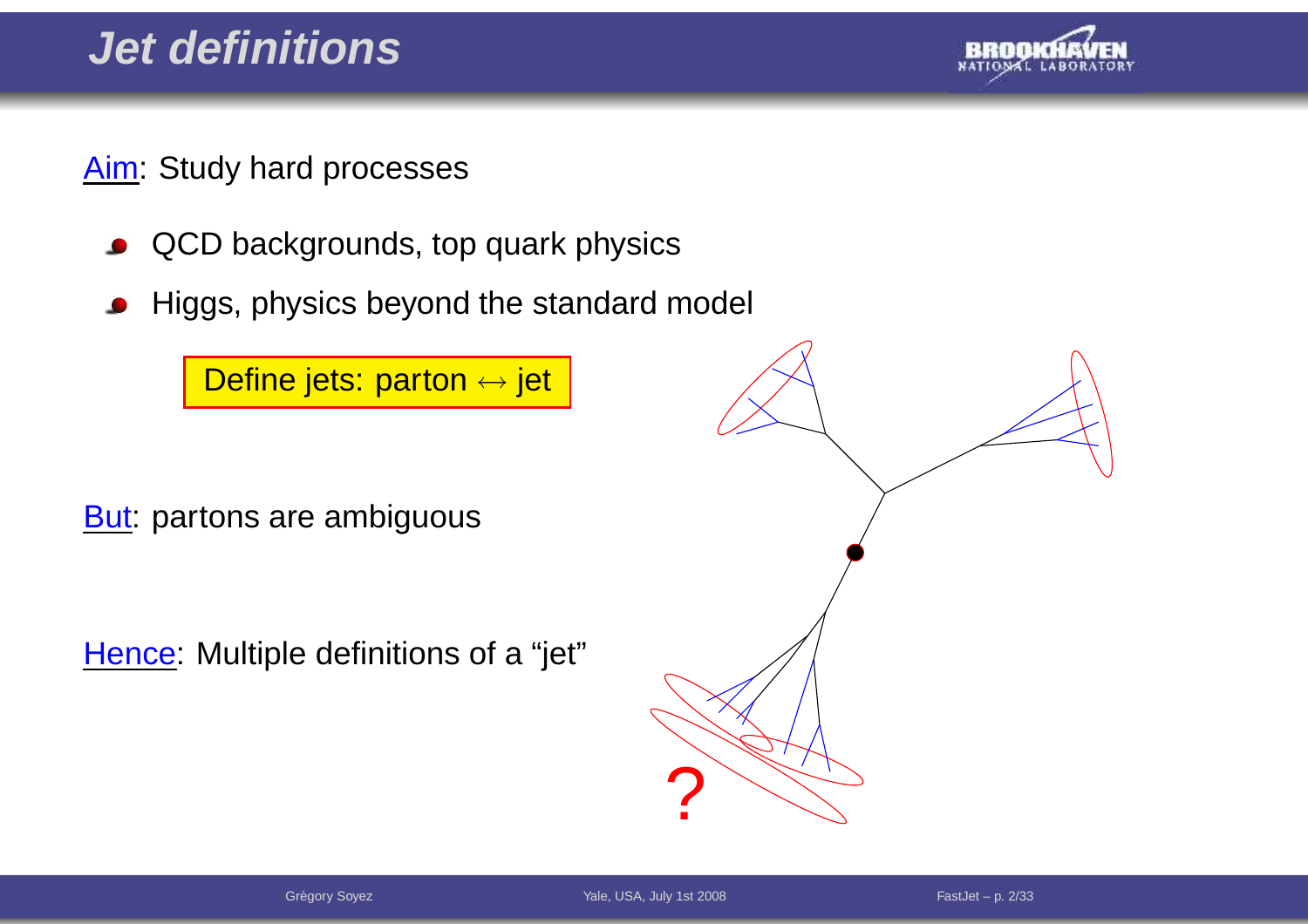

| <b>Class 1: recombination</b>               | Cass 2: cone                                |
|---------------------------------------------|---------------------------------------------|
| Successive recombinations of the            | find directions of energy flow              |
| "closest" $(a)$ pair of particle            | $\equiv$ stable cones <sup>(b)</sup>        |
| Nice perturbative behaviour                 | Small sensitivity to soft radiation (UE,PU) |
| Often used in $e^{\pm}e^{\pm}$ , $e^{\pm}p$ | Often used in $pp$                          |

(a)Distance:

$$
k_t: d_{i,j} = \min(k_{t,i}^2, k_{t,j}^2)(\Delta \phi_{i,j}^2 + \Delta y_{i,j}^2)
$$
  
**Aachen/Cam.**:  $d_{i,j} = \Delta \phi_{i,j}^2 + \Delta y_{i,j}^2$ 

(b) $\frac{1}{2}$  stable cones (radius  $R$ ) such that:

the total momentum of its contents points in the direction of its centre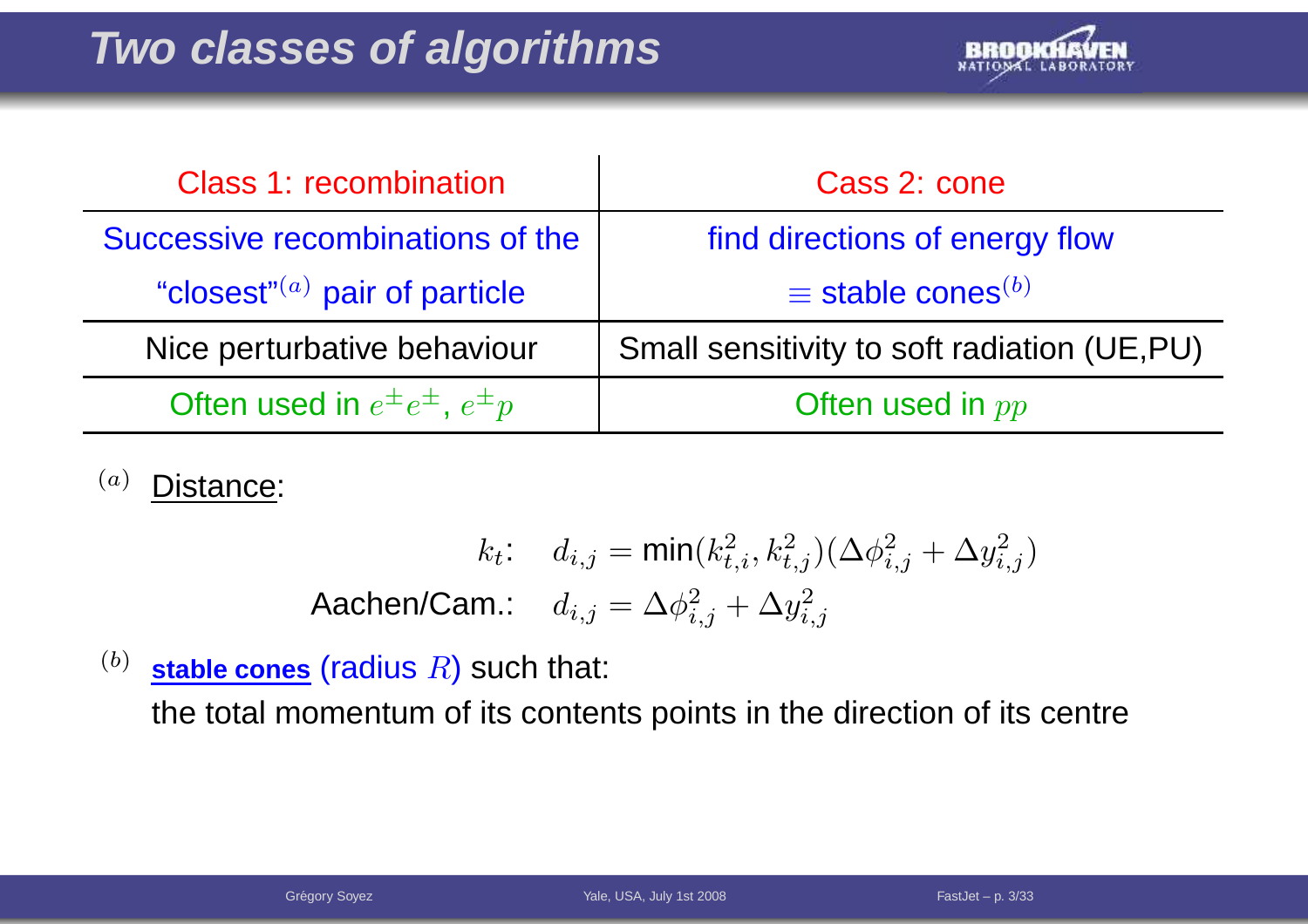

- Seeded (iterative) approaches: iterate from an initial position until stable $\bullet$ 
	- $\bullet$  seed = initial particle
	- $\bullet$  seed = midpoint between stable cones found at first step
- One has to deal with overlapping stable cones: <sup>2</sup> subclasses $\bullet$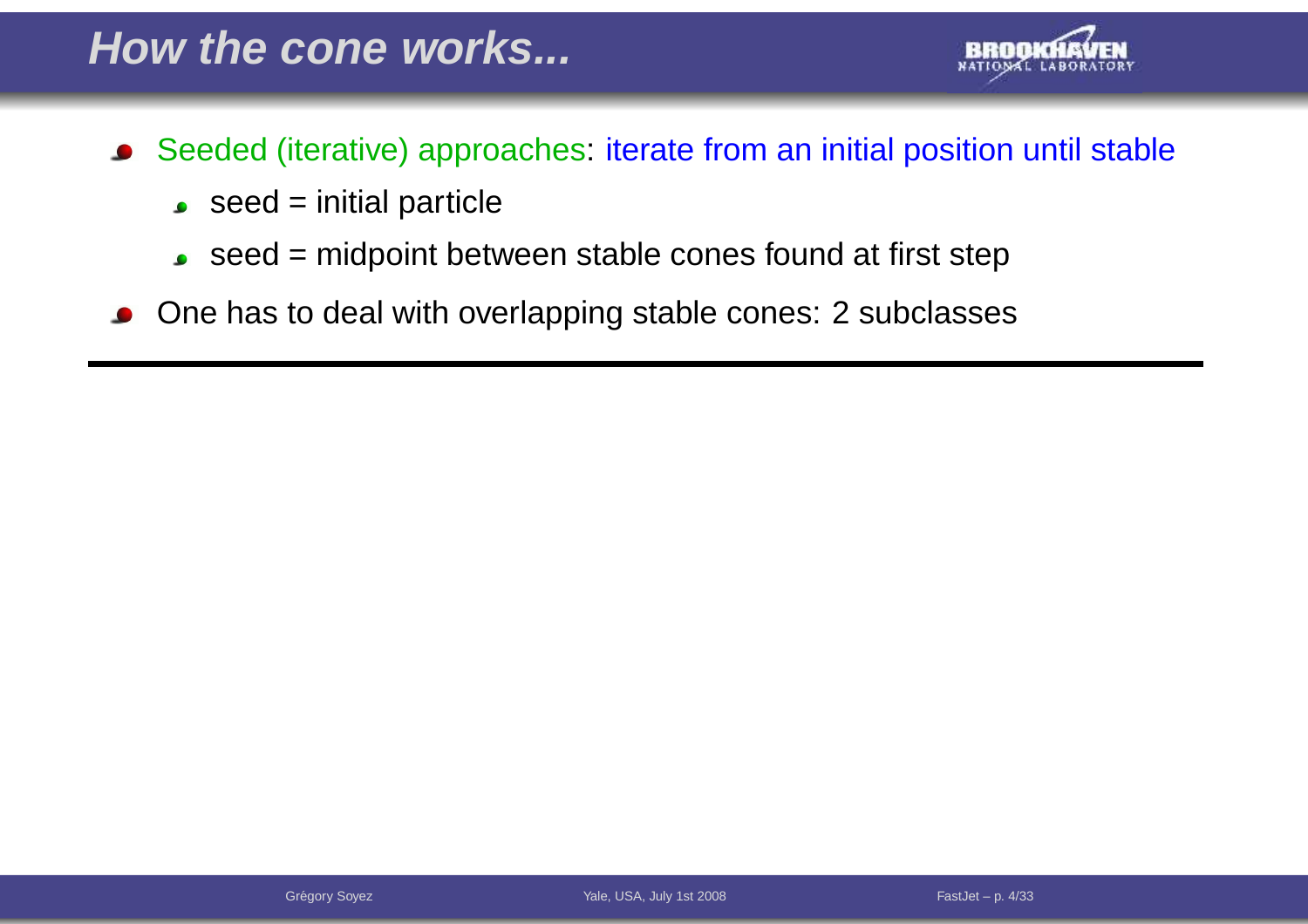### **How the cone works...**



- $\bullet$  seed = initial particle
- $\bullet$  seed = midpoint between stable cones found at first step

 $\textsf{Class 2(a):}$  cone with split-merge ( $\textsf{\underline{ex}}$ .: JetClu, Atlas, MidPoint):

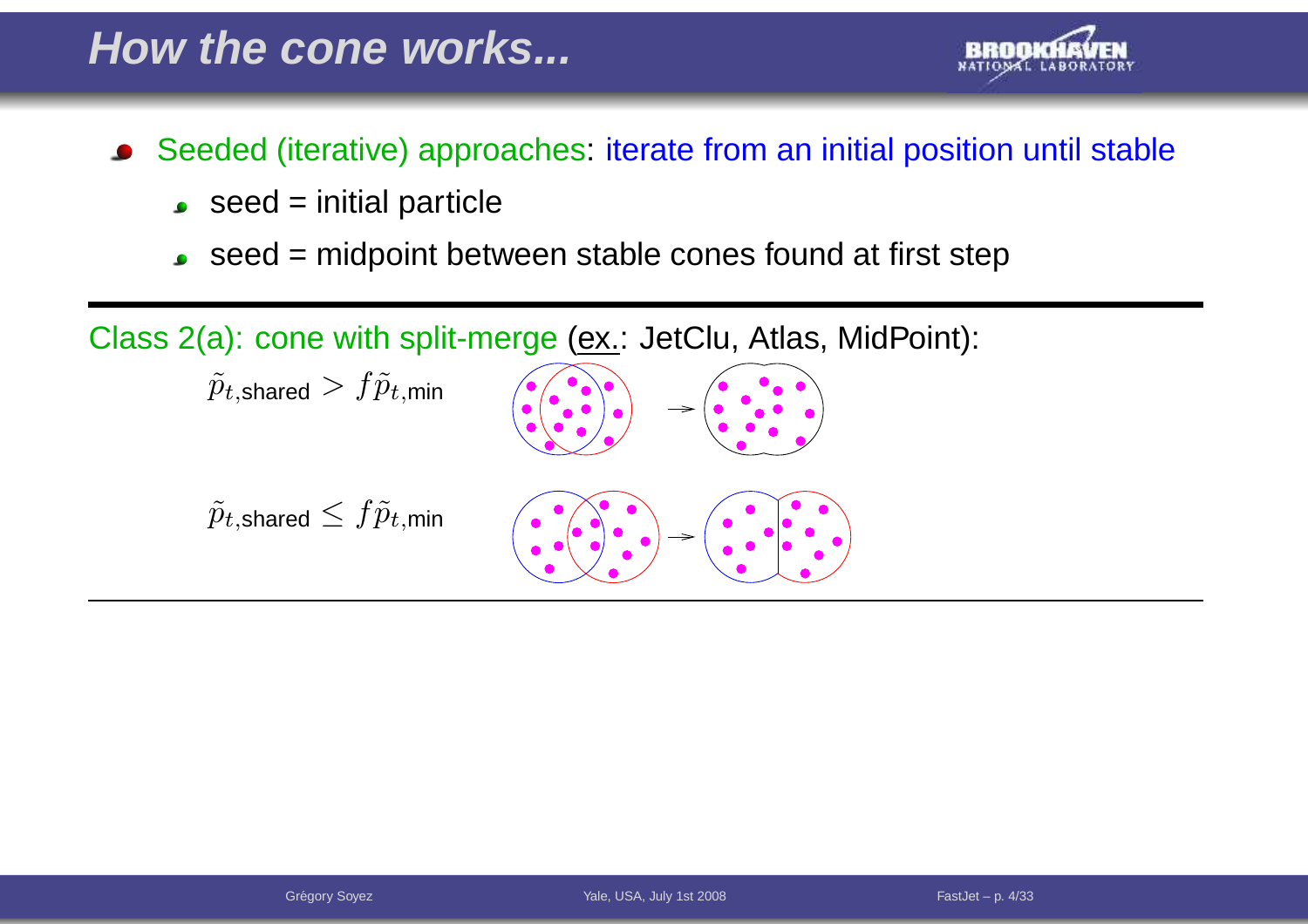

- Seeded (iterative) approaches: iterate from an initial position until stable
	- $\bullet$  seed = initial particle
	- seed <sup>=</sup> midpoint between stable cones found at first step

 $\textsf{Class 2(a):}$  cone with split-merge ( $\textsf{\underline{ex}}$ .: JetClu, Atlas, MidPoint):



Class 2(b): cone with progressive removal (ex.: Iterative Cone)

- iterate from the hardest seed
- remove the stable cone as a jet and start again

#### Idea: "regular/circular" jets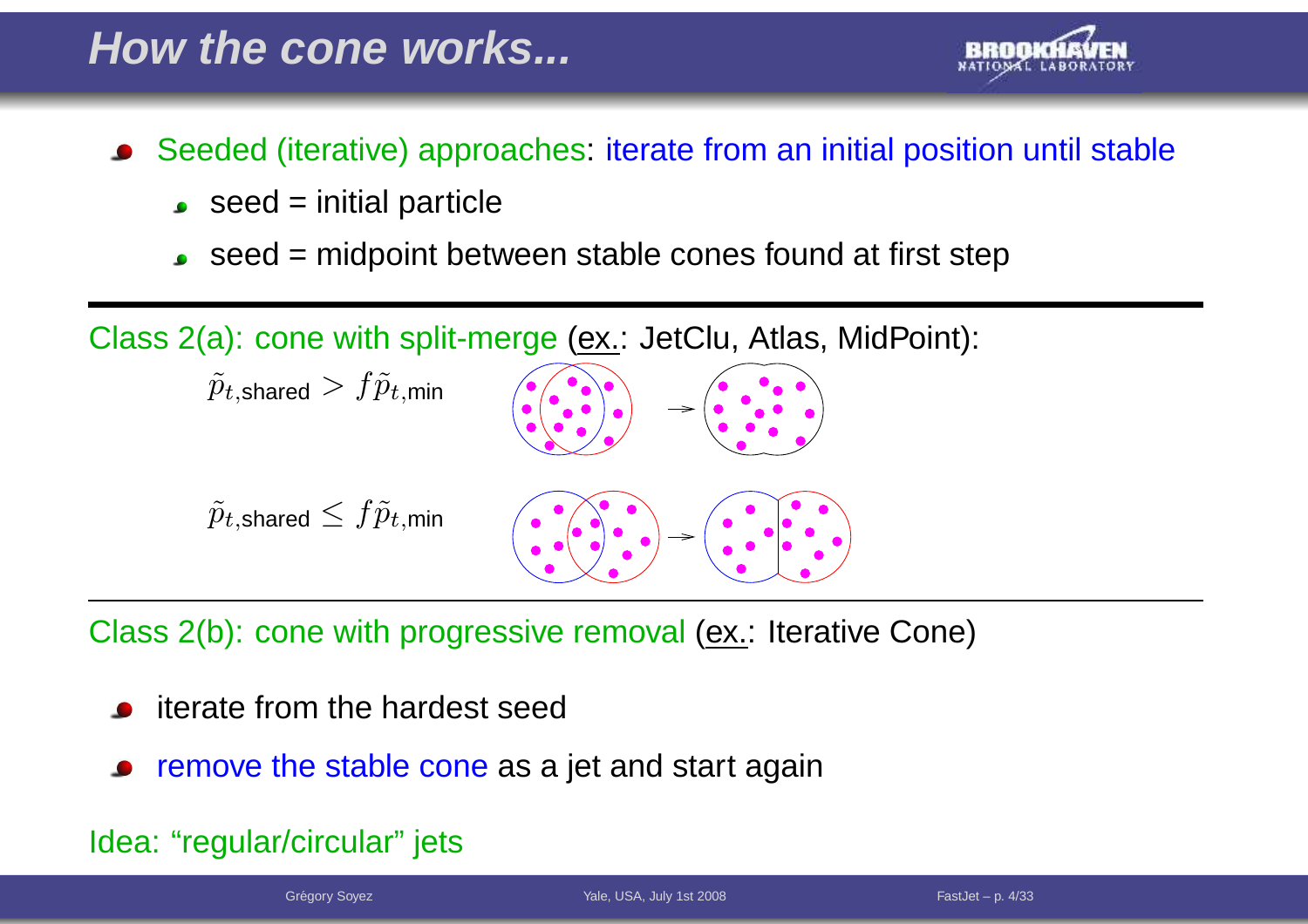### **Progress in jet definitions**



#### Recombination algorithms

- 20th century: the  $k_t$  algorithm is too slow  $\mathcal{O} \left( N^3 \right)$  $^3)$
- Today: fast implementation using algorithmic geometry – $\mathcal{O}\left(N\,\log(N)\right)$  (the 'fast' in FastJet )

#### [M.Cacciari,G.P.Salam,06]

- Cone algorithms
	- 20th century: infrared-and/or-collinear (IRC) unsafe
	- Today:
		- SISCone: IRC-safe replacement for JetClu,MidPoint-type algs.

[G.P.Salam,GS.,07]

anti- $k_t$ : IRC-safe replacement for Iterative-Cone algorithms

[M.Cacciari,G.P.Salam,GS.,08]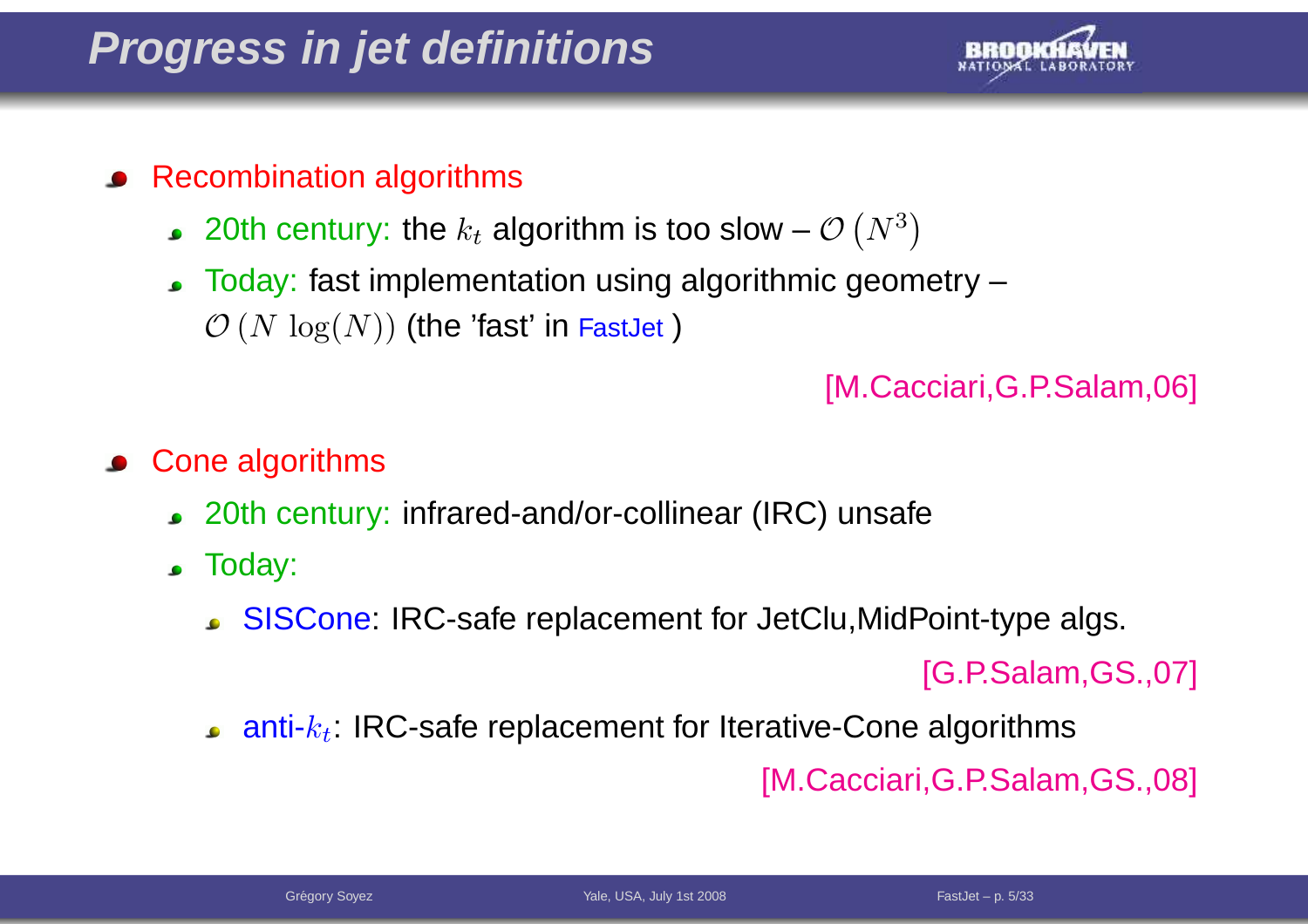

# SISCone **and anti-**k<sup>t</sup>

Grégory Soyez **FastJet – p. 6/33** The Contract Contract Vale, USA, July 1st 2008 The Contract Contract Contract Contract Contract Contract Contract Contract Contract Contract Contract Contract Contract Contract Contract Co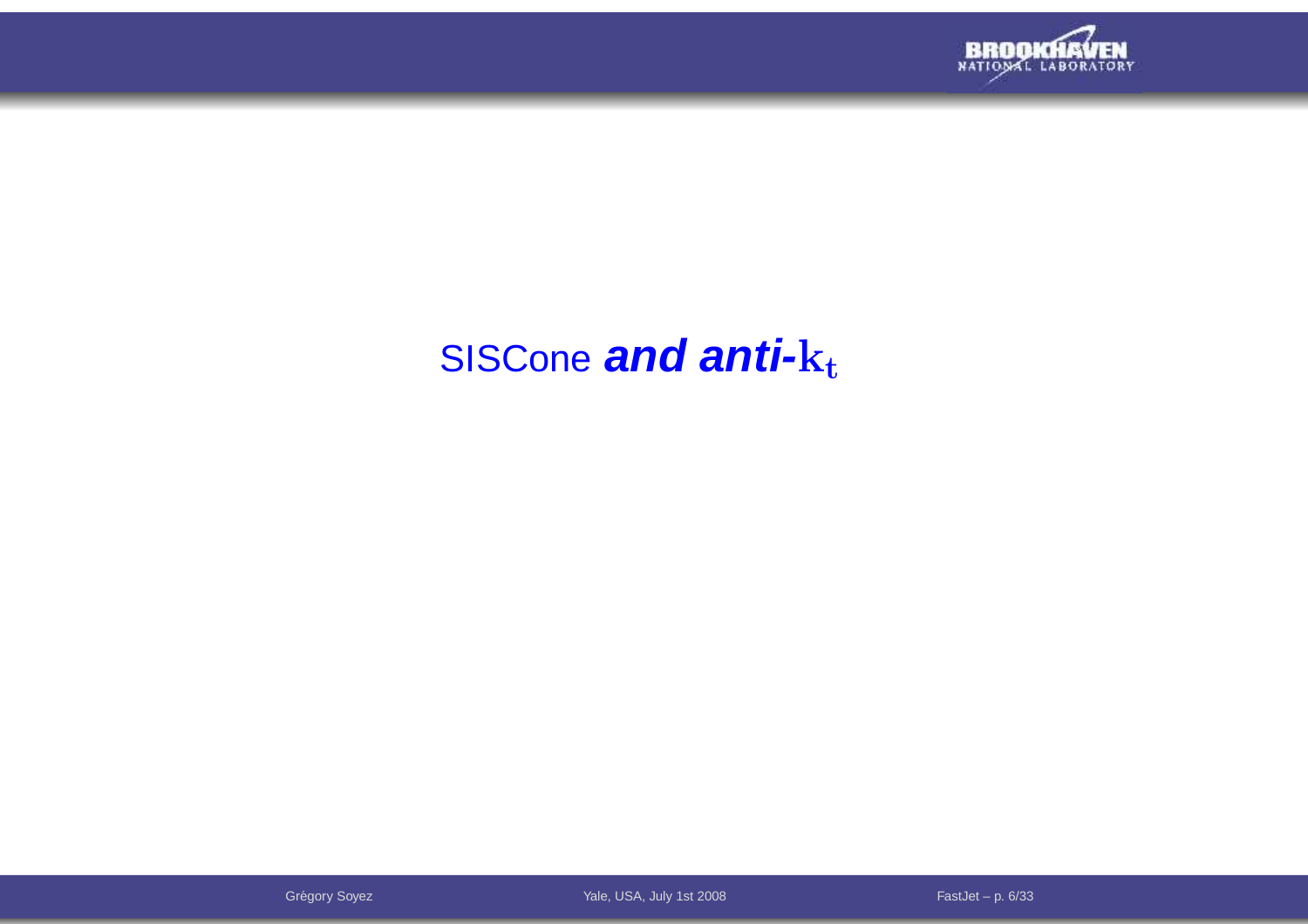### **QCD divergences**



QCD probability for gluon bremsstrahlung at angle  $\theta$  and  $\bot$ -mom.  $k_t$ :

$$
dP \propto \alpha_s \frac{d\theta}{\theta} \frac{dk_t}{k_t}
$$

Two divergences:

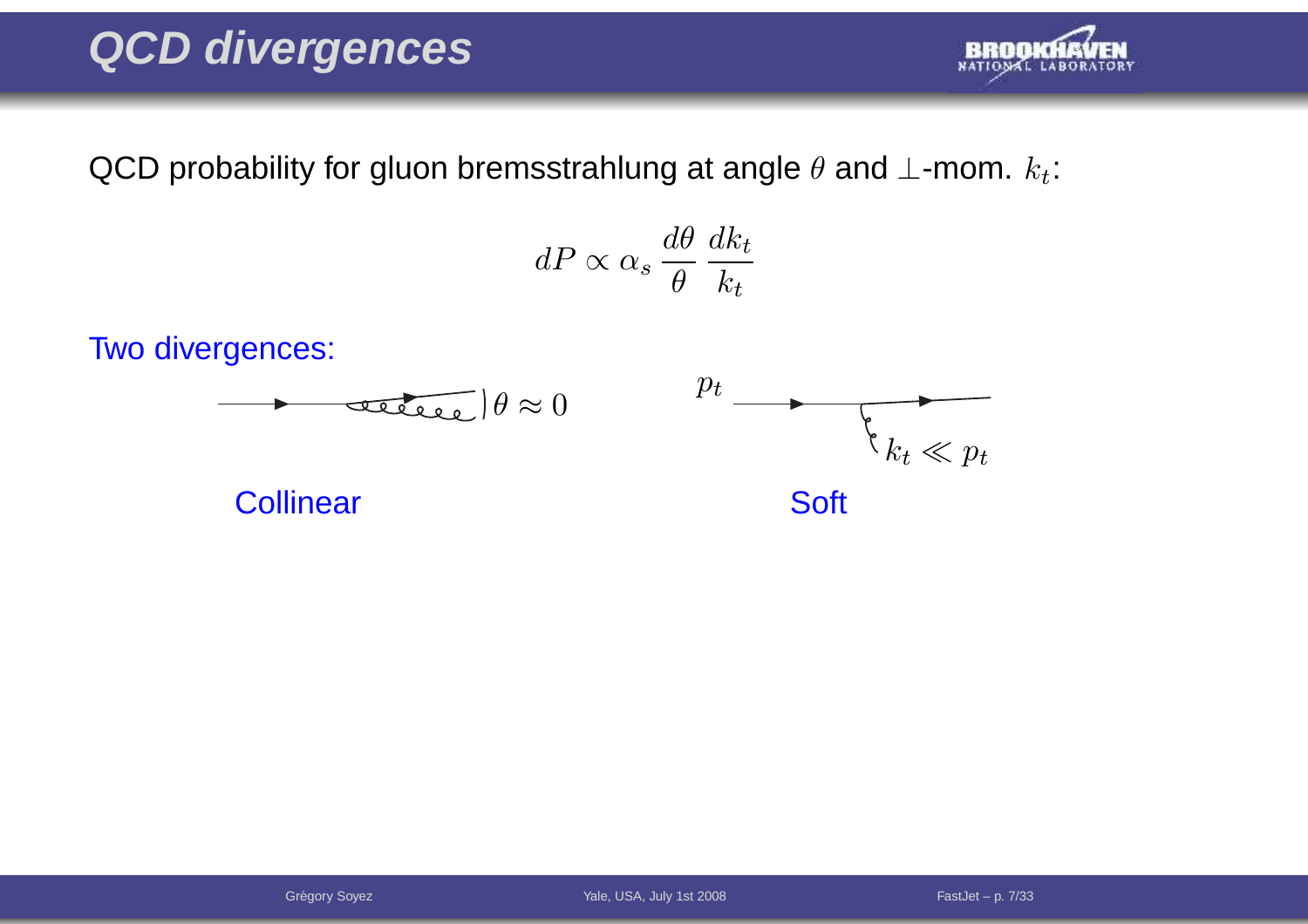### **QCD divergences**



QCD probability for gluon bremsstrahlung at angle  $\theta$  and  $\bot$ -mom.  $k_t$ :

$$
dP \propto \alpha_s \frac{d\theta}{\theta} \frac{dk_t}{k_t}
$$

Two divergences:



For pQCD to make sense, the (hard) jets (or stable cones) should not changewhen

• one has a collinear splitting

*i.e.* replaces one parton by two at the same place  $(\eta,\phi)$ 

one has a soft emission *i.e.* adds a very soft gluon

Grégory Soyez **FastJet – p. 7/33** The Contract Vale, USA, July 1st 2008 The Contract Contract Contract Contract Contract Contract Contract Contract Contract Contract Contract Contract Contract Contract Contract Contract Co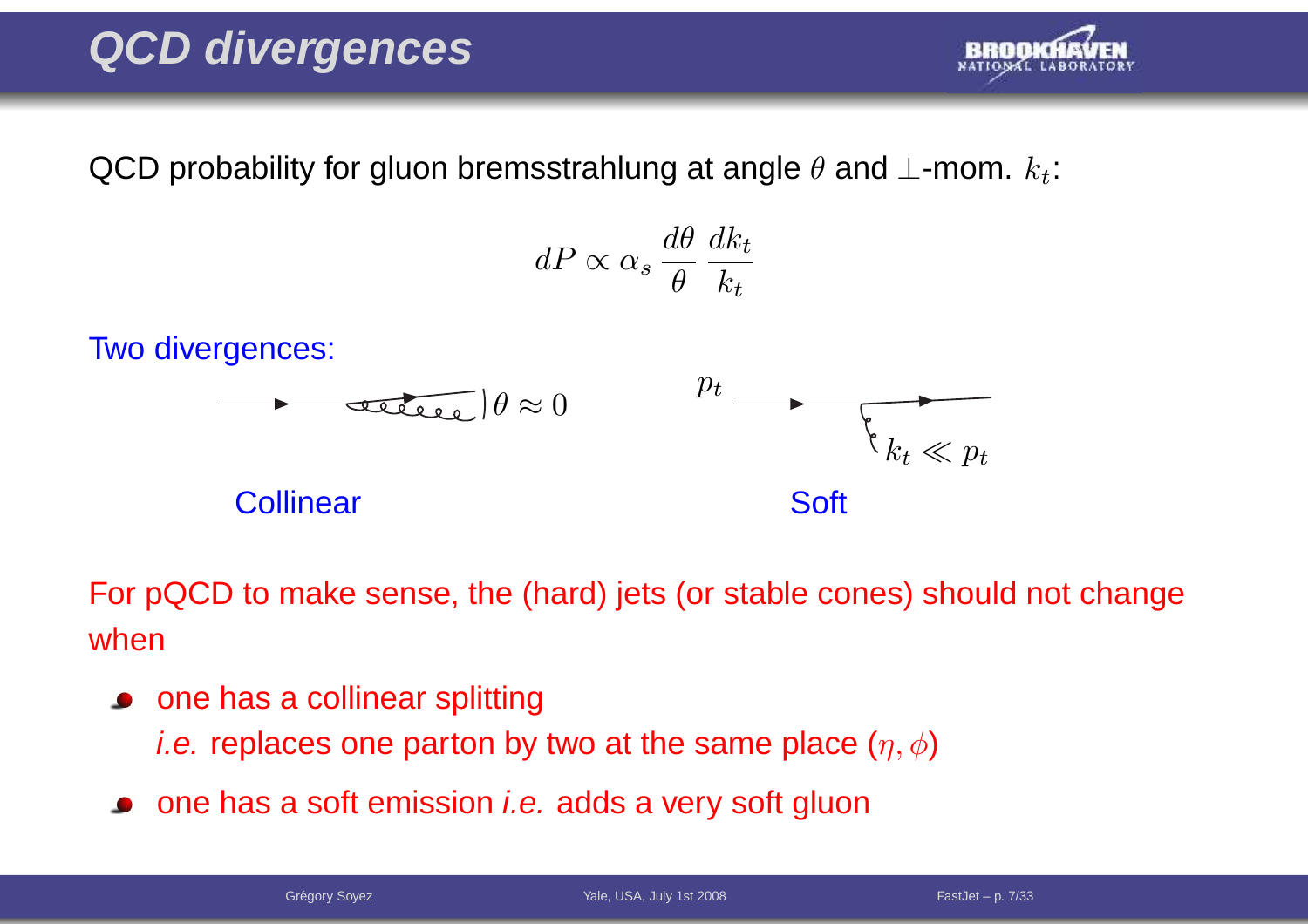

Random "hard+soft" events:

- JetClu,ATLAS cone: 50% failure
- MidPoint, iter. cone: 15% failure



#### Midpoint and the iterative cone IR or Collinear unsafe $^\dagger$  at  ${\cal O}(\alpha_s^4)$  ( ${\cal O}(\alpha_s^3)$  for JetClu)

| Observable                  | 1st miss cones at | Last meaningful order |
|-----------------------------|-------------------|-----------------------|
| Inclusive jet cross section | <b>NNLO</b>       | <b>NLO</b>            |
| 3 jet cross section         | <b>NLO</b>        | LO (NLO in NLOJet)    |
| $W/Z/H$ + 2 jet cross sect. | <b>NLO</b>        | LO (NLO in MCFM)      |
| jet masses in 3 jets        | LO                | none (LO in NLOJet)   |

⇒ The IR-unsafety issue will matter at LHC

+ **We do not want the theoretical efforts to be wasted**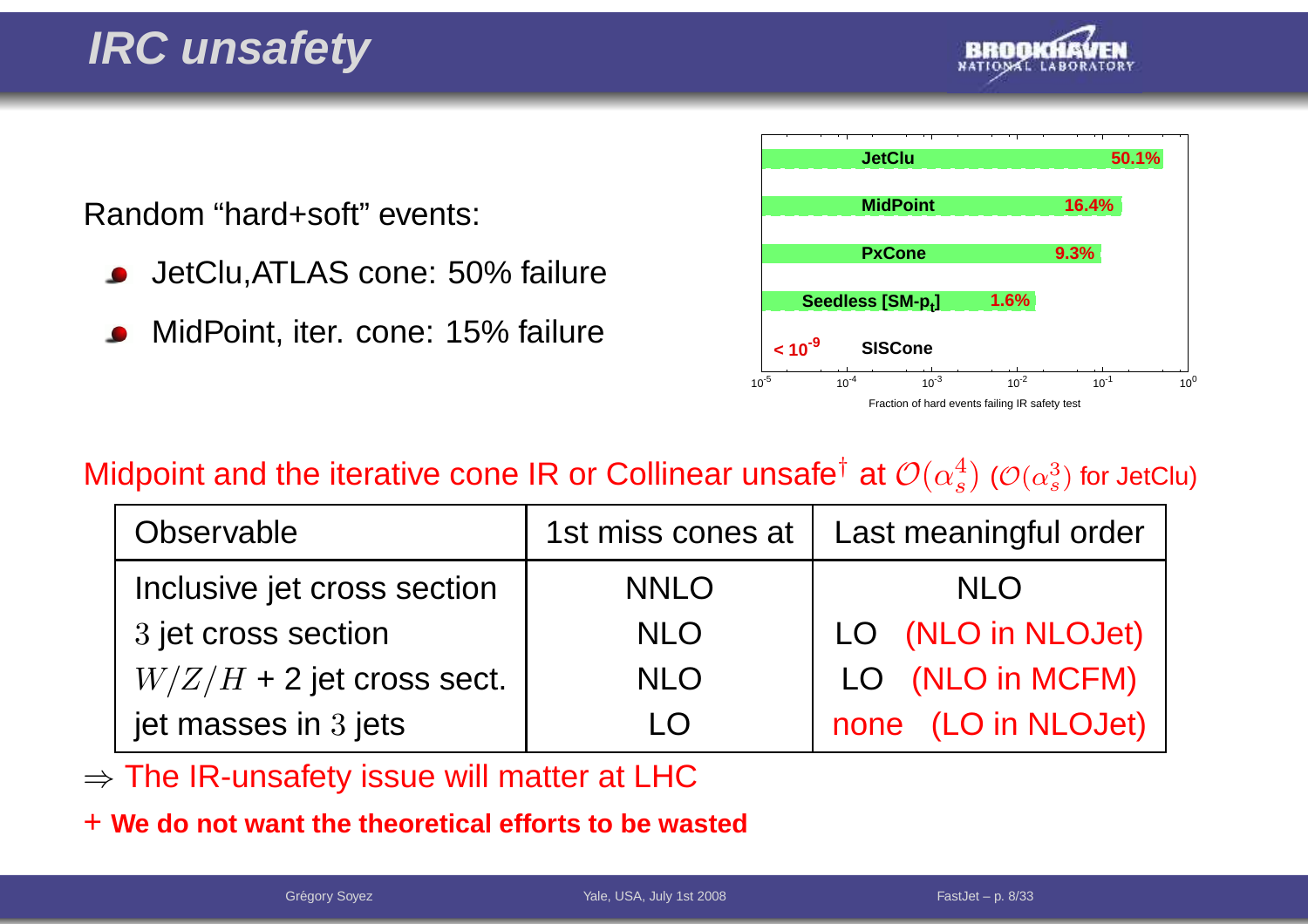### **SISCone vs. MidPoint**



#### Inclusive (midpoint/SISCone-1) Masses in 3-jet events





#### Inclusive cross-section:

- Effect of <sup>a</sup> few percents
- Less sensitivity to the UE
- More exclusive processes: effects  $\sim 45\%$  (Important for LHC!)
- HI : mass ↔ substructure ↔ quenching<br>————————————————————

Grégory Soyez **FastJet – p. 9/33** The Contract Vale, USA, July 1st 2008 The Contract Contract Contract Contract Contract Contract Contract Contract Contract Contract Contract Contract Contract Contract Contract Contract Co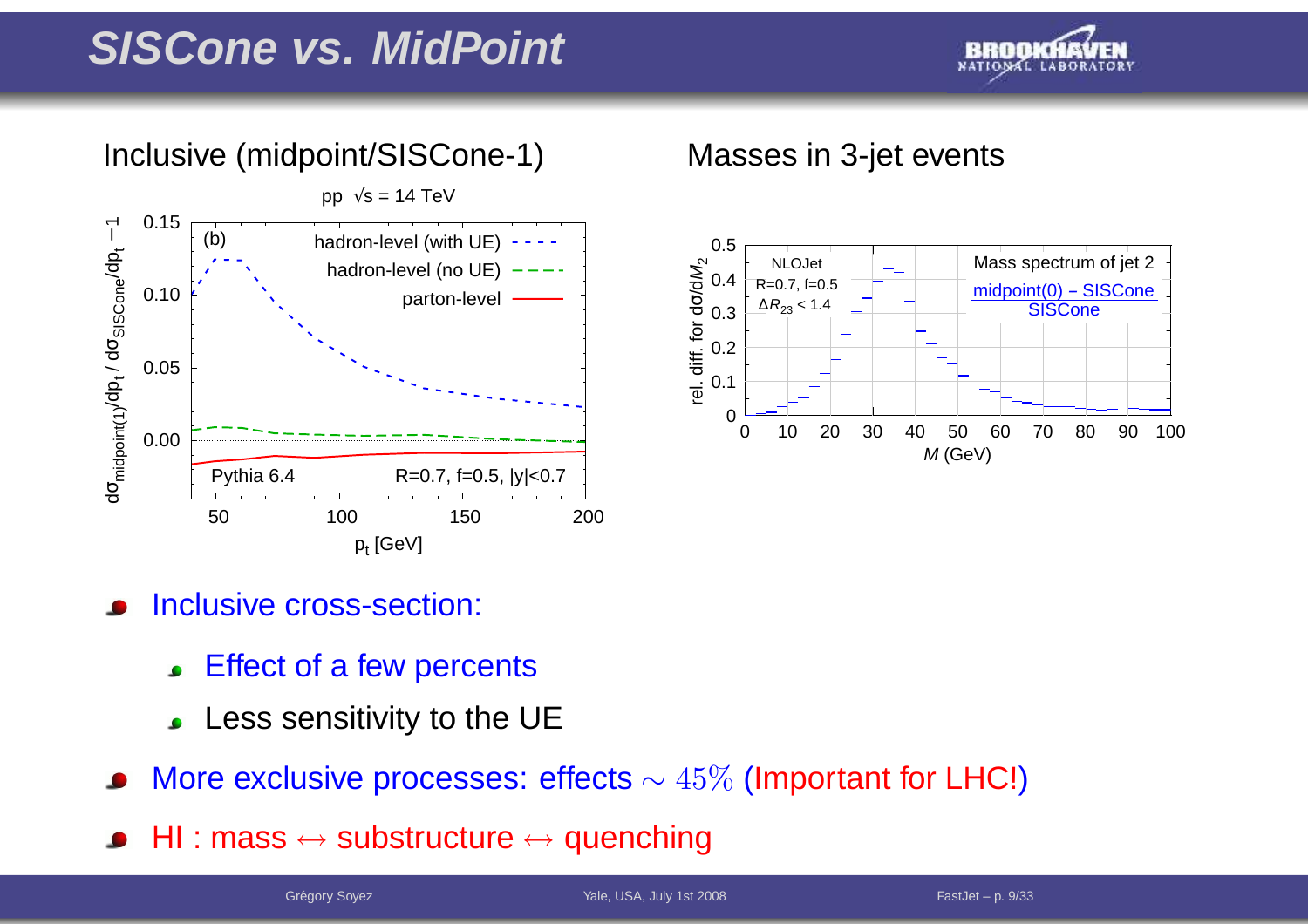# **Anti-**kt **vs. the iterative cone**



Come back to recombination-type algorithms:

 $d_{ij} = \min(k_{t,i}^{2p}, k_{t,j}^{2p}) \left(\Delta \phi_{ij}^2 + \Delta \eta_{ij}^2\right)$ 

- $p=1$ :  $k_t$  algorithm
- $p=0$ : Aachen/Cambridge algorithm
- $p = -1$ : anti- $k_t$  algorithm [M.Cacciari, G.Salam, G.S.,JHEP 04 (08) 063]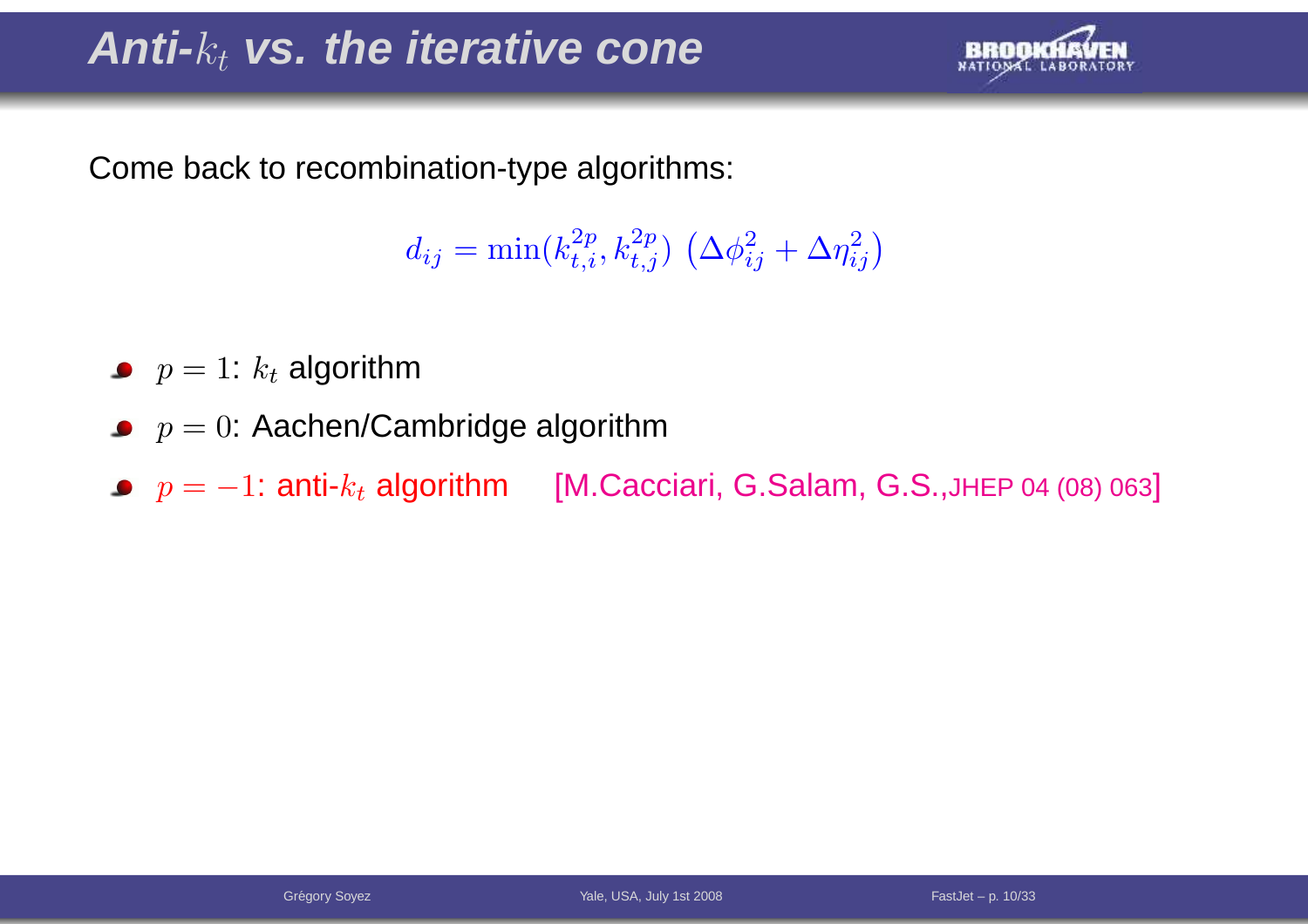# **Anti-**kt **vs. the iterative cone**



Come back to recombination-type algorithms:

 $d_{ij} = \min(k_{t,i}^{2p}, k_{t,j}^{2p}) \left(\Delta \phi_{ij}^2 + \Delta \eta_{ij}^2\right)$ 

- $p=1$ :  $k_t$  algorithm
- $p=0$ : Aachen/Cambridge algorithm
- $p = -1$ : anti- $k_t$  algorithm [M.Cacciari, G.Salam, G.S.,JHEP 04 (08) 063]

Why should that be related to the iterative cone ?!?

- "large  $k_t$  ⇒ small distance"<br>*i* e\_berd pertens "eet" ever *i.e.* hard partons "eat" everything up to a distance  $R$ i.e. circular/regular jets, jet borders unmodified by soft radiation
- infrared and collinear safe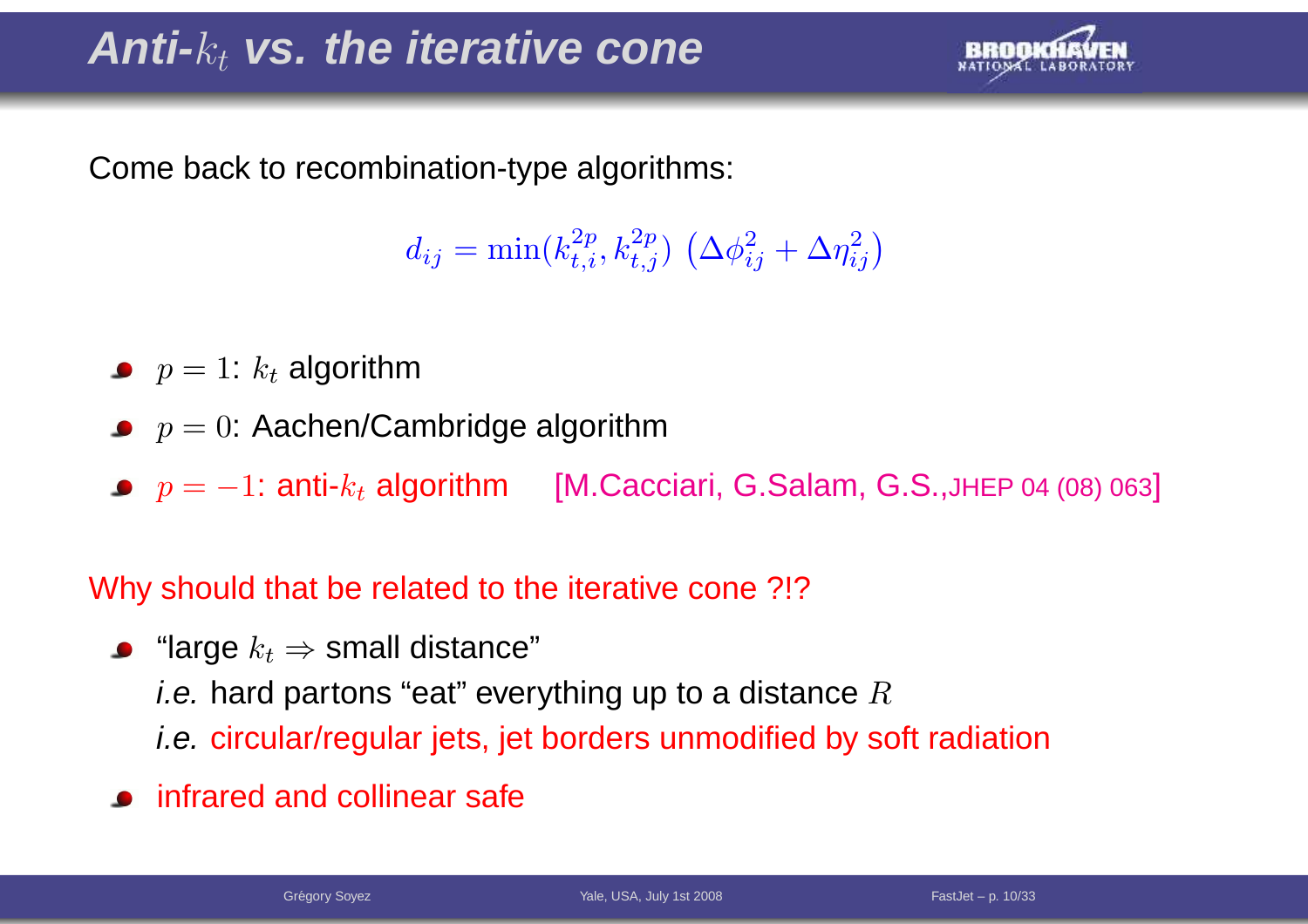### **anti-**kt



#### Hard event <sup>+</sup> homogeneous soft background



anti- $k_t$  is soft-resilient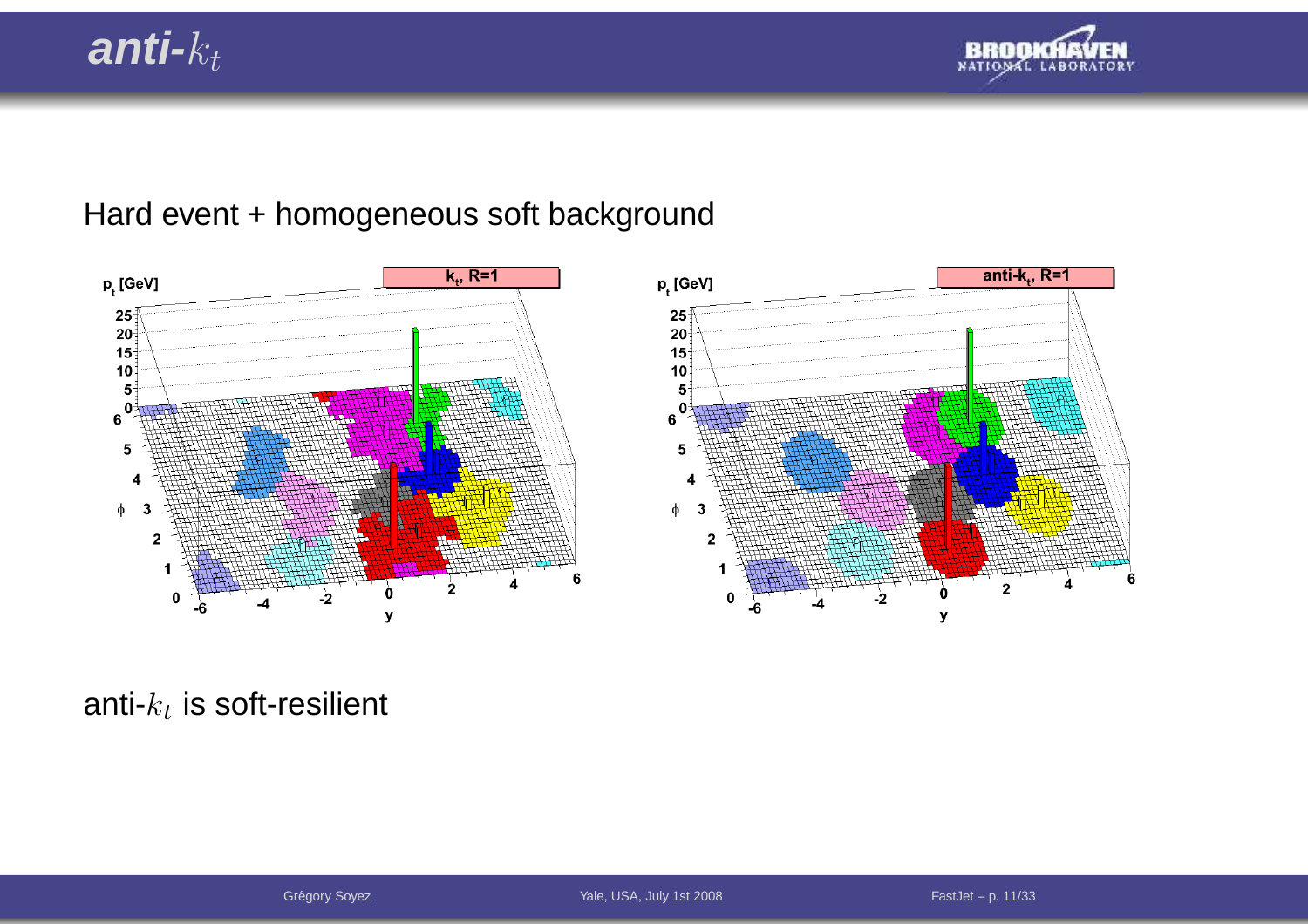

#### FastJet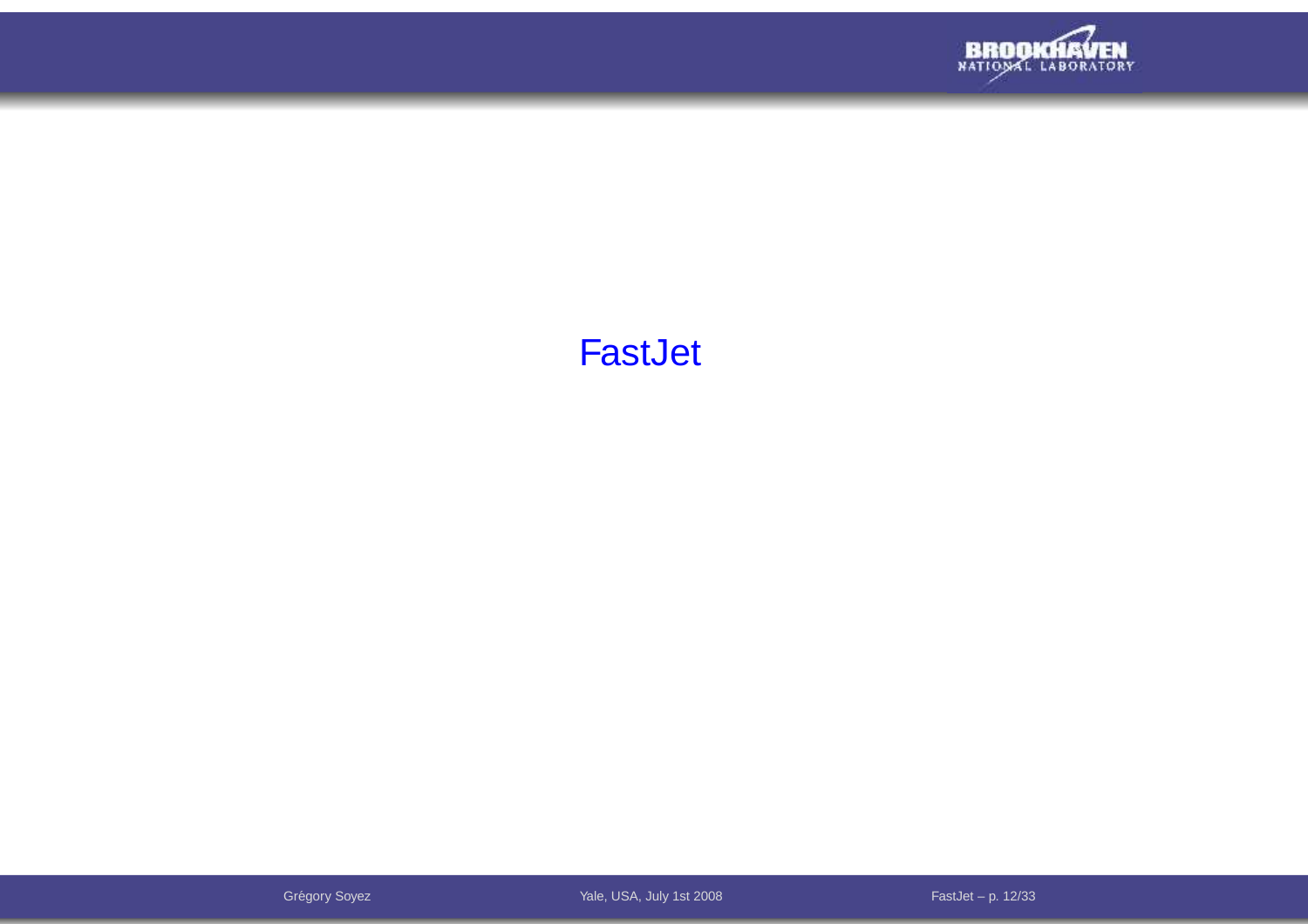

FastJet is an interface for running jet clustering $\bullet$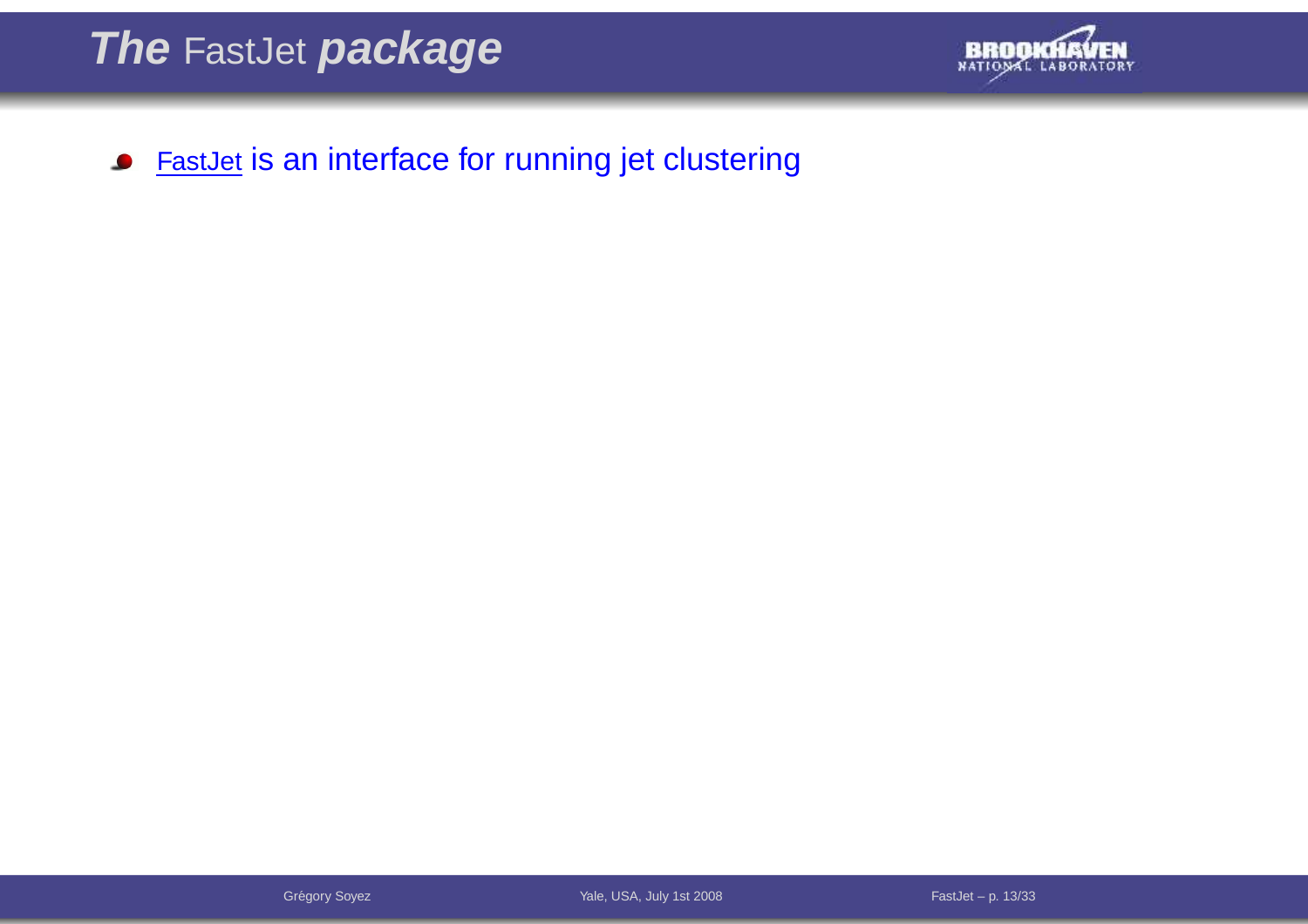# **The** FastJet **package**



- FastJet is an interface for running jet clustering
- Jet algorithms:
	- Native: recombination algs. (fast implementation)
		- $k_t$
		- Cambridge/Aachen
		- **.** anti- $k_t$
		- $e^+e^-$  algorithms in preparation
	- Plugins:
		- SISCone
		- CDF JetClu and CDF MidPoint (IRC unsafe)
		- PxCone (IRC unsafe)
		- D0 run II cone (IRC unsafe)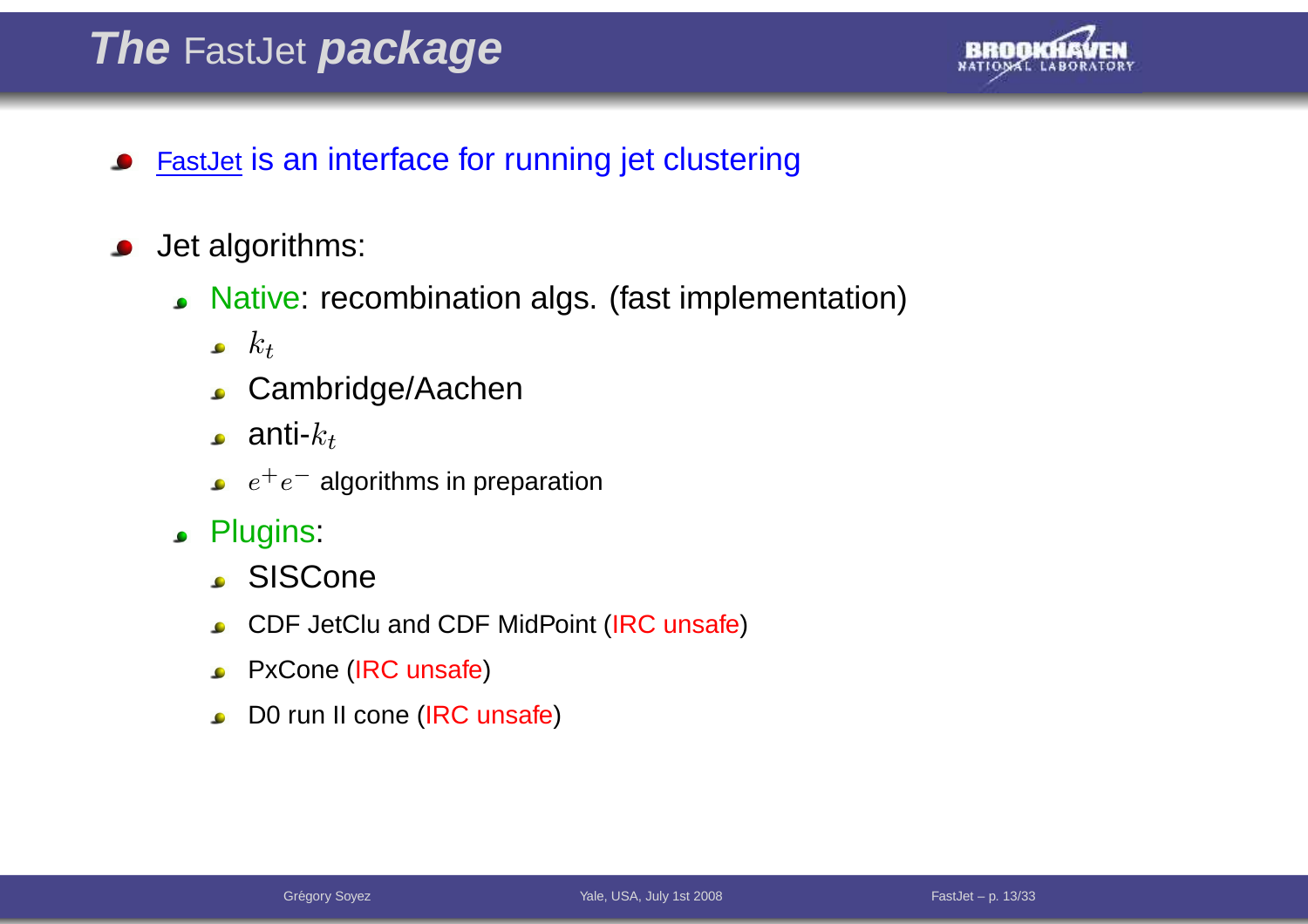# **The** FastJet **package**



- FastJet is an interface for running jet clustering
- Jet algorithms:
	- Native: recombination algs. (fast implementation)
		- $k_t$
		- Cambridge/Aachen
		- **.** anti- $k_t$
		- $e^+e^-$  algorithms in preparation
	- Plugins:
		- SISCone
		- CDF JetClu and CDF MidPoint (IRC unsafe)
		- PxCone (IRC unsafe)
		- **DO** run II cone (IRC unsafe)

Computation of jet areas and pileup subtraction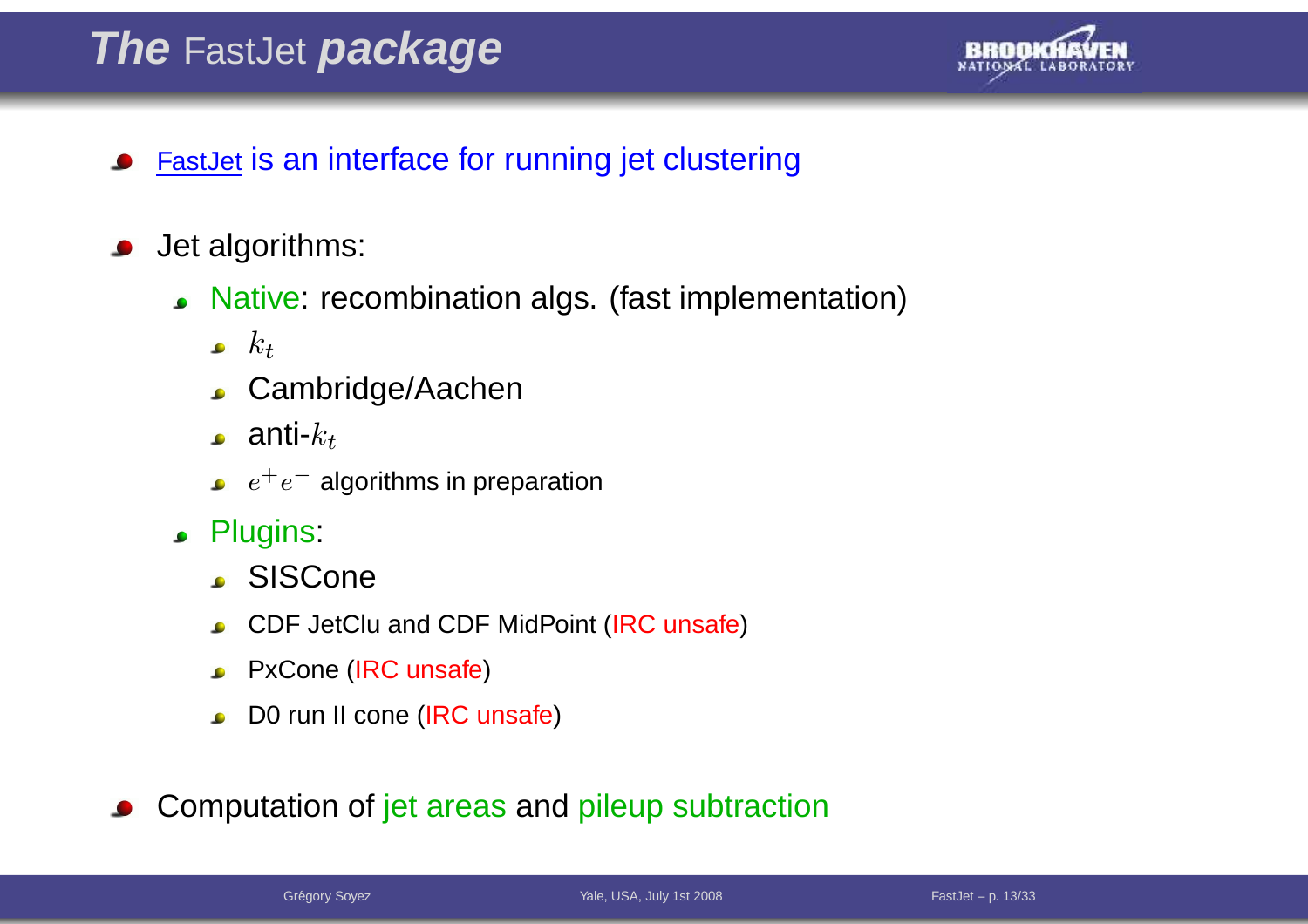

|         | recomb.                   | cone                         |
|---------|---------------------------|------------------------------|
| before: | Naive: $\mathcal{O}(N^3)$ | Naive: $\mathcal{O}(N2^N)$   |
|         |                           | Midpoint: $\mathcal{O}(N^3)$ |
| now:    |                           |                              |
|         |                           |                              |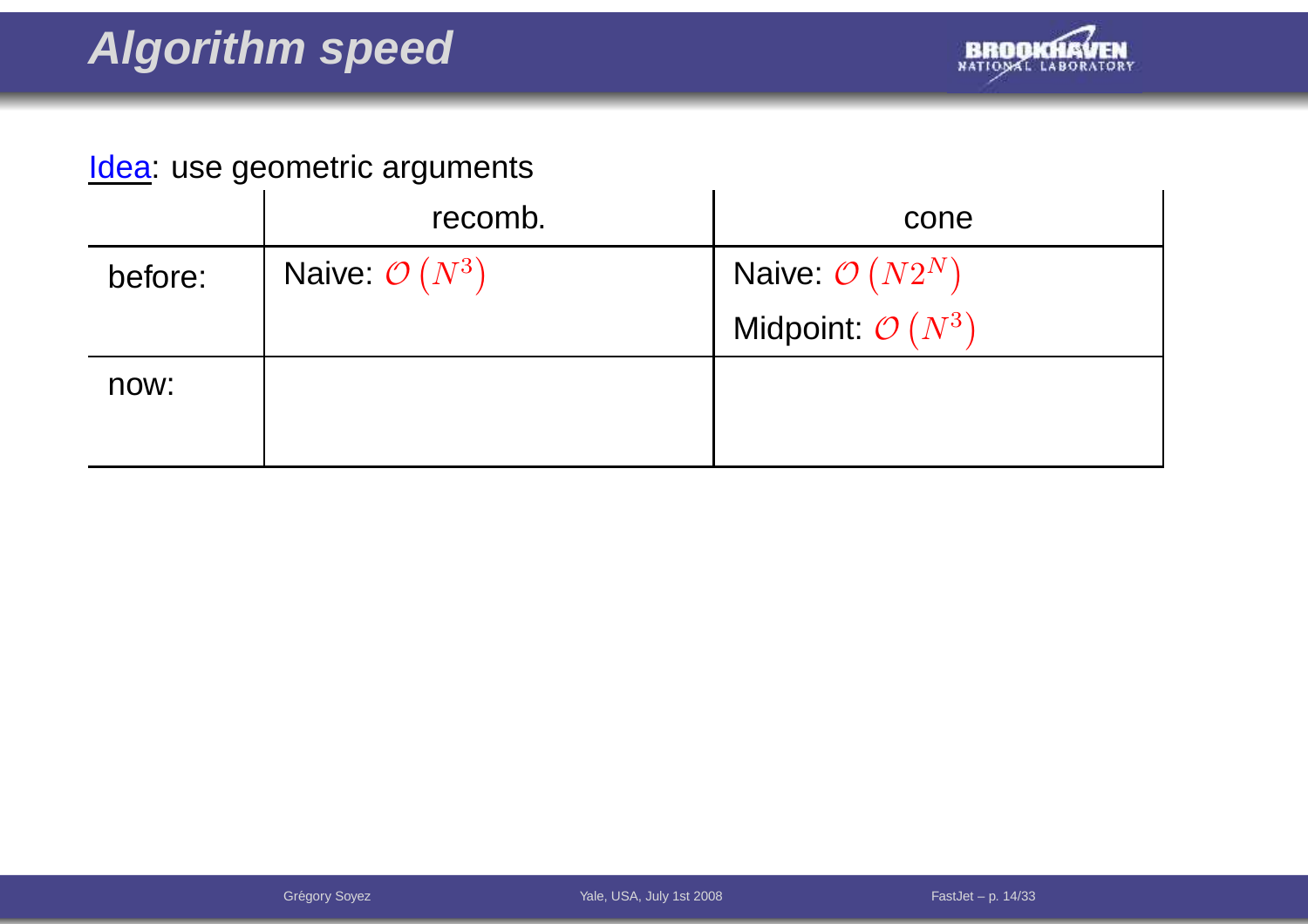

|         | recomb.                           | cone                         |
|---------|-----------------------------------|------------------------------|
| before: | Naive: $\mathcal{O}(N^3)$         | Naive: $\mathcal{O}(N2^N)$   |
|         |                                   | Midpoint: $\mathcal{O}(N^3)$ |
| now:    | Factorisation: $\mathcal{O}(N^2)$ |                              |
|         |                                   |                              |

One can factorise the  $k_t\text{-dependent part}$ 

For the purely geometric part ( $\equiv$  Cam/Aachen): iteration less coslty

$$
\Rightarrow \mathcal{O}\left(N^2\right)
$$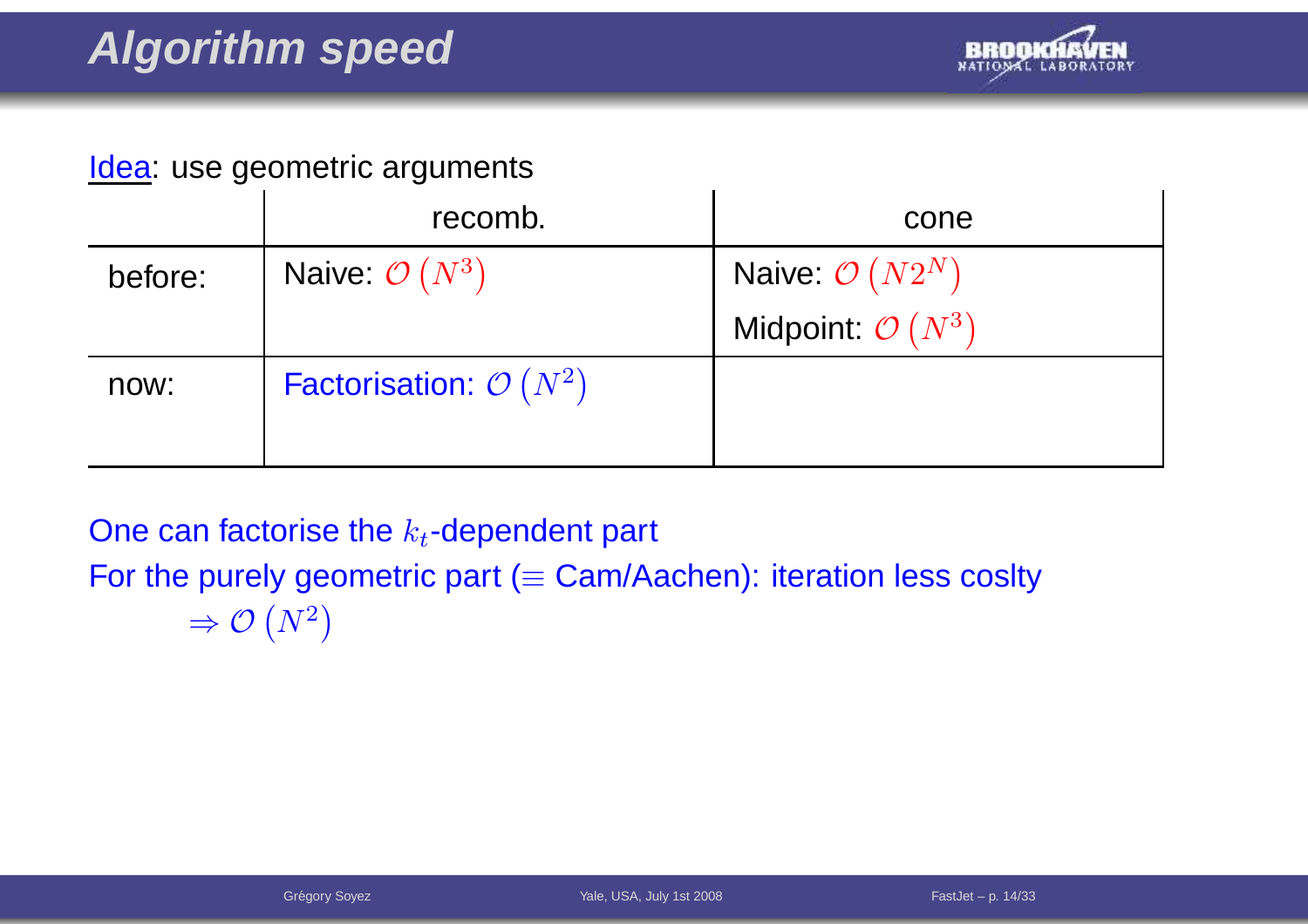

|         | recomb.                           | cone                         |
|---------|-----------------------------------|------------------------------|
| before: | Naive: $\mathcal{O}(N^3)$         | Naive: $\mathcal{O}(N2^N)$   |
|         |                                   | Midpoint: $\mathcal{O}(N^3)$ |
| now:    | Factorisation: $\mathcal{O}(N^2)$ |                              |
|         | Voronoi: $\mathcal{O}(N \log(N))$ |                              |

#### Dynamic Nearest Neighbour using the Voronoi diagram



#### [M. Cacciari, G. Salam, 06]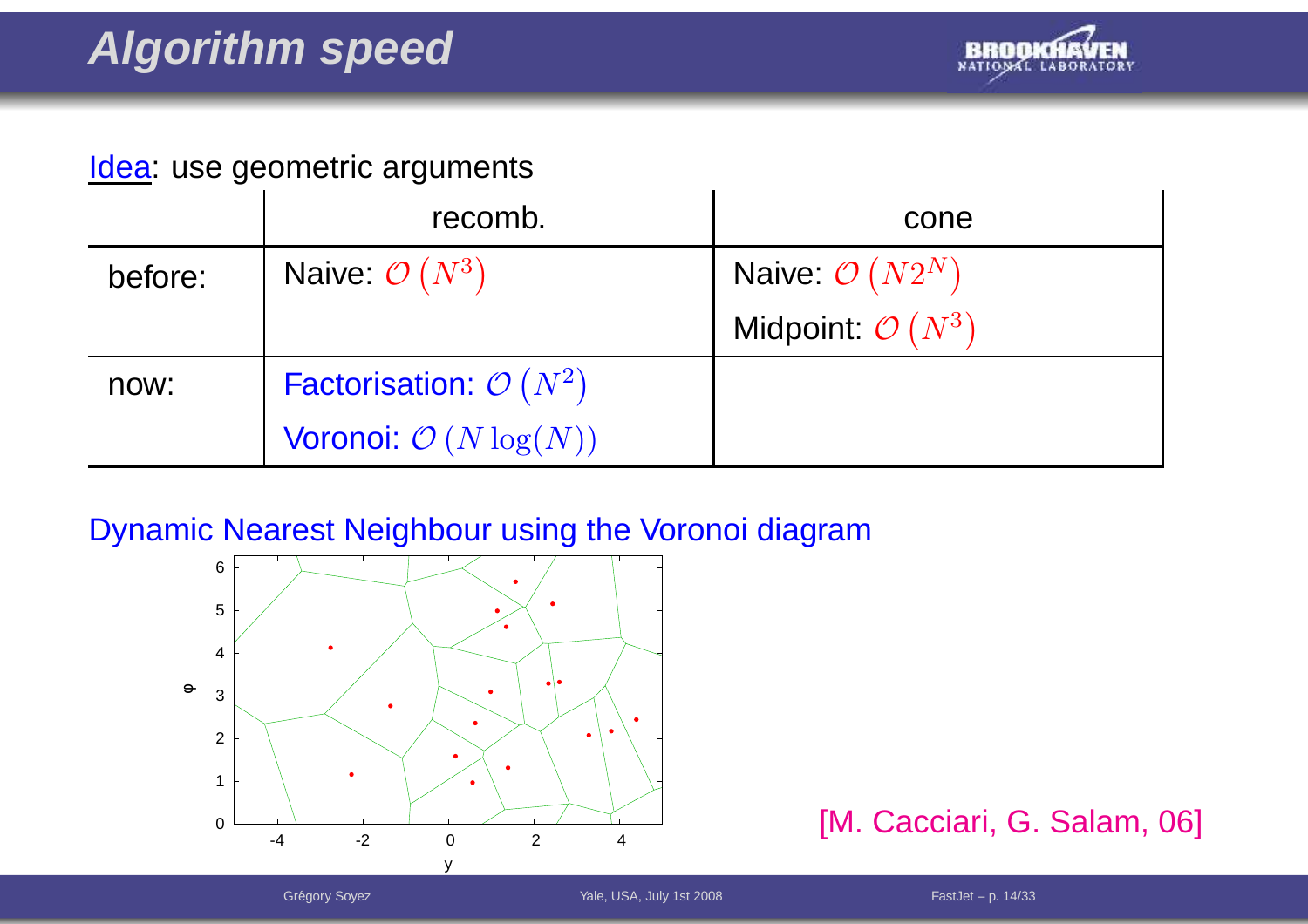

|         | recomb.                           | cone                                       |
|---------|-----------------------------------|--------------------------------------------|
| before: | Naive: $\mathcal{O}(N^3)$         | Naive: $\mathcal{O}(N2^N)$                 |
|         |                                   | Midpoint: $\mathcal{O}(N^3)$               |
| now:    | Factorisation: $\mathcal{O}(N^2)$ | <b>SISCone:</b> $\mathcal{O}(N^2 \log(N))$ |
|         | Voronoi: $\mathcal{O}(N \log(N))$ |                                            |

#### Every enclosure moved to touch two points





Enumerate enclosures  $\equiv$  enulerate pairs of points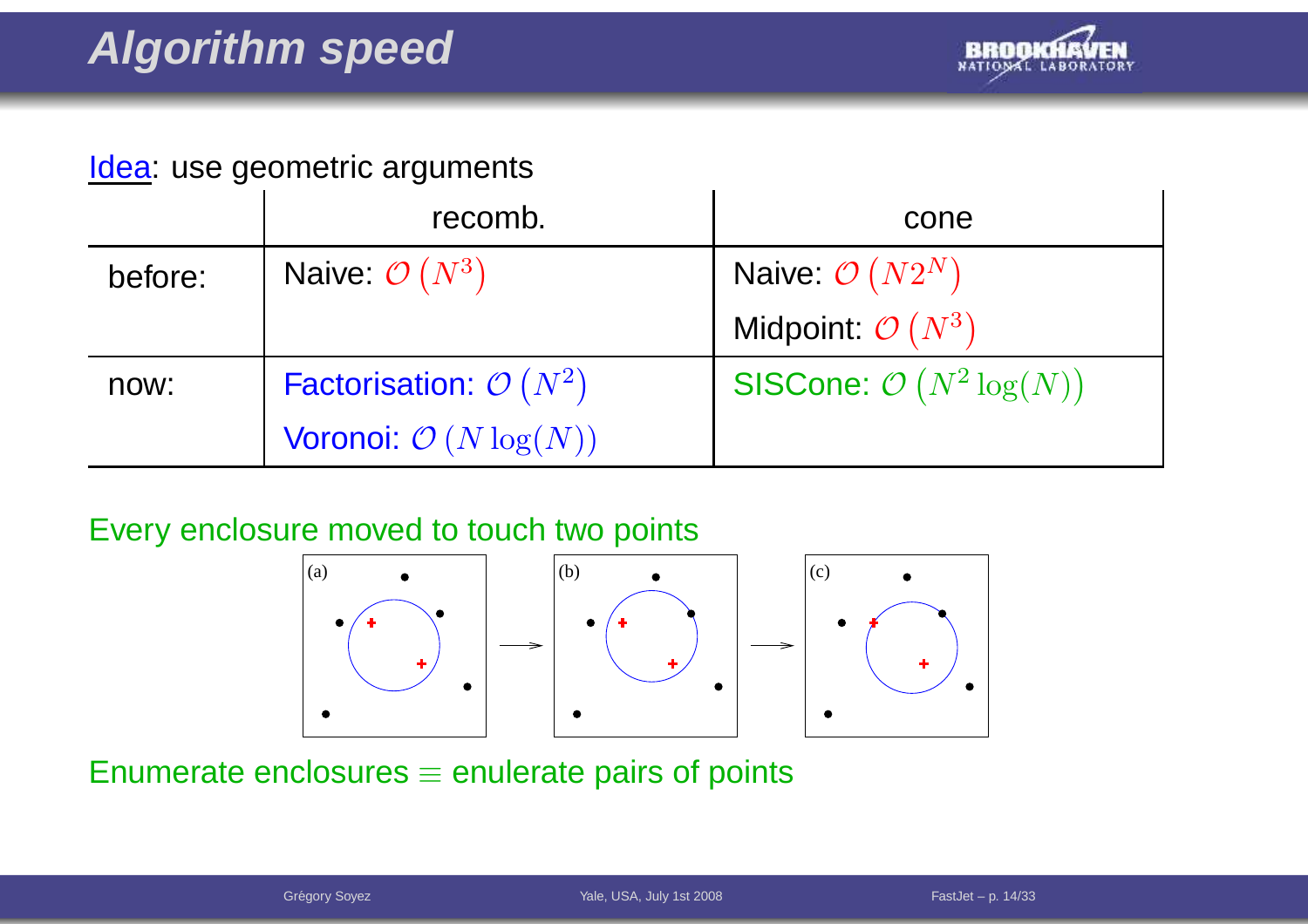## **Algorithm speed (2)**



#### Execution timings:



- SISCone (at least) as fast as Midpoint (with <sup>a</sup> <sup>1</sup> GeV seed threshold)
- FastJet  $k_t$  much faster than KtJet ( $\mathcal{O} \left( N^3 \right)$  $^3))$
- anti- $k_t\approx k_t$  (still faster than SISCone)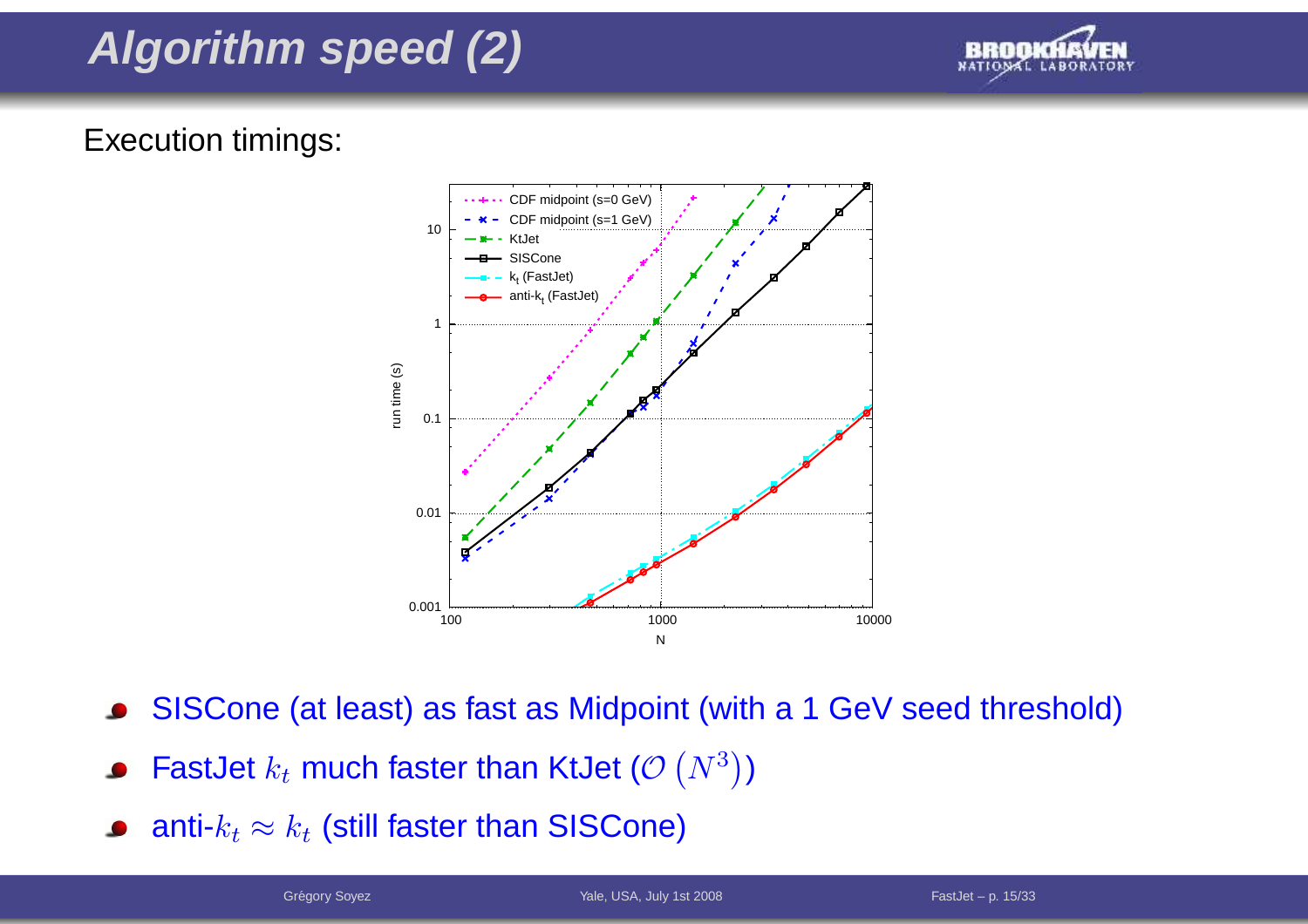

Clustering done using 3 major classes

- Class #1: fastjet::PseudoJet Used to deal with 4-vectorsPseudoJet p;p.px(), p.py(), p.pz(), p.E(), p.rap(), p.phi(),...
- Class #2: fastjet::JetDefinition("algorithm", "parameters")  $\bullet$ Used to define the clustering recipe i.e. algorithm + parameters (e.g.  $R$ )
- Class  $#3:$  fastjet::ClusterSequence(vector $\langle$ fastjet::PseudoJet $\rangle$ , fastjet::JetDefinition) Really perform the clustering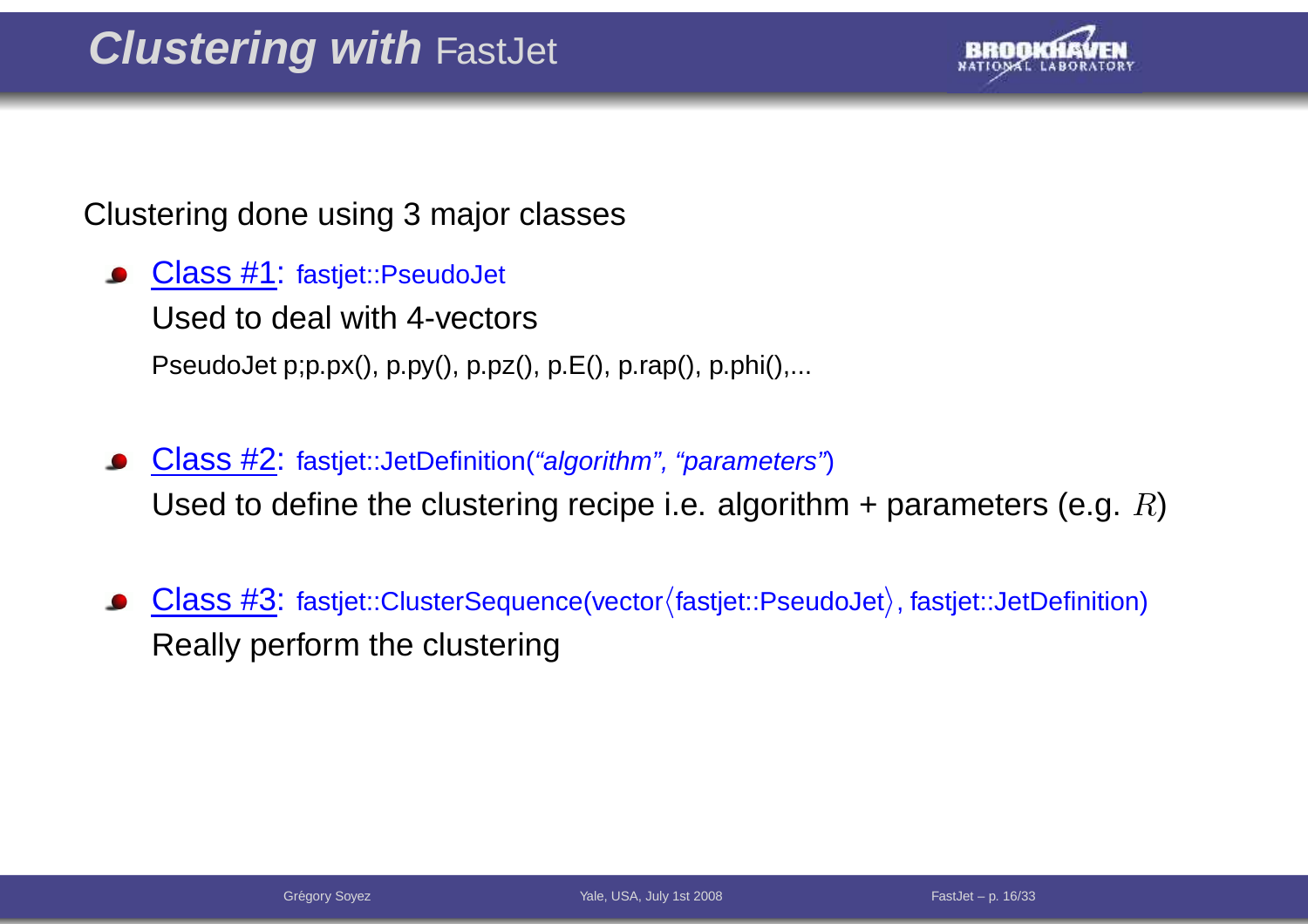

#### Example: Cluster particles from the command line and print out jets

```
#include <iostream>
#include <vector>
#include <fastjet/PseudoJet.hh>
#include <fastjet/ClusterSequence.hh>
```

```
using namespace std;
```
}

```
void main(){
  // read the particles
 vector<fastjet::PseudoJet> particles;
  double px, py , pz, E;
 while (cin >> px >> py >> pz >> E)
   particles.push_back(fastjet::PseudoJet(px,py,pz,E));// declare a jet definition
  double R = 0.5;
  fastjet::JetDefinition jet def(kt algorithm, R);
```

```
// perform the clustering
fastjet::ClusterSequence clust_seq(particles, jet_def);
```

```
// retrieve the jets and print them out
double ptmin = 0.0;
vector<fastjet::PseudoJet> jets = sorted_by_pt(clust_seq.inclusive_jets(ptmin));
```

```
for (unsigned int i=0;i<jets.size();i++)
  cout << jets[i].perp() << " " << jets[i].rap() << " " << jets[i].phi() << endl;
```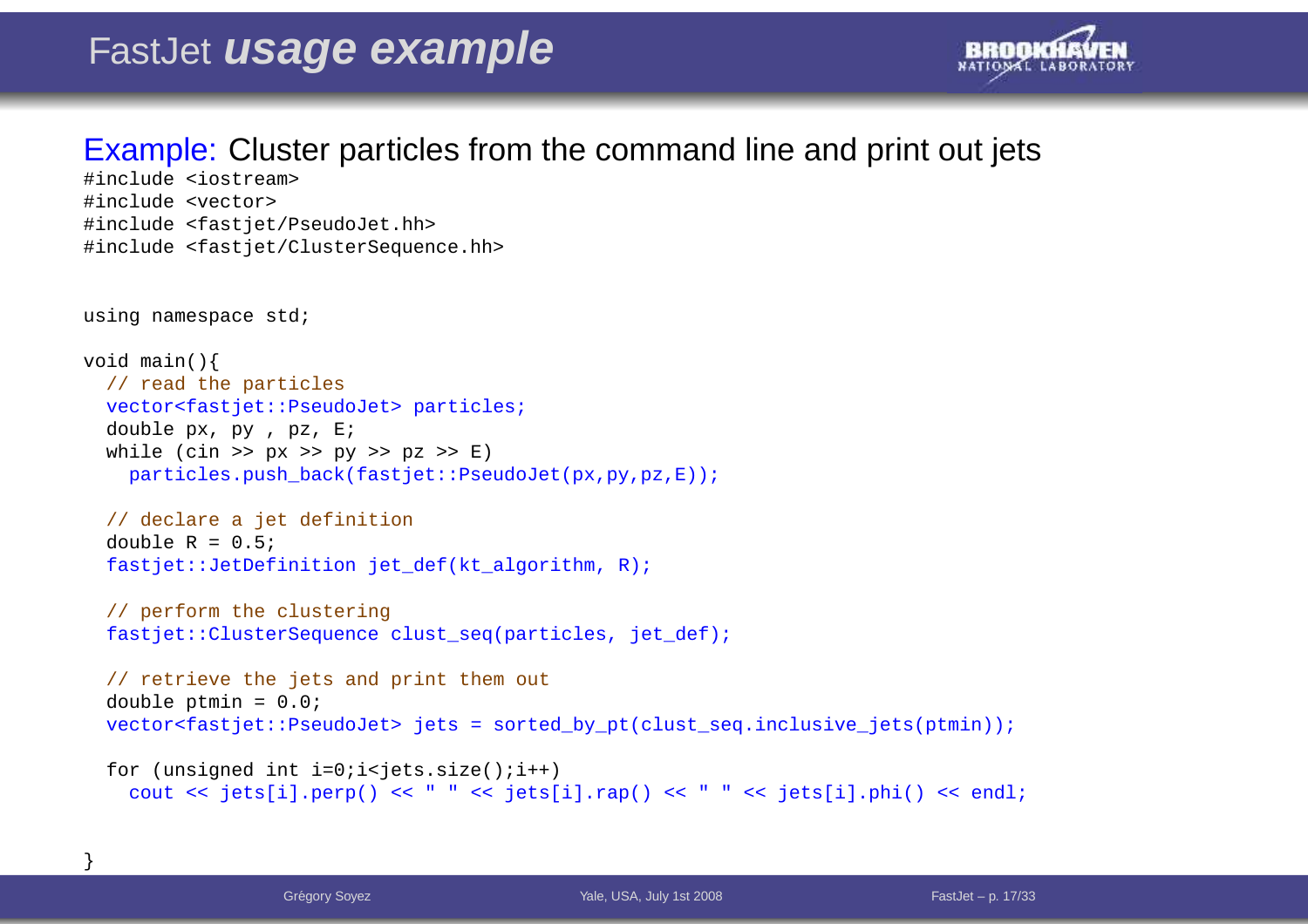

#### Example: Cluster particles from the command line and print out jets

```
#include <iostream>
#include <vector>
#include <fastjet/PseudoJet.hh>
#include <fastjet/ClusterSequence.hh>
#include <fastjet/SISConePlugin.hh>
using namespace std;
void main(){
  // read the particles
 vector<fastjet::PseudoJet> particles;
  double px, py , pz, E;
 while (cin >> px >> py >> pz >> E)
   particles.push_back(fastjet::PseudoJet(px,py,pz,E));// declare a jet definition
  double R = 0.5;
  fastjet::JetDefinition jet def = new SISConePlugin(R,0.75);
  // perform the clustering
  fastjet::ClusterSequence clust_seq(particles, jet_def);
  // retrieve the jets and print them out
  double ptmin = 0.0;
  vector<fastjet::PseudoJet> jets = sorted_by_pt(clust_seq.inclusive_jets(ptmin));
  for (unsigned int i=0;i<jets.size();i++)
    cout << jets[i].perp() << " " << jets[i].rap() << " " << jets[i].phi() << endl;
 delete jet_def.plugin();
```
}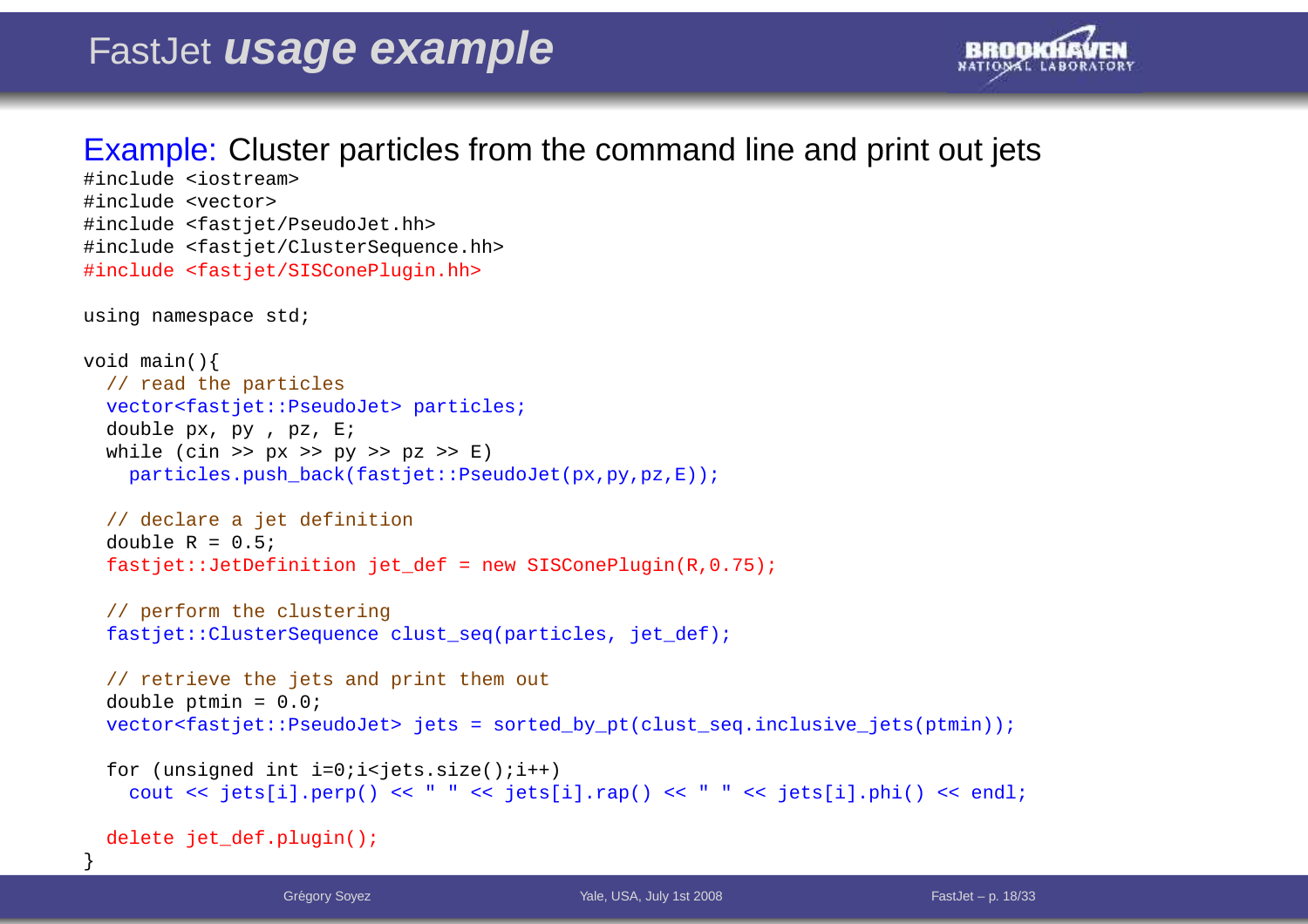

# **Jet area**

# **Everyone has an idea of what <sup>a</sup> jet area isbut can we define that properly?**

[M. Cacciari, G. Salam, G.S., JHEP 04 (2008) 5] [M. Cacciari, G. Salam, Phys. Lett. B 659 (2008) 119]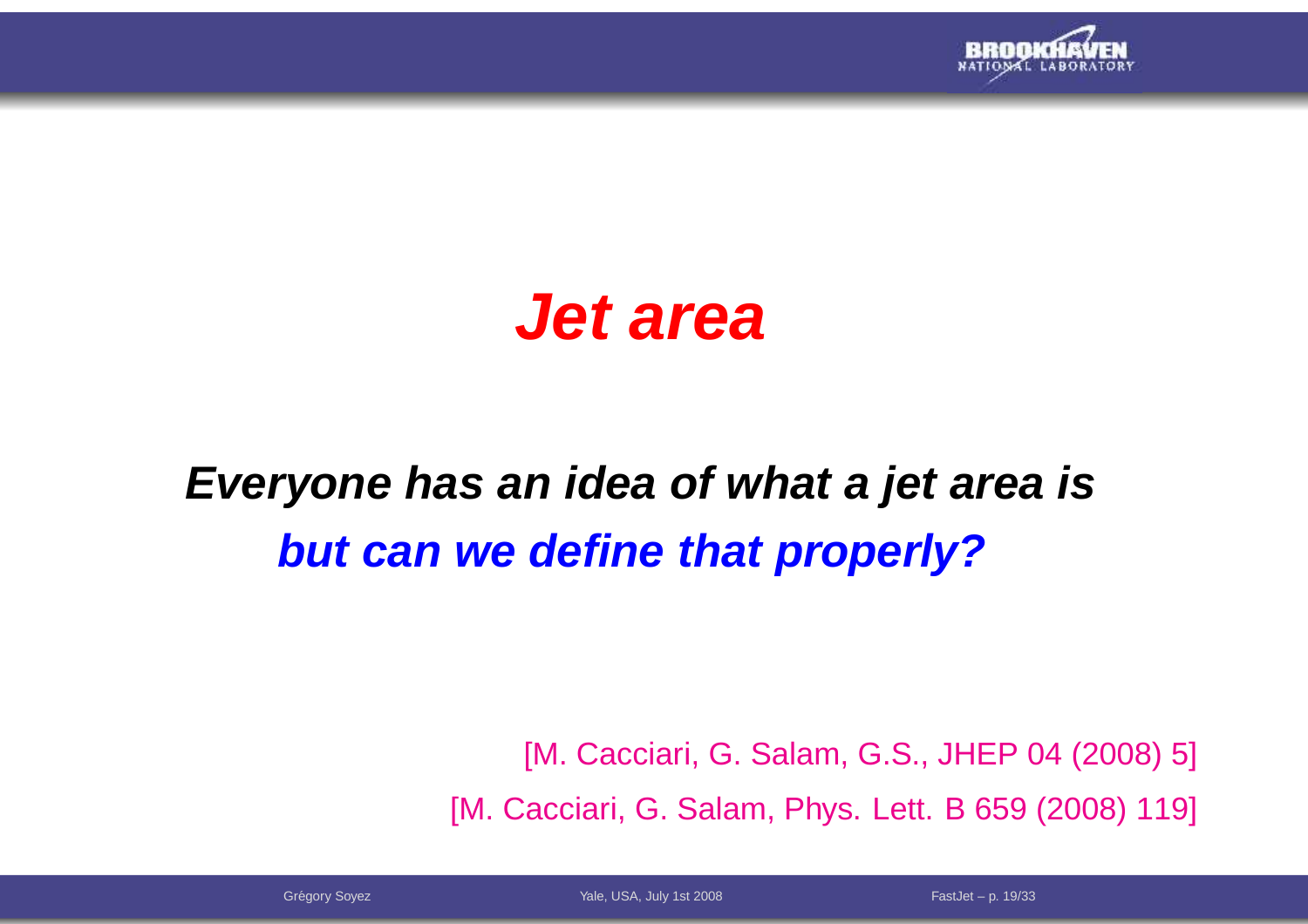

Idea: add soft particles (ghosts) and look in which jets they are caught  $\bullet$ 

jet area <sup>=</sup> region where it catches ghosts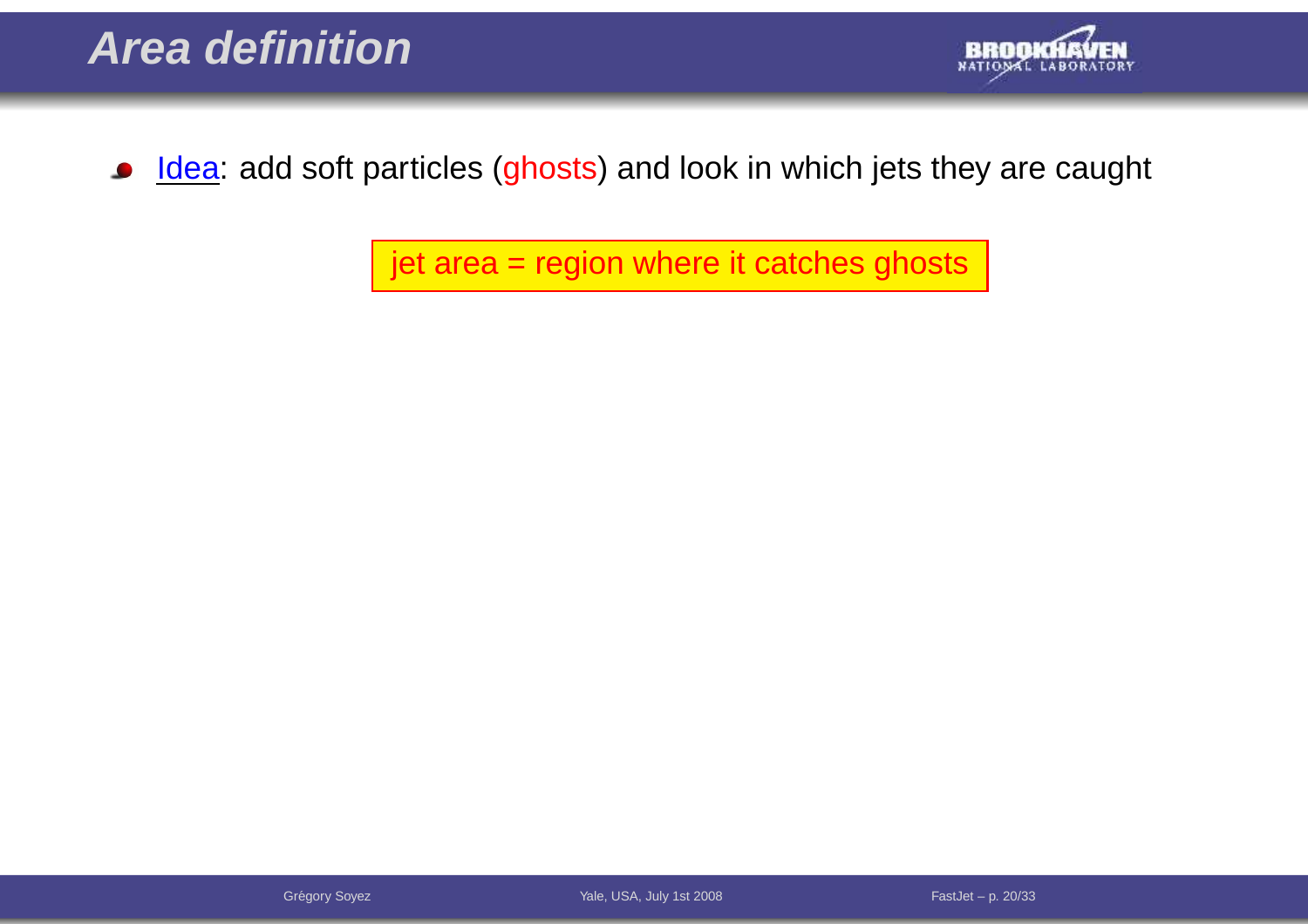

Idea: add soft particles (ghosts) and look in which jets they are caught

jet area <sup>=</sup> region where it catches ghosts

- <sup>2</sup> definitions
	- **Passive area**

add one ghost and look where it ends. repeat to cover the  $(y, \phi)$  plane

Active area $\bullet$ 

> add <sup>a</sup> large amount of ghosts and cluster everythingalso gives purely ghosted jets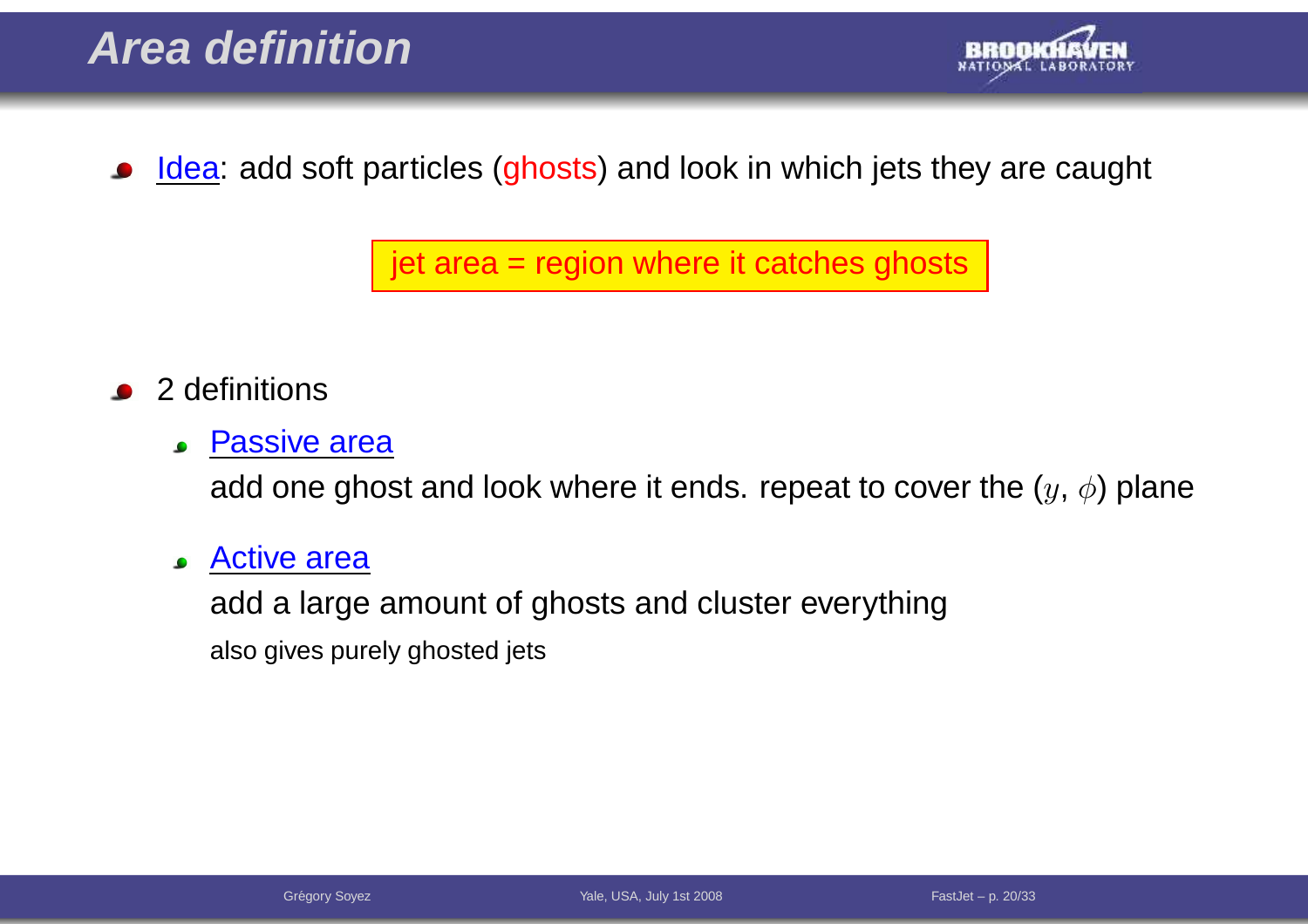

Idea: add soft particles (ghosts) and look in which jets they are caught

jet area <sup>=</sup> region where it catches ghosts

- <sup>2</sup> definitions
	- **Passive area**

add one ghost and look where it ends. repeat to cover the  $(y, \phi)$  plane

**Active area** 

add <sup>a</sup> large amount of ghosts and cluster everythingalso gives purely ghosted jets

- Both definitions agree for dense events
- Both practical and tractable analytically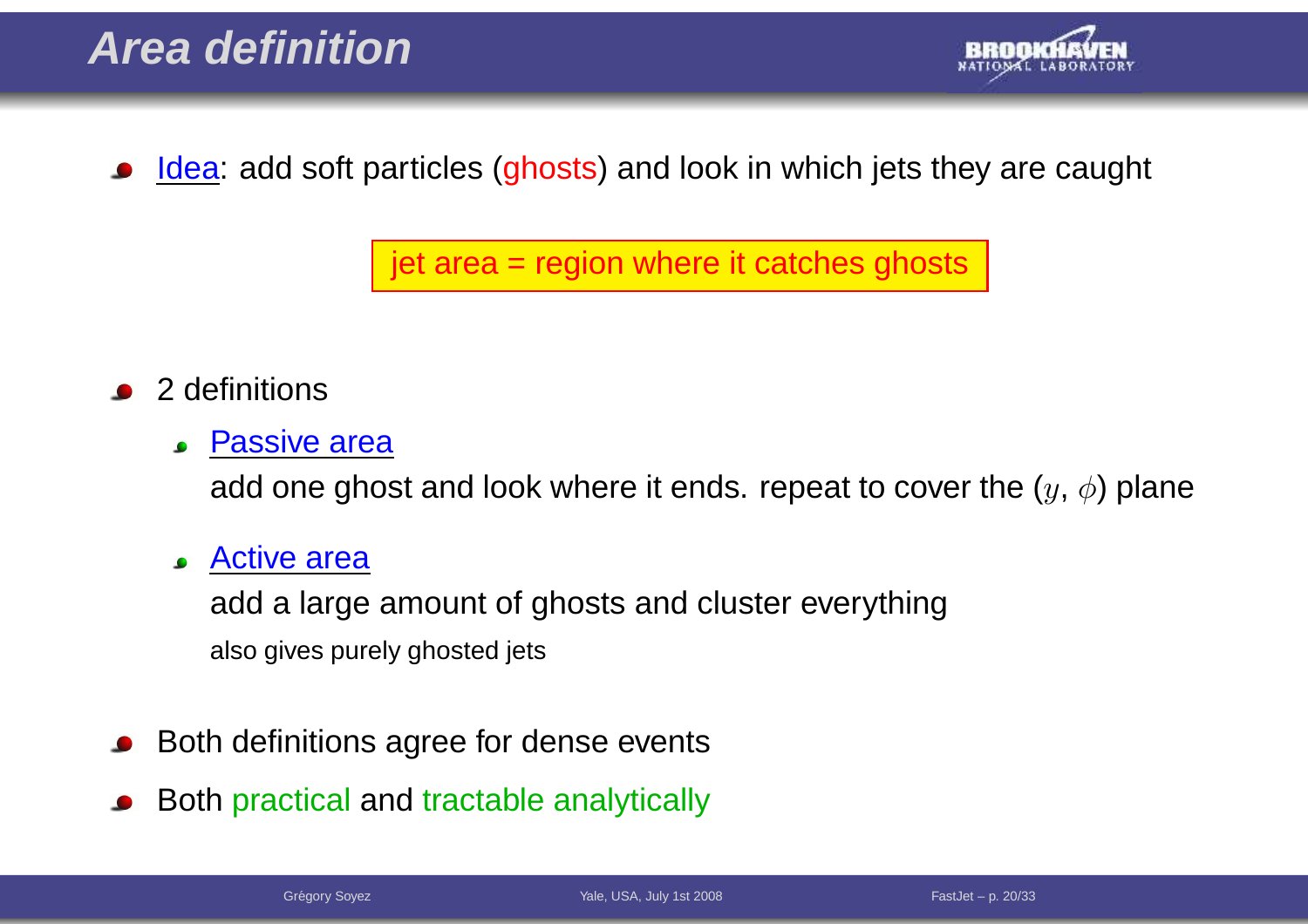### **Example**



- Hard event <sup>+</sup> ghost added at each point of the grid $\bullet$
- Jet areas <sup>=</sup> shaded regions $\bullet$



#### $k_{t}% =\sum_{i=1}^{n}a_{i}\left( t\right) \left\vert \mathcal{A}\right\vert$  algorithm, passive area

#### $k_t$  algorithm, active area

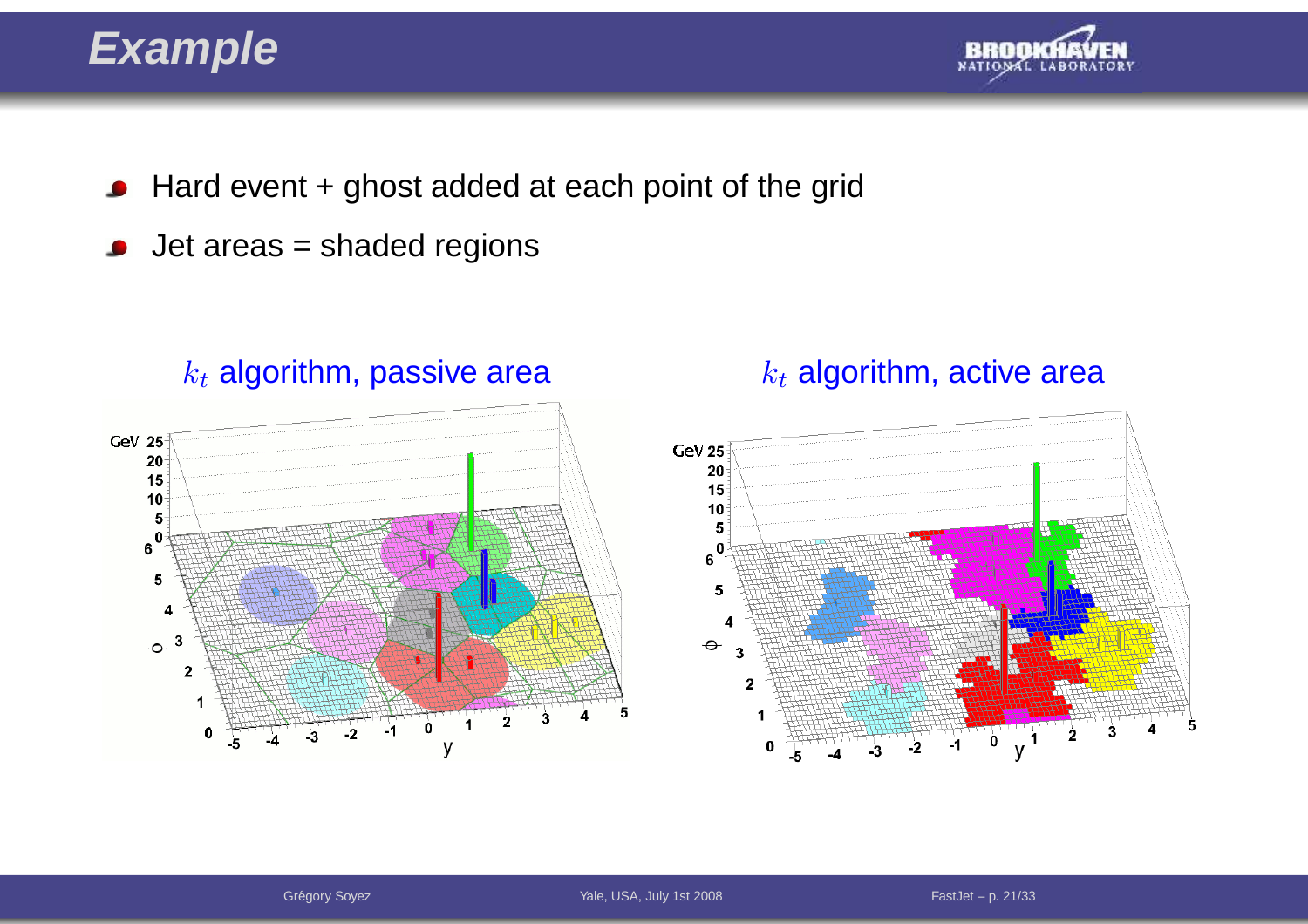## **Examples: 1-particle cases**



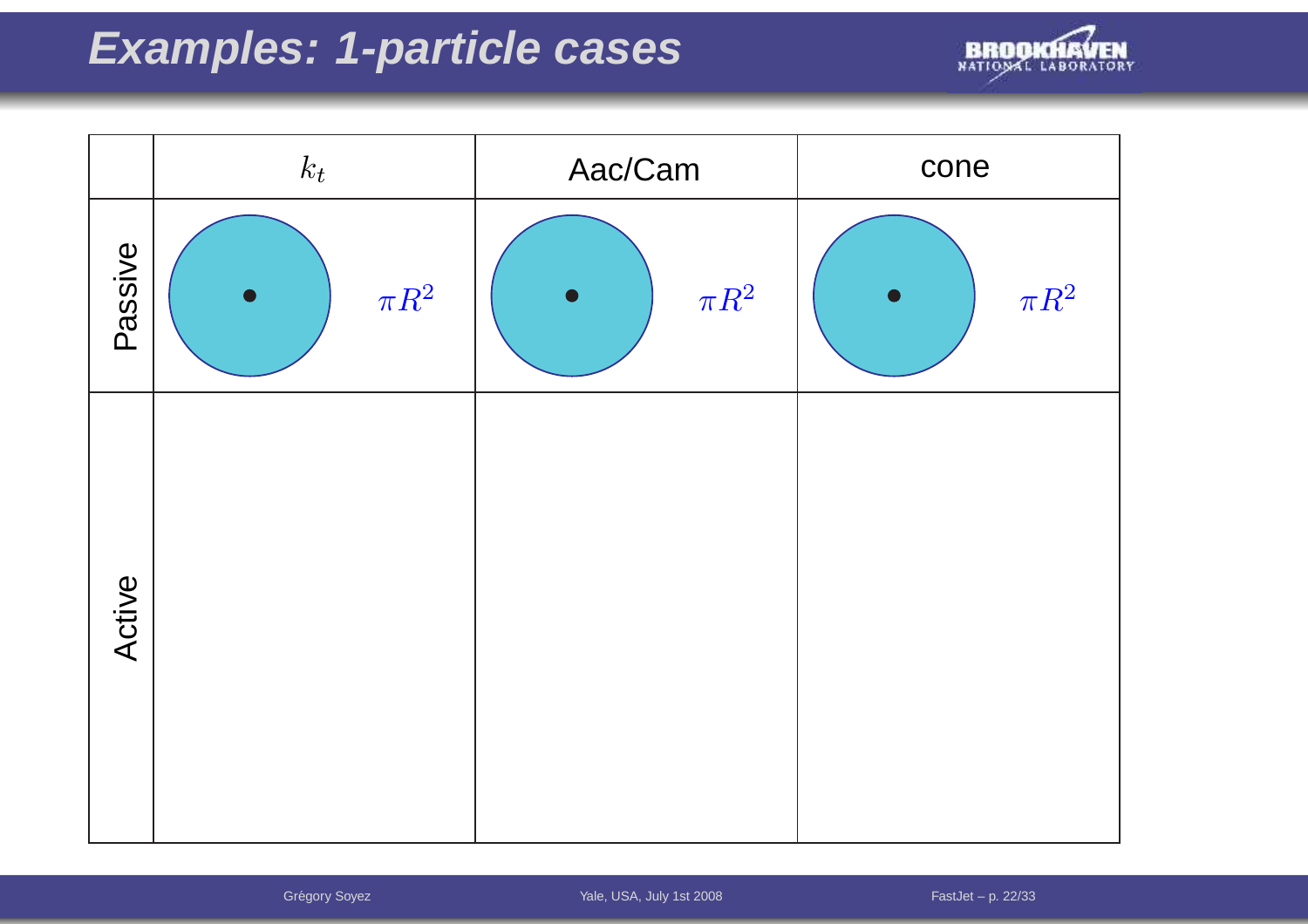### **Examples: 1-particle cases**





Grégory Soyez The Communication of the Vale, USA, July 1st 2008 The Communication of the FastJet – p. 22/33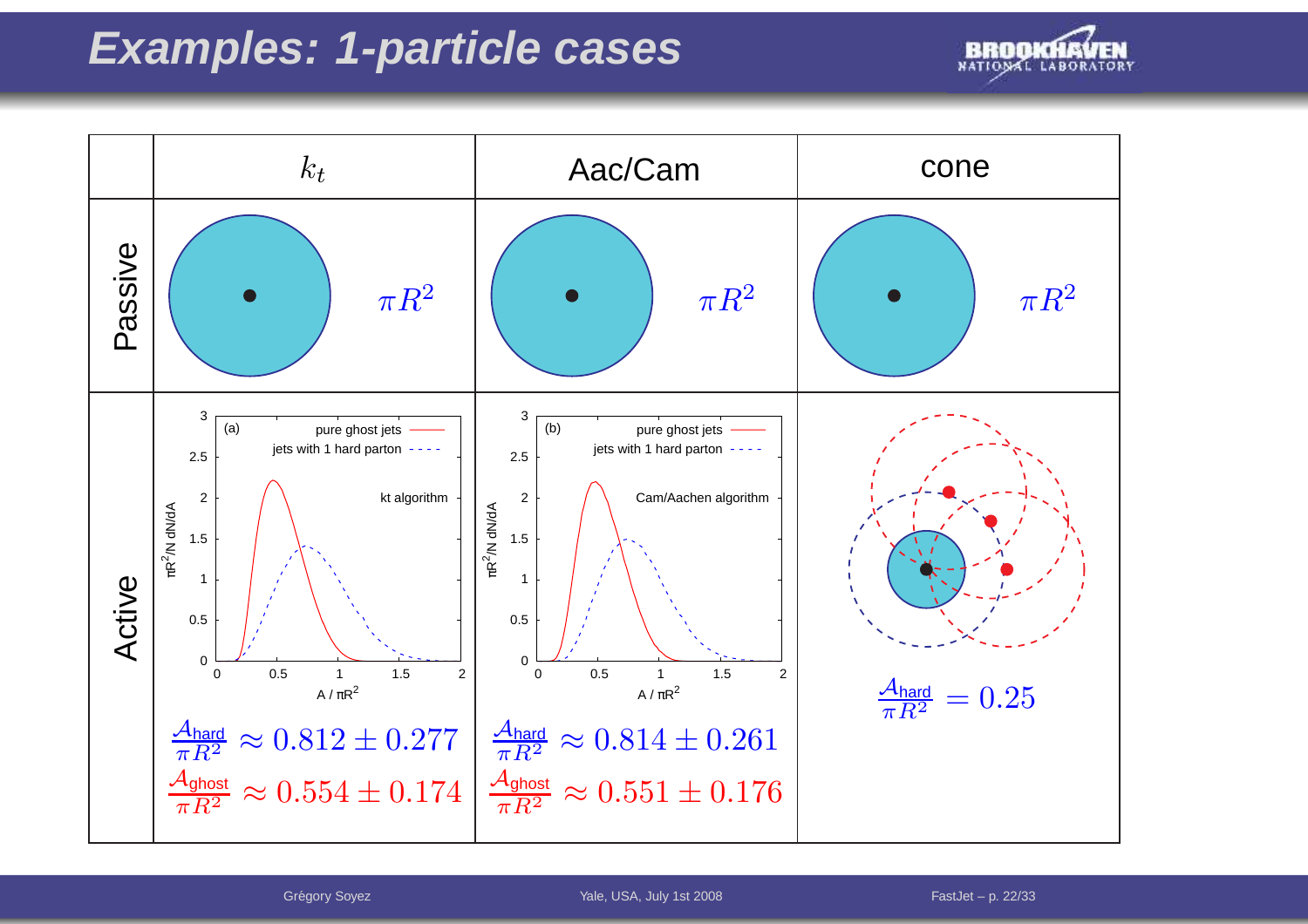### **Examples: 1-particle cases**





Grégory Soyez The Communication of the Vale, USA, July 1st 2008 The Communication of the FastJet – p. 22/33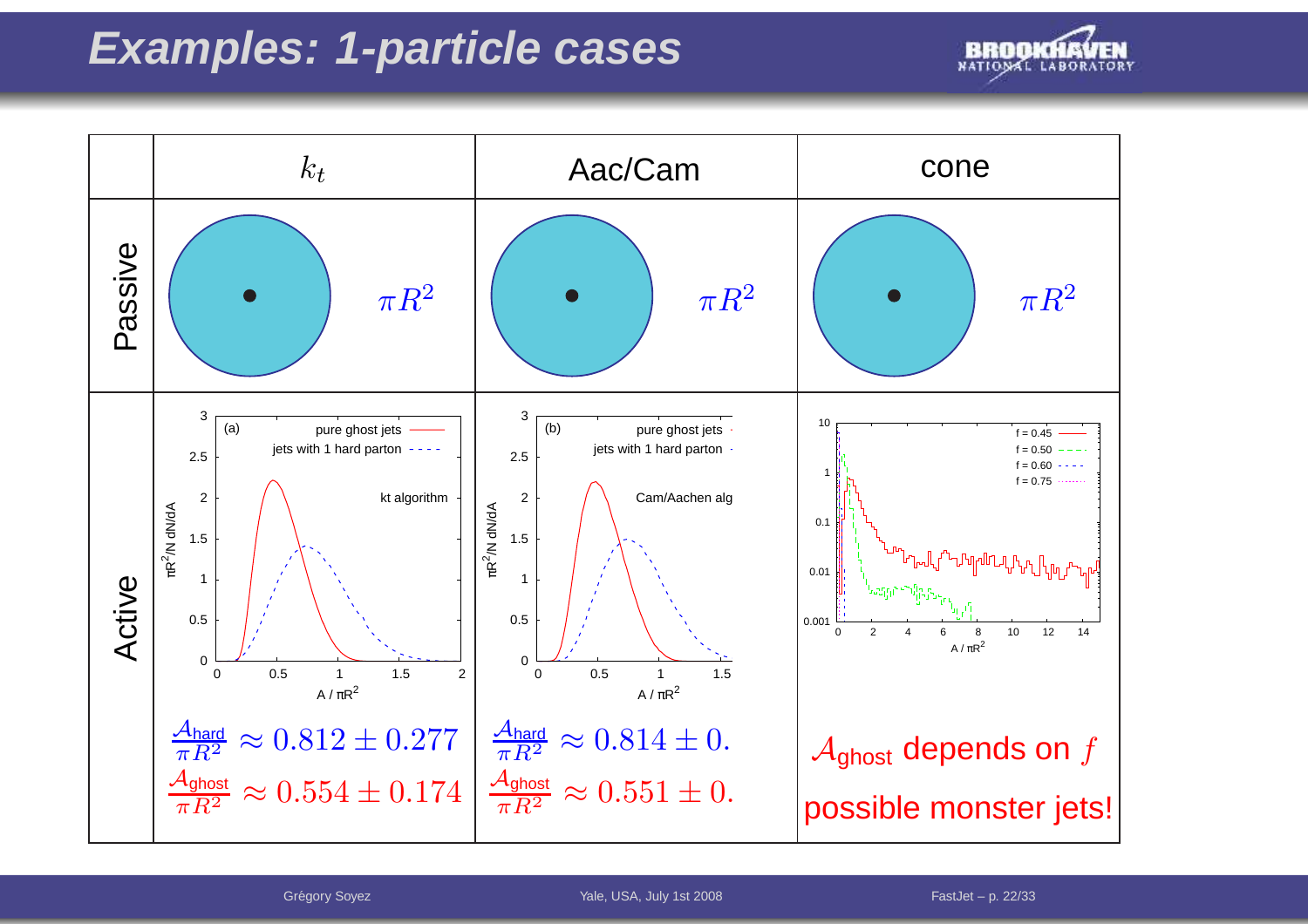#### **2-particle cases**



Passive area: 1 hard particle + 1 soft



Grégory Soyez The Communication of the Vale, USA, July 1st 2008 The Communication of the FastJet – p. 23/33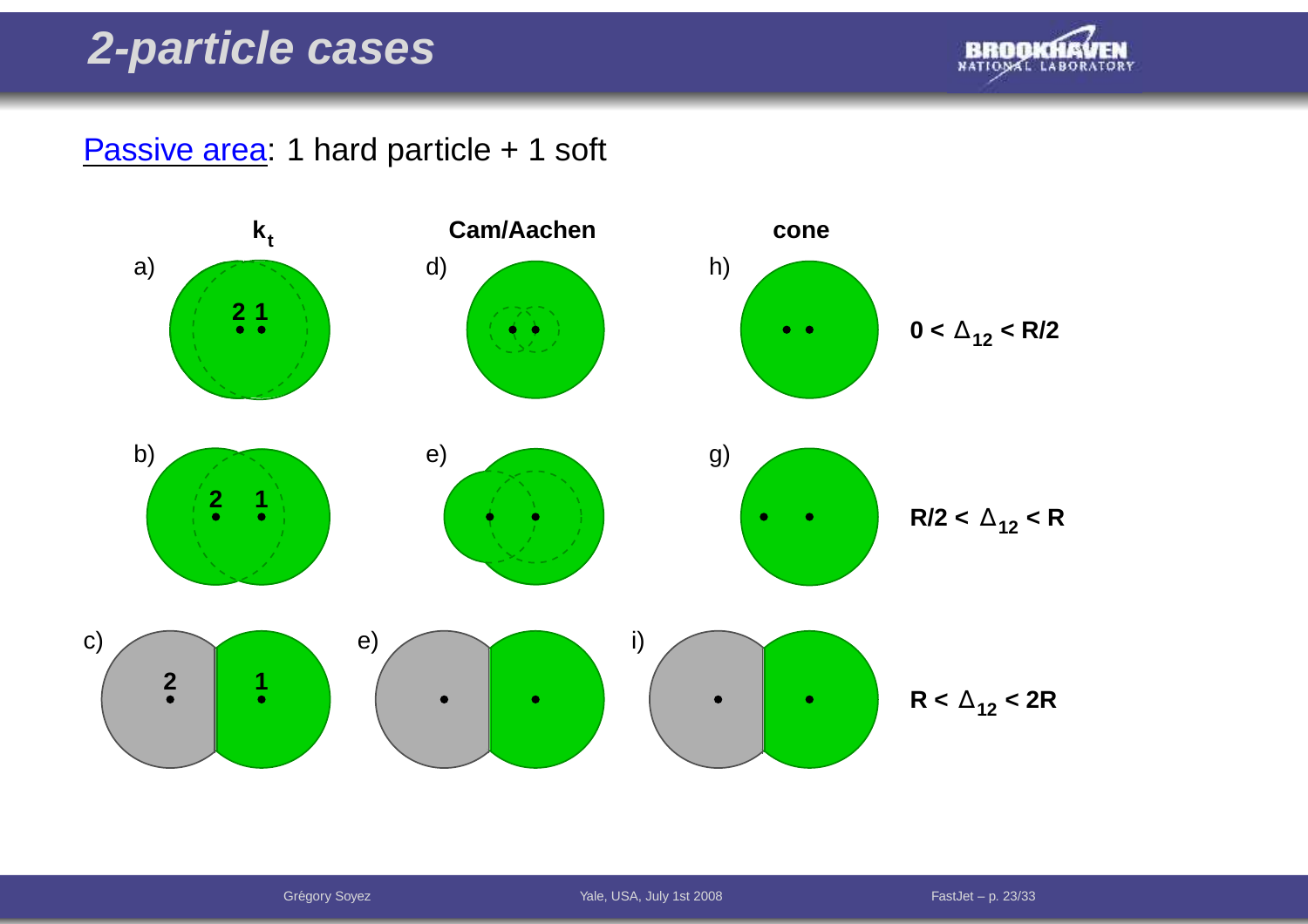### **2-particle cases**





Alltogether, we have:

- Area  $\neq$  cst.  $\pi R^2$  $\bullet$
- $\Delta_{12}$  dependence  $\bullet$ under control

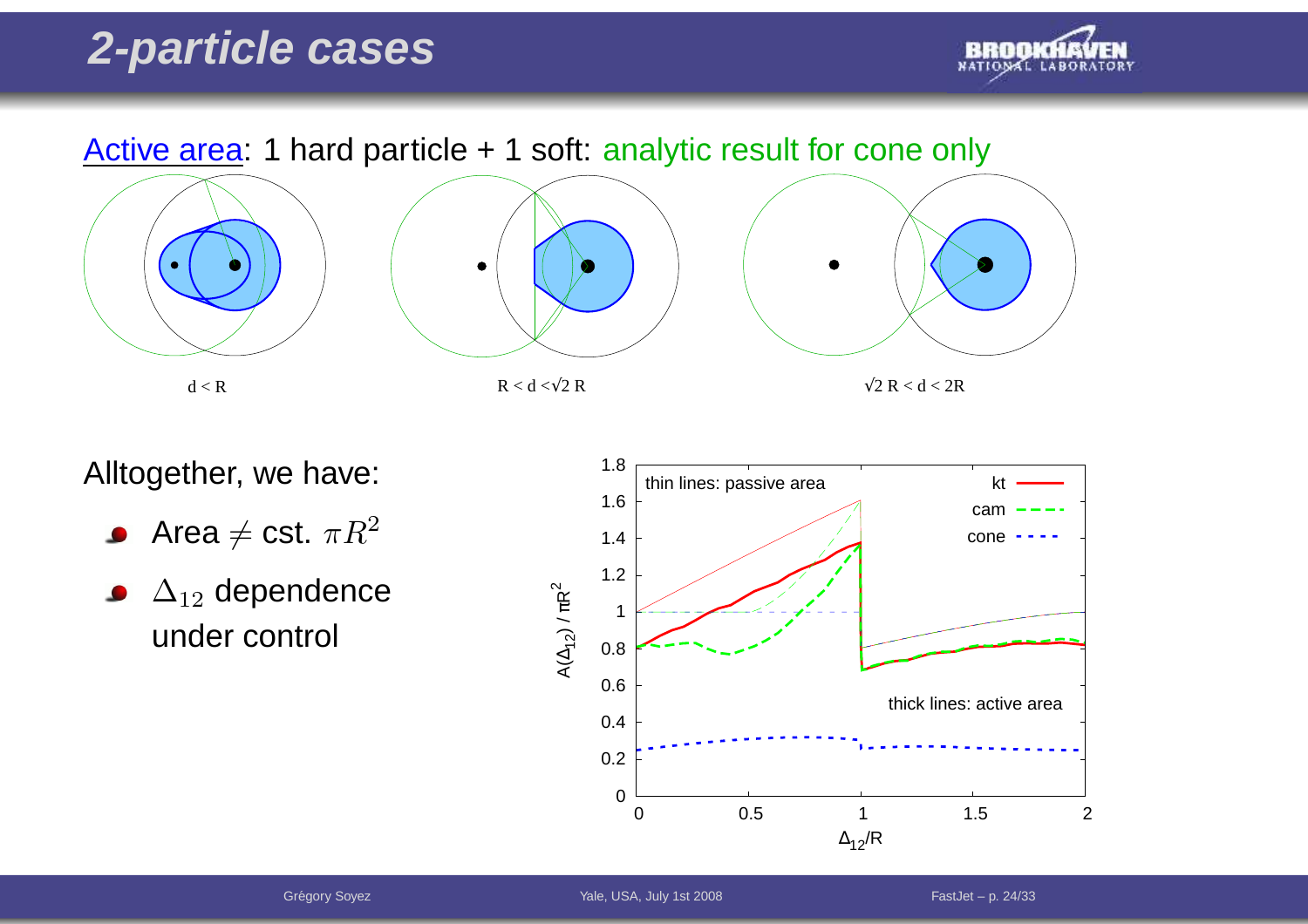

QCD probability of emitting <sup>a</sup> small-angle soft gluon:

$$
\frac{dP}{d\Delta_{12}dp_{t,2}} = C_{F,A} \frac{2\alpha_s}{\pi} \frac{1}{\Delta_{12}} \frac{1}{p_{t,2}}
$$

Hence the average area is

$$
\langle \mathcal{A}(p_{t,1},R) \rangle \quad = \quad \mathcal{A}_{\text{1hard}}(R) + \int d\Delta \, dp_{t,2} \, \frac{dP}{d\Delta_{12} dp_{t,2}} \, [\mathcal{A}_{\text{hard+1 soft}}(\Delta,R) - \pi R^2]
$$

Grégory Soyez The Communication of the Vale, USA, July 1st 2008 The Communication of the FastJet – p. 25/33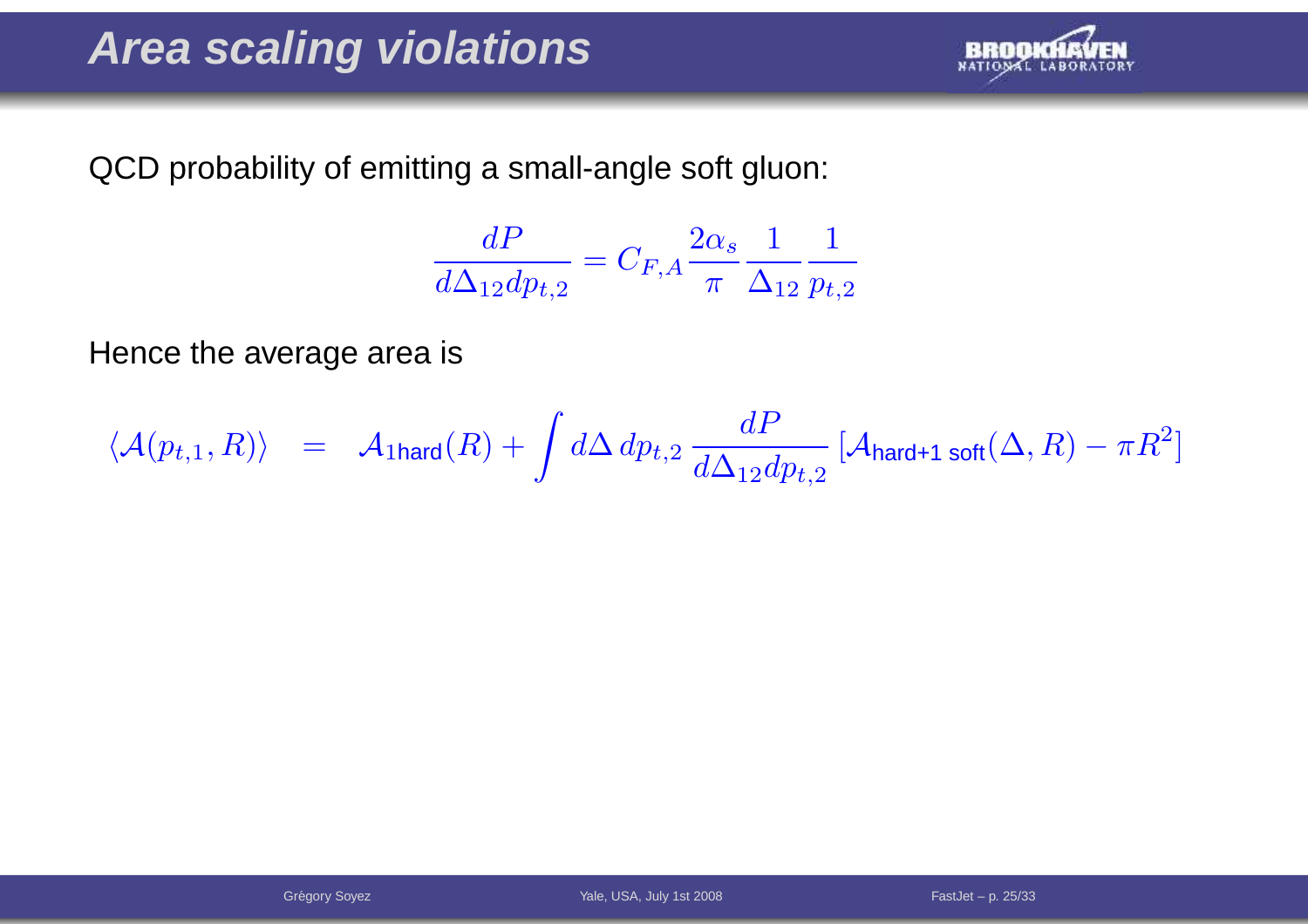

QCD probability of emitting <sup>a</sup> small-angle soft gluon:

$$
\frac{dP}{d\Delta_{12}dp_{t,2}} = C_{F,A} \frac{2\alpha_s}{\pi} \frac{1}{\Delta_{12}} \frac{1}{p_{t,2}}
$$

Hence the average area is

$$
\langle \mathcal{A}(p_{t,1}, R) \rangle = \mathcal{A}_{\text{1hard}}(R) + \int d\Delta dp_{t,2} \frac{dP}{d\Delta_{12} dp_{t,2}} [\mathcal{A}_{\text{hard+1 soft}}(\Delta, R) - \pi R^2]
$$

$$
= \frac{C_{F,A}}{\pi b_0} \log \left( \frac{\alpha_s(Q_0)}{\alpha_s(Rp_t)} \right) \pi R^2 d
$$

**Scaling viloation**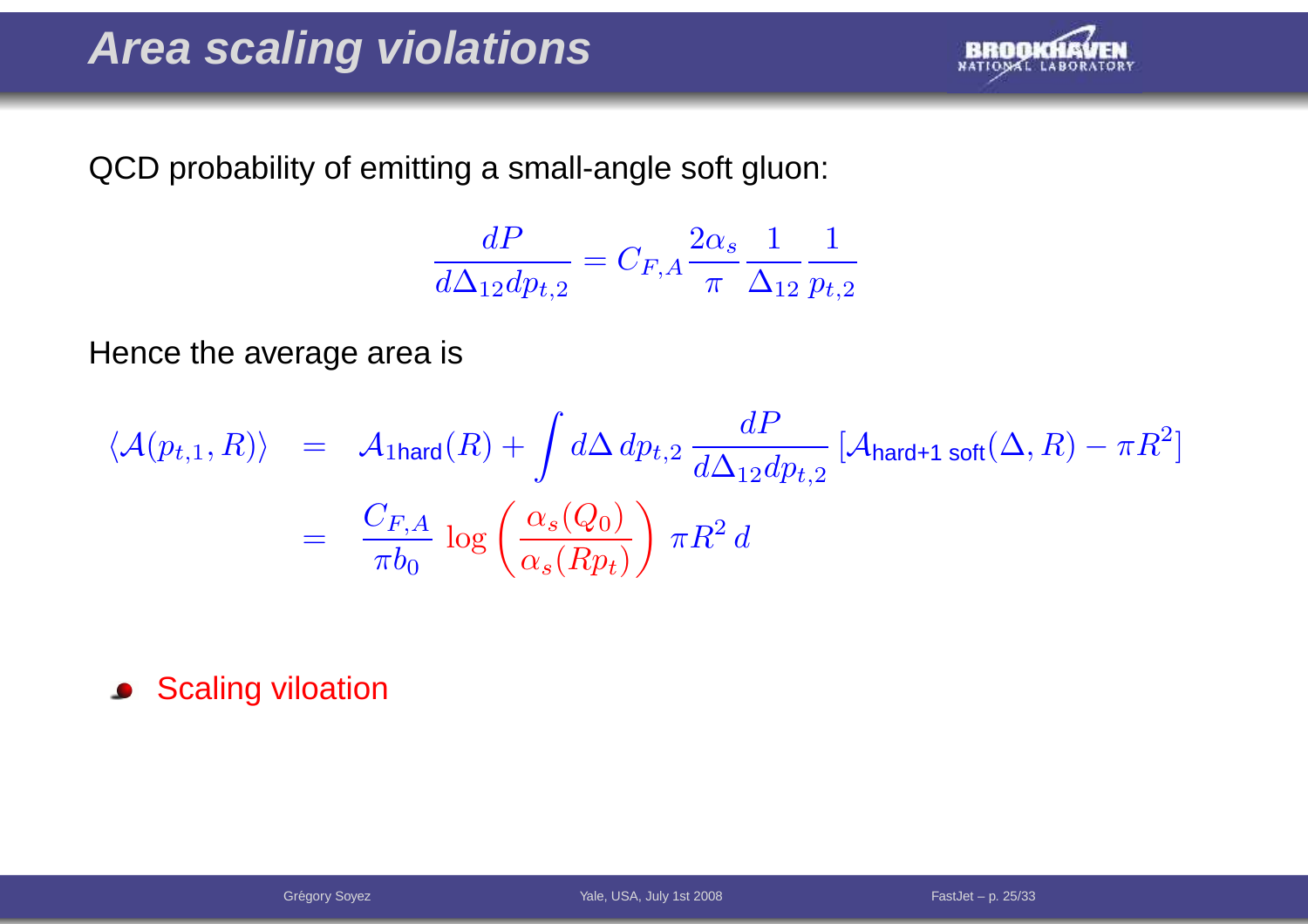

QCD probability of emitting <sup>a</sup> small-angle soft gluon:

$$
\frac{dP}{d\Delta_{12}dp_{t,2}} = C_{F,A} \frac{2\alpha_s}{\pi} \frac{1}{\Delta_{12}} \frac{1}{p_{t,2}}
$$

Hence the average area is

$$
\langle \mathcal{A}(p_{t,1}, R) \rangle = \mathcal{A}_{\text{1hard}}(R) + \int d\Delta dp_{t,2} \frac{dP}{d\Delta_{12} dp_{t,2}} [\mathcal{A}_{\text{hard+1 soft}}(\Delta, R) - \pi R^2]
$$
  
= 
$$
\frac{C_{F,A}}{\pi b_0} \log \left( \frac{\alpha_s(Q_0)}{\alpha_s(Rp_t)} \right) \pi R^2 d
$$

- **Scaling viloation**
- **gluon > quark**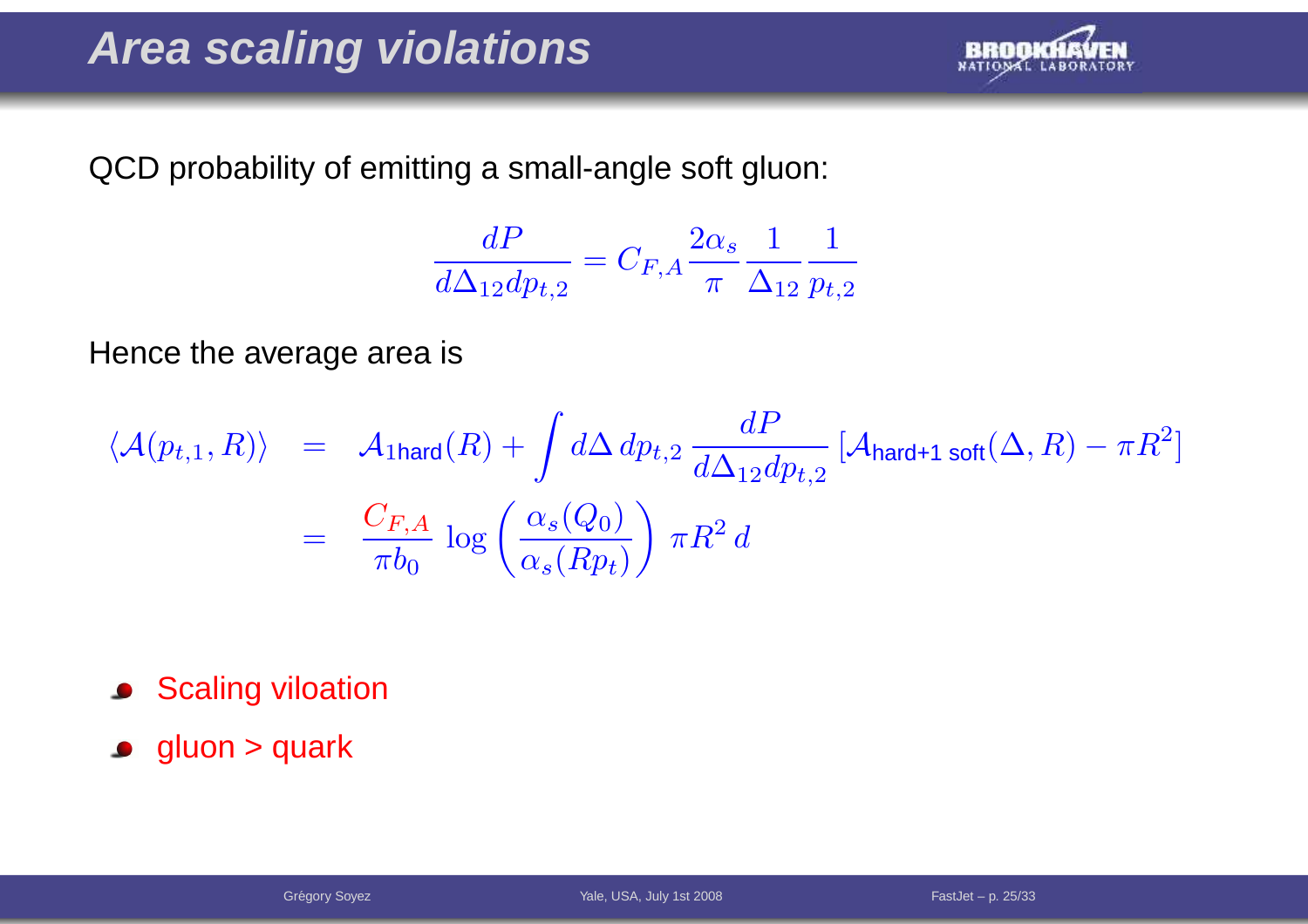

QCD probability of emitting <sup>a</sup> small-angle soft gluon:

$$
\frac{dP}{d\Delta_{12}dp_{t,2}} = C_{F,A} \frac{2\alpha_s}{\pi} \frac{1}{\Delta_{12}} \frac{1}{p_{t,2}}
$$

Hence the average area is

$$
\langle A(p_{t,1}, R) \rangle = A_{1 \text{hard}}(R) + \int d\Delta dp_{t,2} \frac{dP}{d\Delta_{12} dp_{t,2}} \left[ A_{\text{hard}+1 \text{ soft}}(\Delta, R) - \pi R^2 \right]
$$
  
\n
$$
= \frac{C_{F,A}}{\pi b_0} \log \left( \frac{\alpha_s(Q_0)}{\alpha_s(Rp_t)} \right) \pi R^2 d
$$
  
\nd *passive active*  
\n $k_t$  0.5638 0.519  
\n9.07918 0.0865  
\n9.0000 > quark  
\n1.007918 0.0865  
\n1.007918 0.0865  
\n1.007918 0.0865  
\n1.006378 0.1246  
\n2.006378 0.1246  
\n3.00695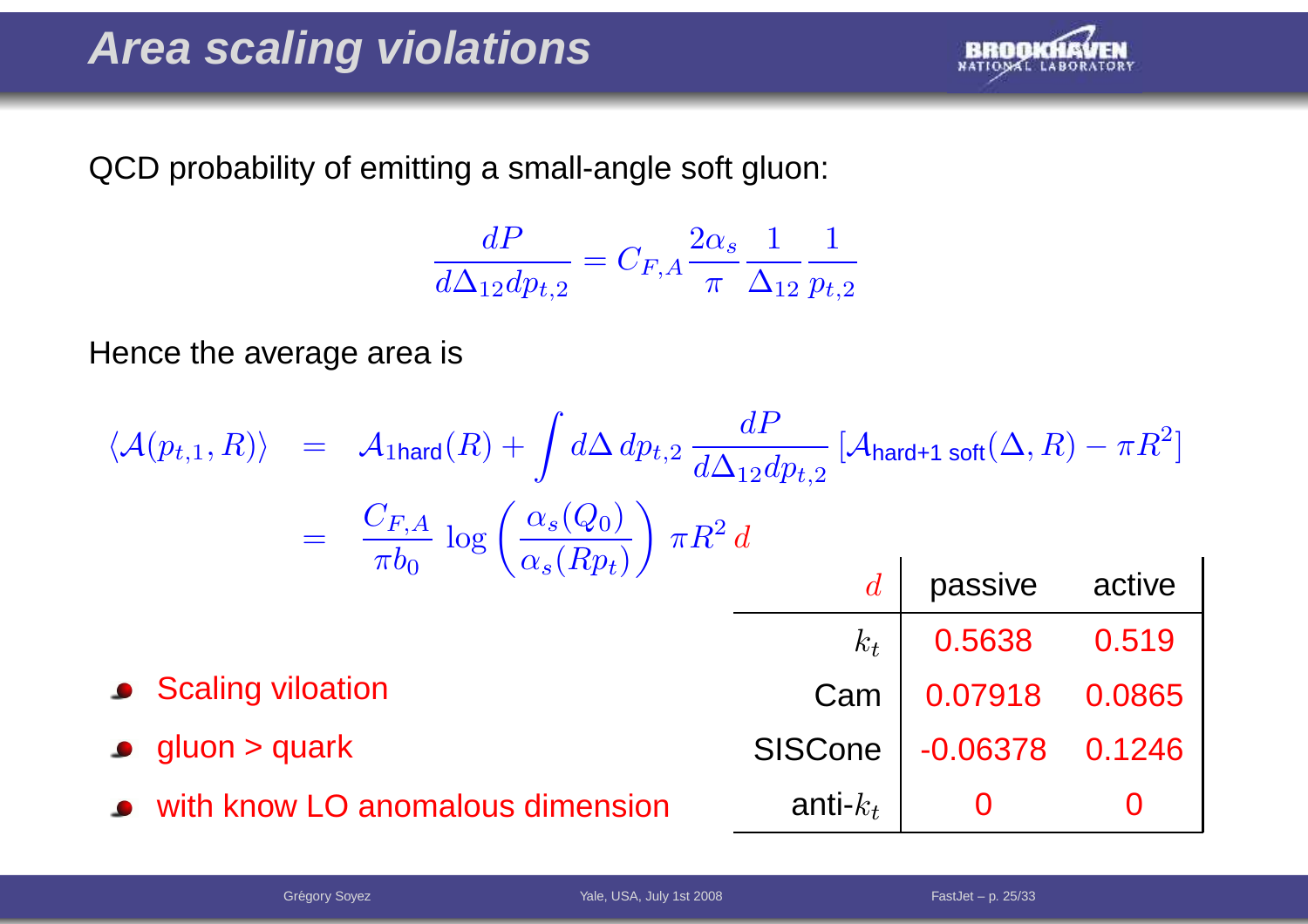### **"Real-life" anomalous dimension**



Herwig simulations: at hadron+UE level: area vs.  $\emph{p}_{t}$  of the jet

good agreement with LO predictions

for flucts. too

 $k_t$  bigger  $\Rightarrow$  NLO?

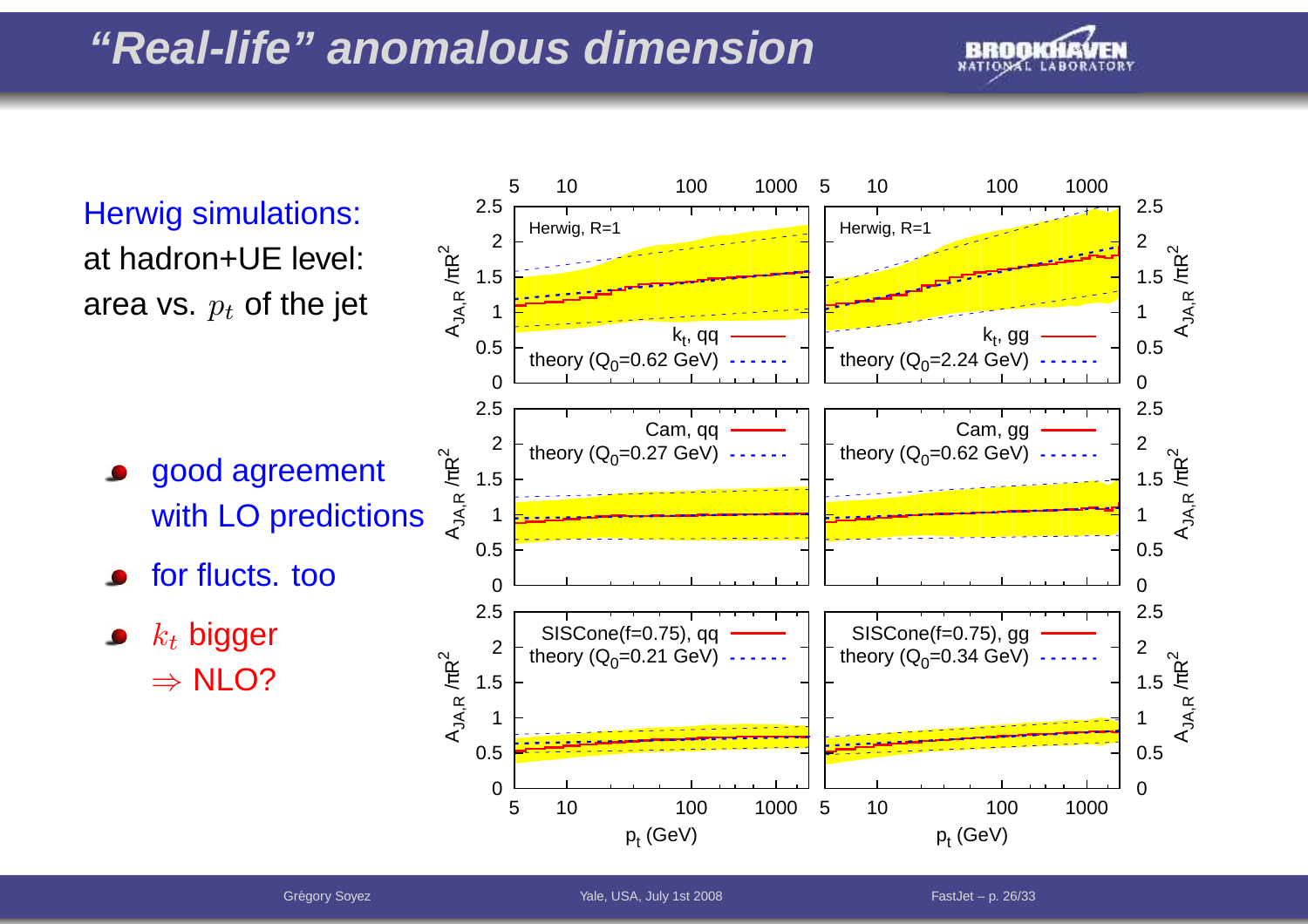### **Area histograms**



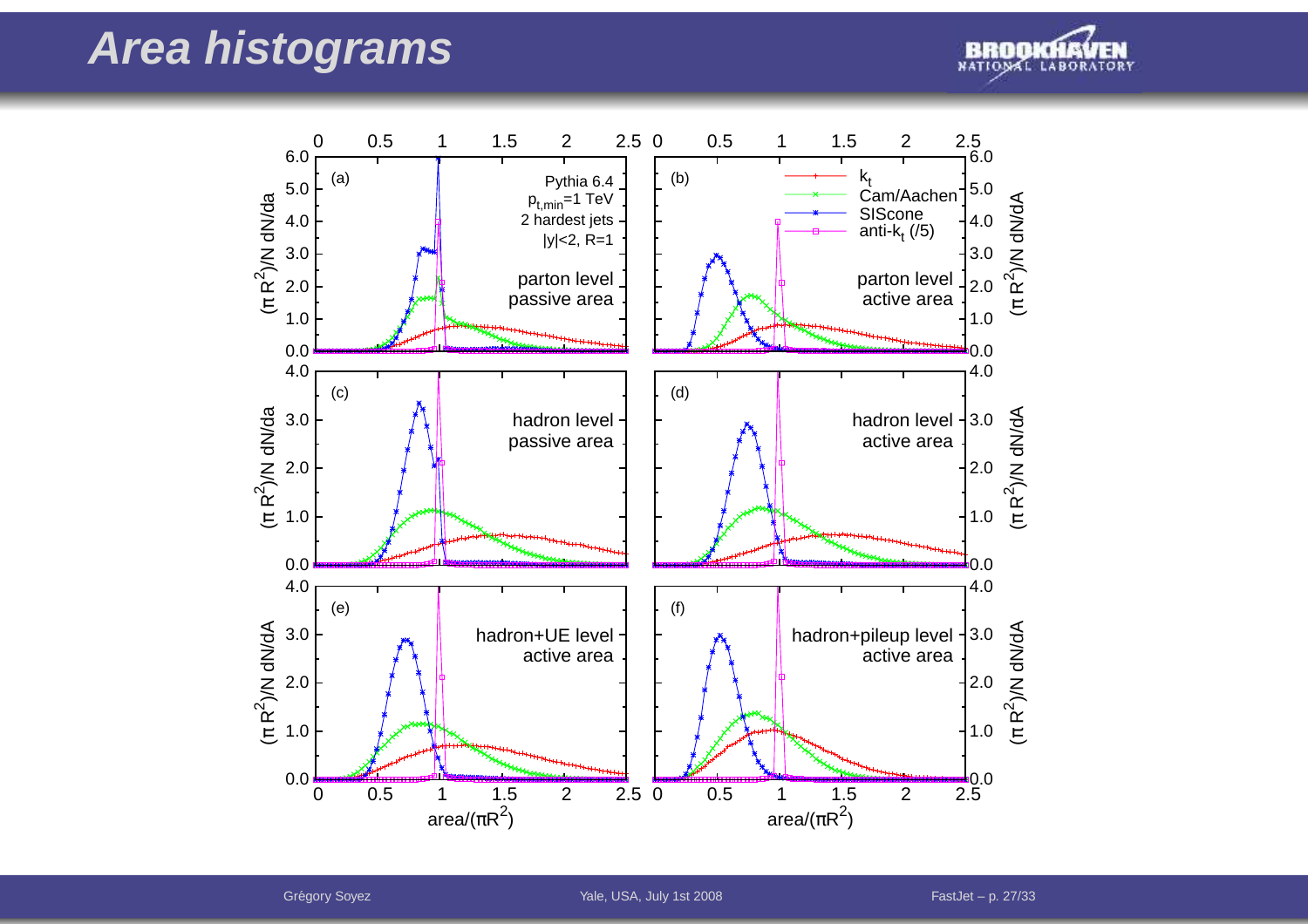### **What can area be used for?**



Dense event with pile-up (or uniform soft background):

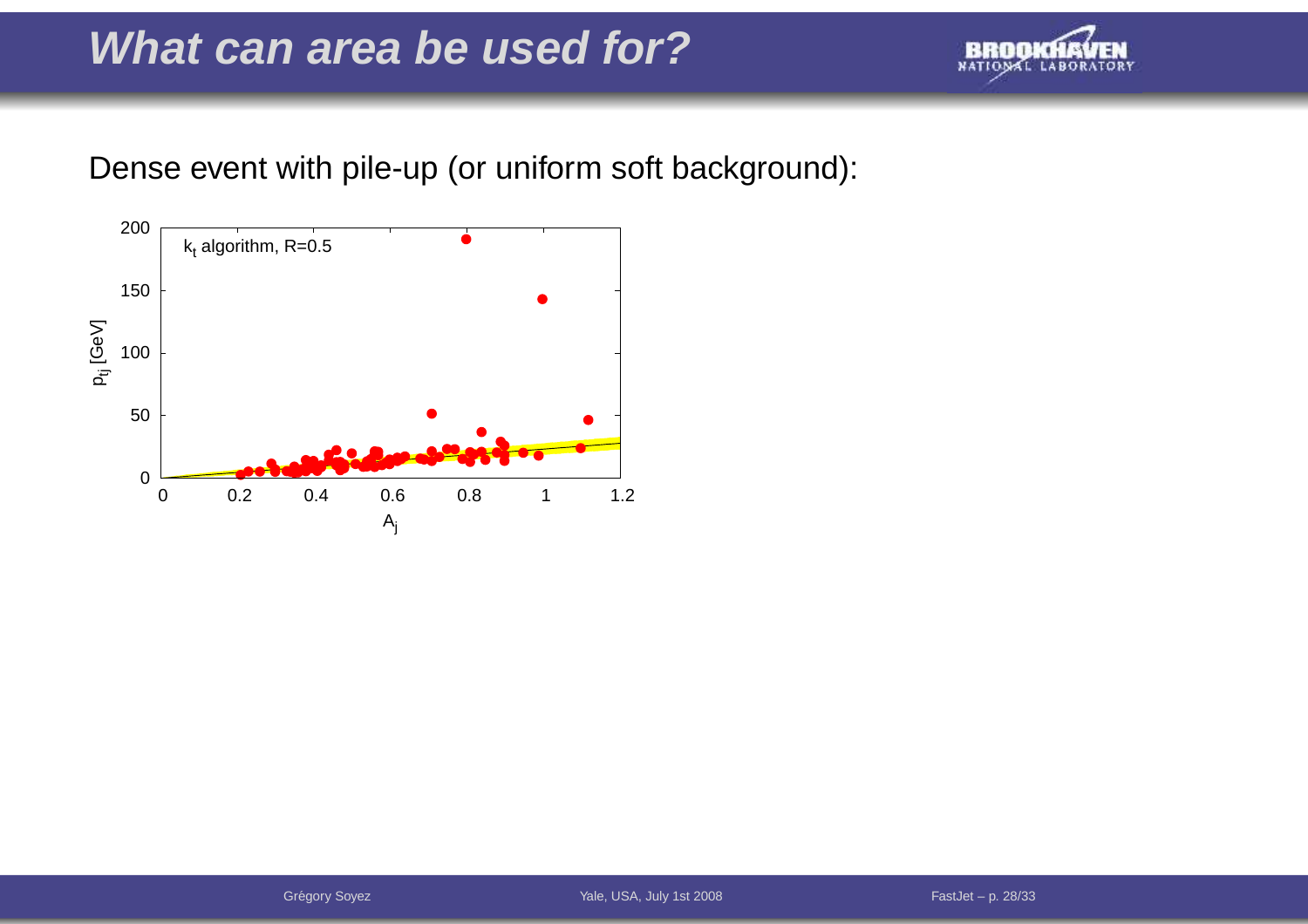### **What can area be used for?**



#### Dense event with pile-up (or uniform soft background):



- For pure pile-up jets: Area  $\propto p_t$  of the jet
- $p_t$ /area is constant  $\rightarrow \rho$  = median  $p_t$ /area  $\bullet$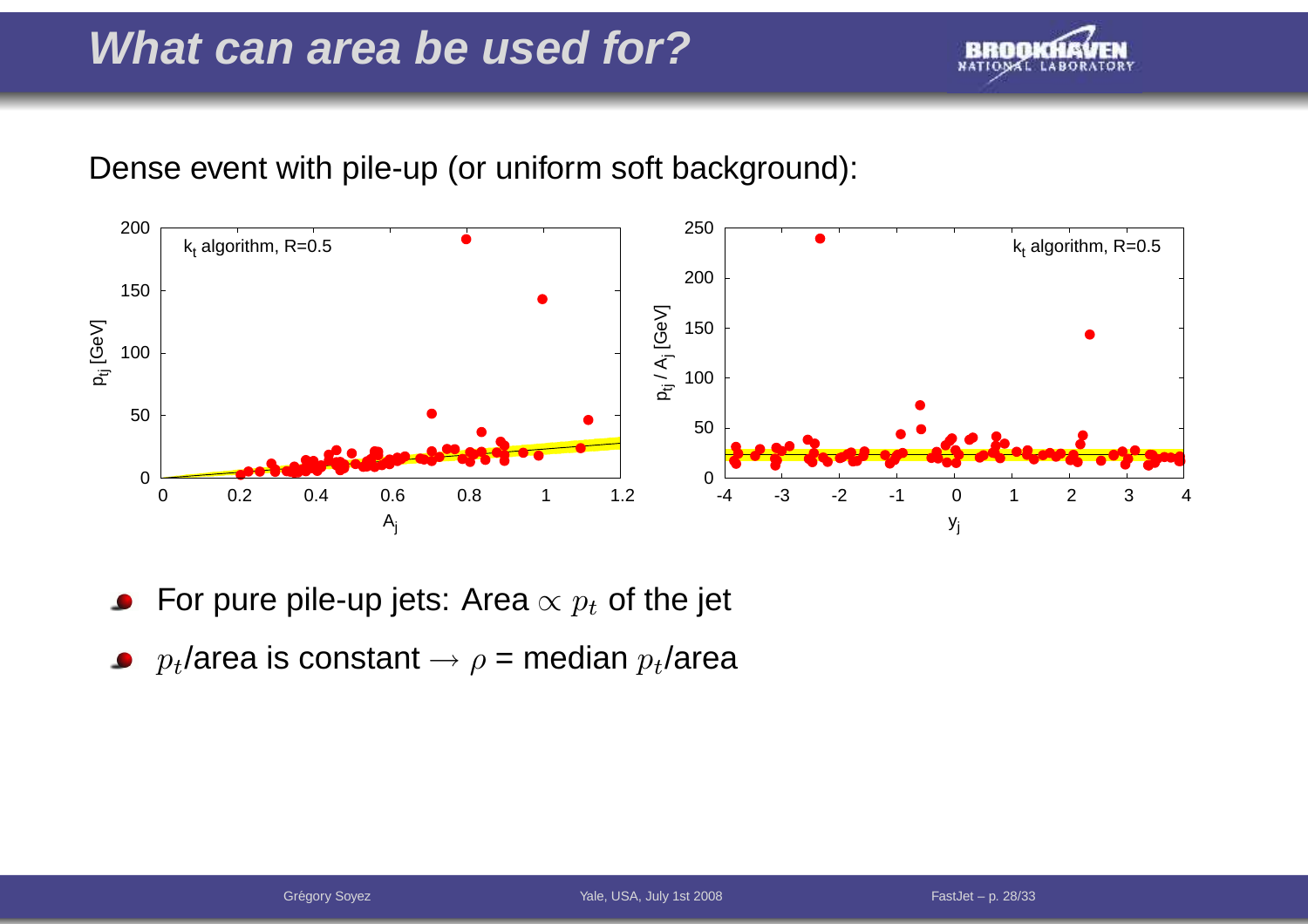### **What can area be used for?**



#### Dense event with pile-up (or uniform soft background):



- For pure pile-up jets: Area  $\propto p_t$  of the jet
- $p_t$ /area is constant  $\rightarrow \rho$  = median  $p_t$ /area

Area can be used to subtract pileup:  $p_{t,{\rm corrected}}=p_{t,{\rm bare}}-\rho$  area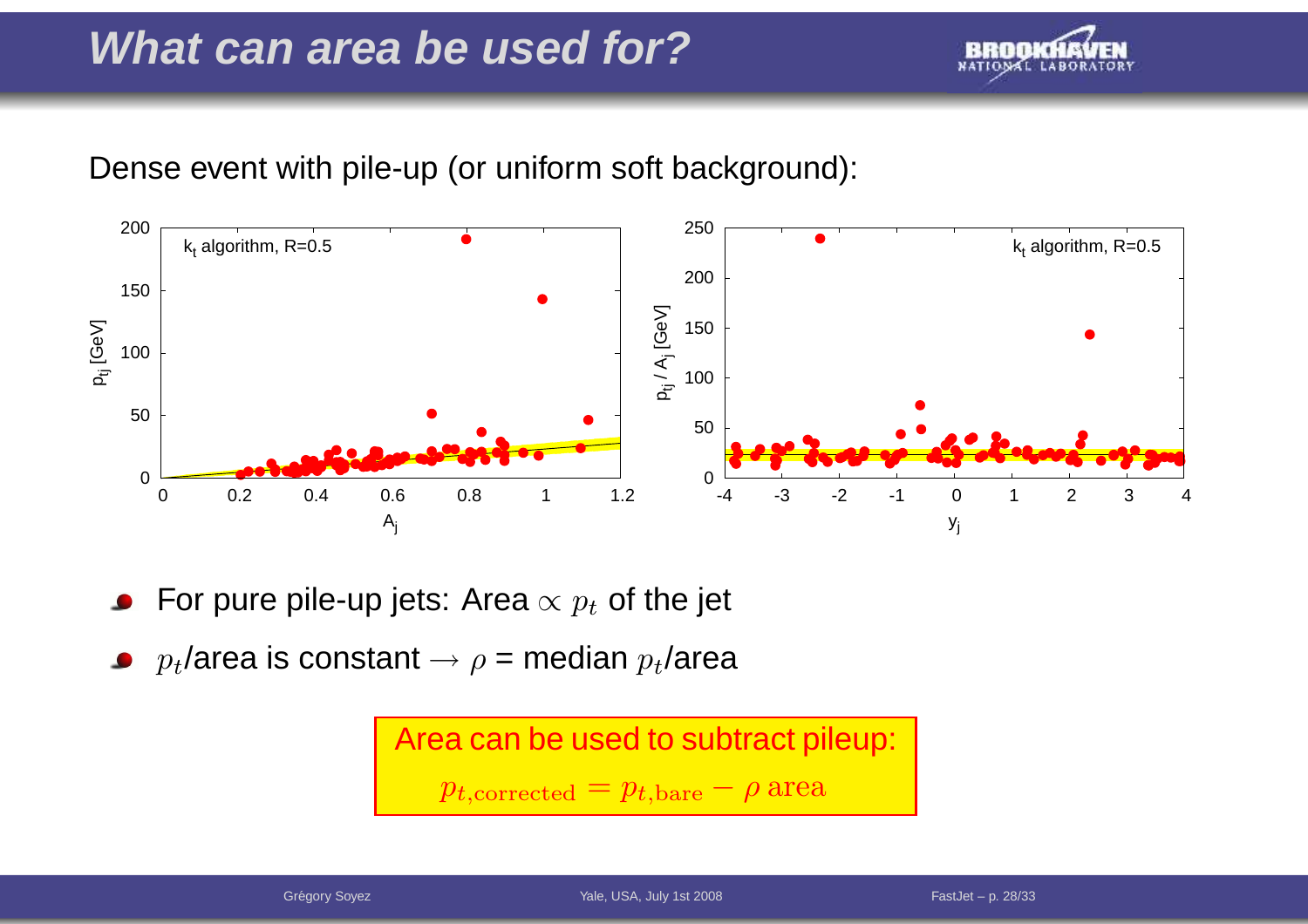

Implementation in FastJet using the AreaDefinition and sf ClusterSequenceArea classes

// declare usual FastJet tools: particles and jet definition vector<fastjet::PseudoJet> particles; fastjet::JetDefinition jet\_def(kt\_algorithm, R);

// define the type of area you want fastjet::GhostedAreaSpec area spec(maxrap qhost, num repeat, ghost area); fastjet::AreaDefinition area def(active area, area spec);

// perform the clustering with area computation fastjet::ClusterSequenceArea clust seq(particles, jet def, area def);

// get the median background per unit area (i.e. rho) double rho = clust seq.median pt per unit area 4vector(maxrap ghost);

// retrieve the jets and do the subtraction vector<fastjet::PseudoJet> jets <sup>=</sup> sorted\_by\_pt(clust\_seq.inclusive\_jets(ptmin)); fastjet::PseudoJet jet\_sub <sup>=</sup> jets[0] - rho \* clust\_seq.area\_4vector(jets[0]);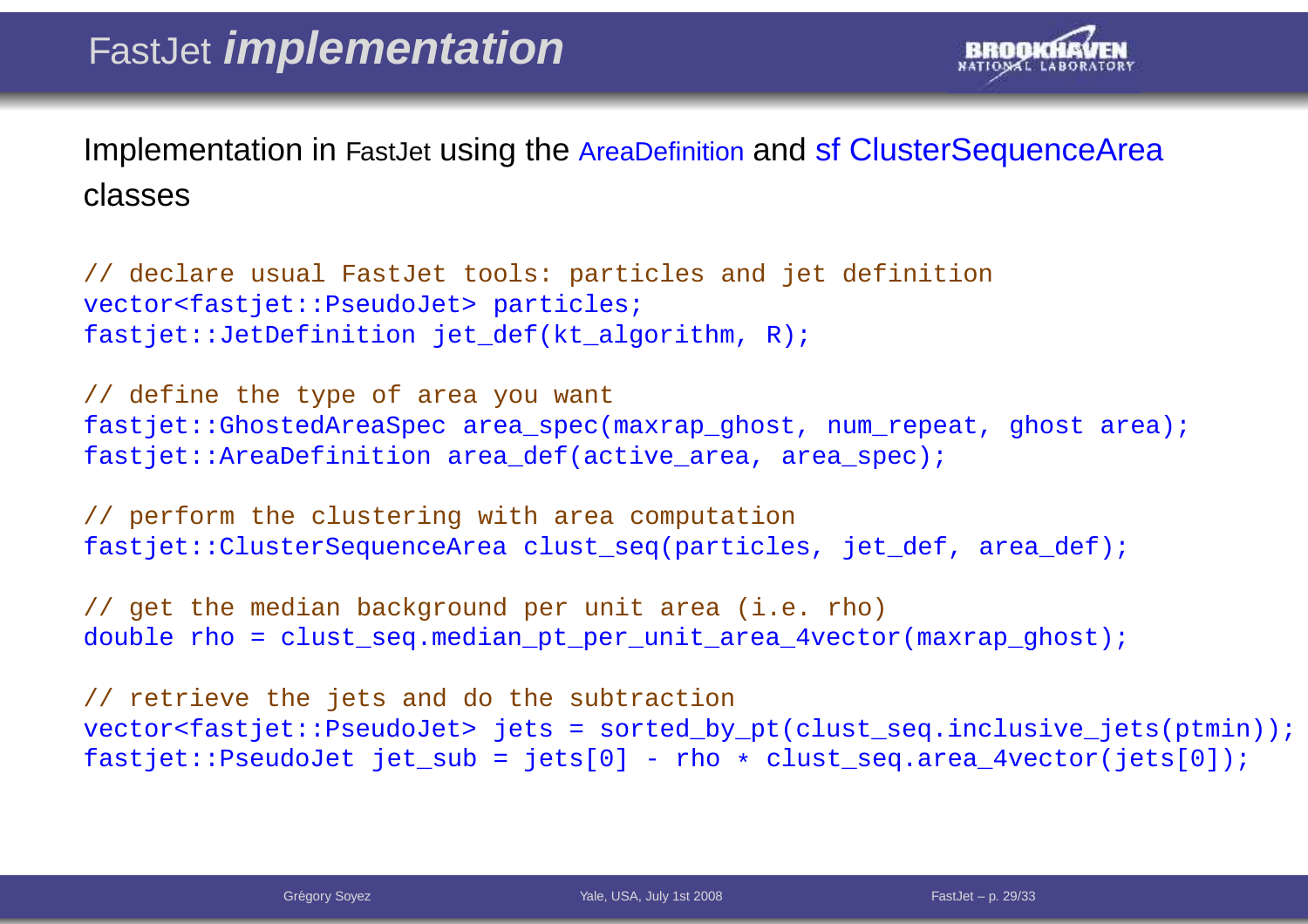

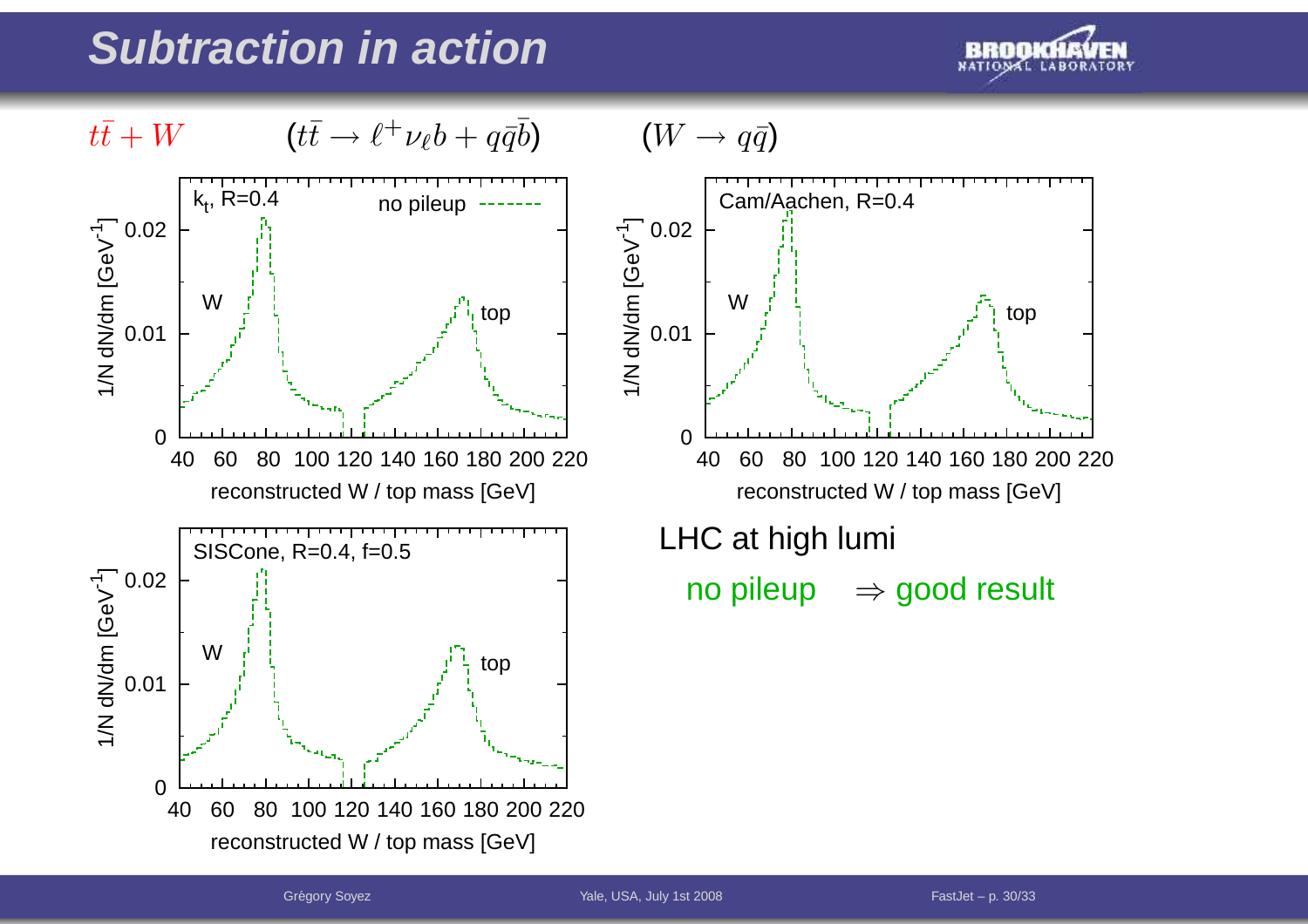

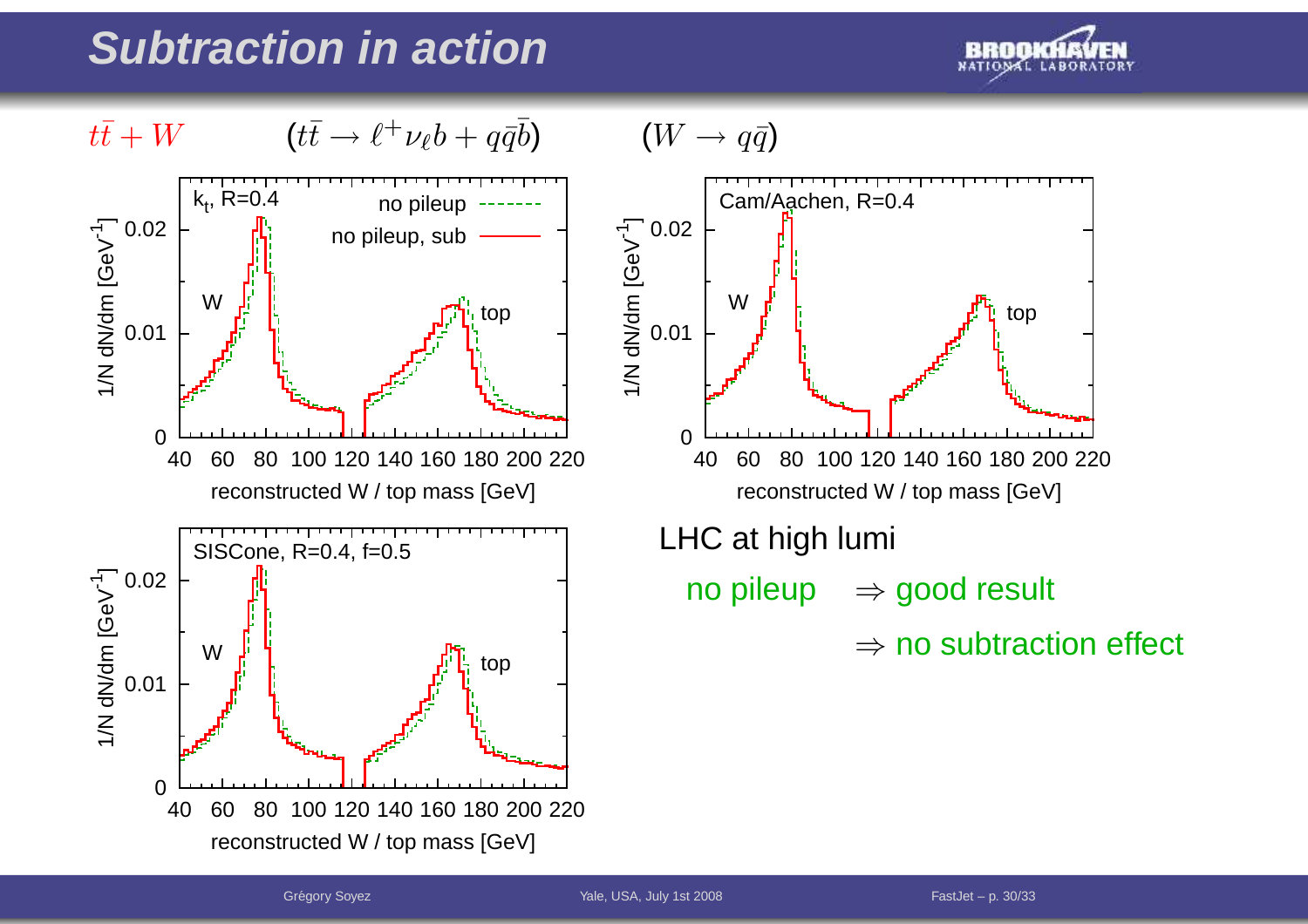

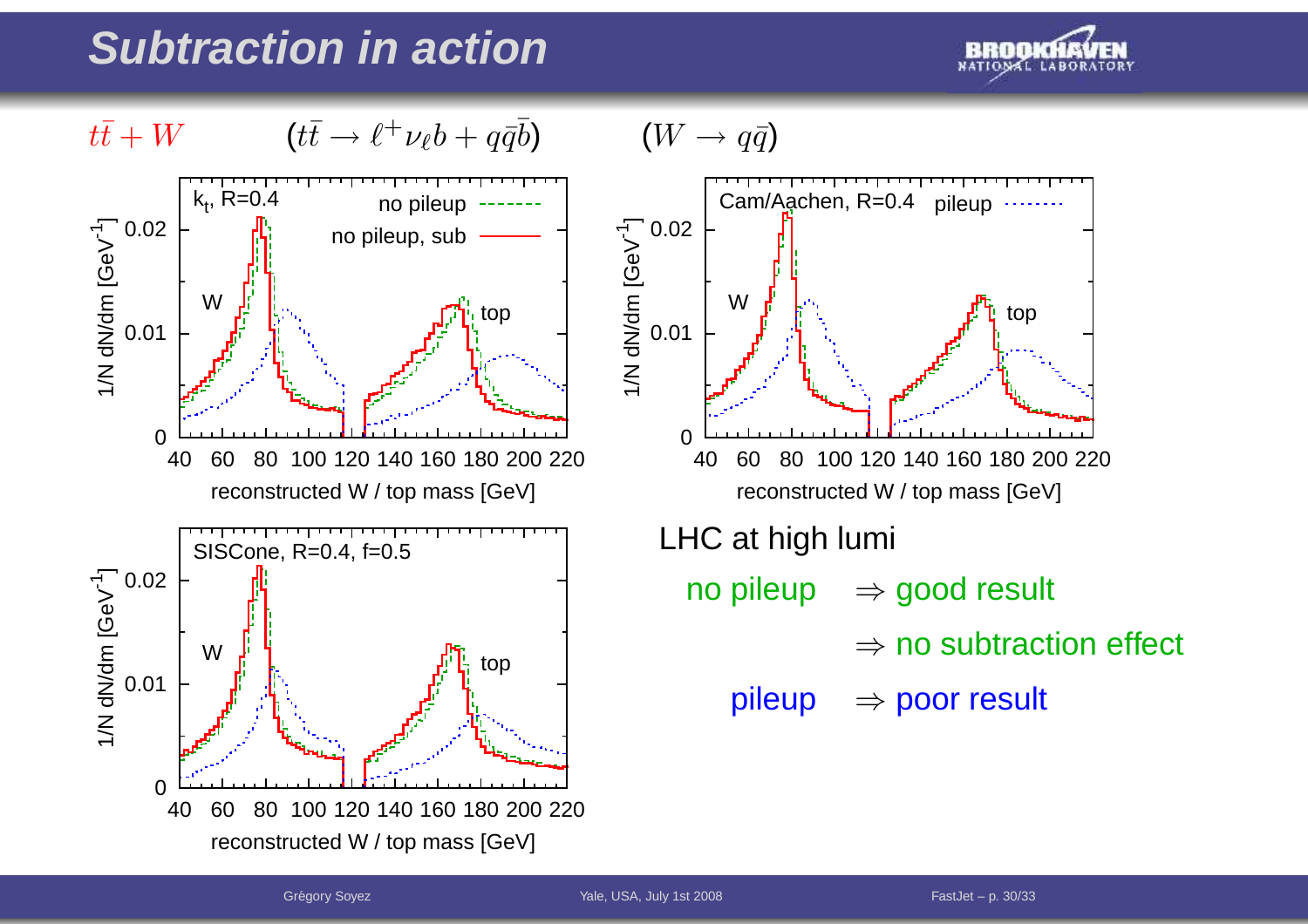

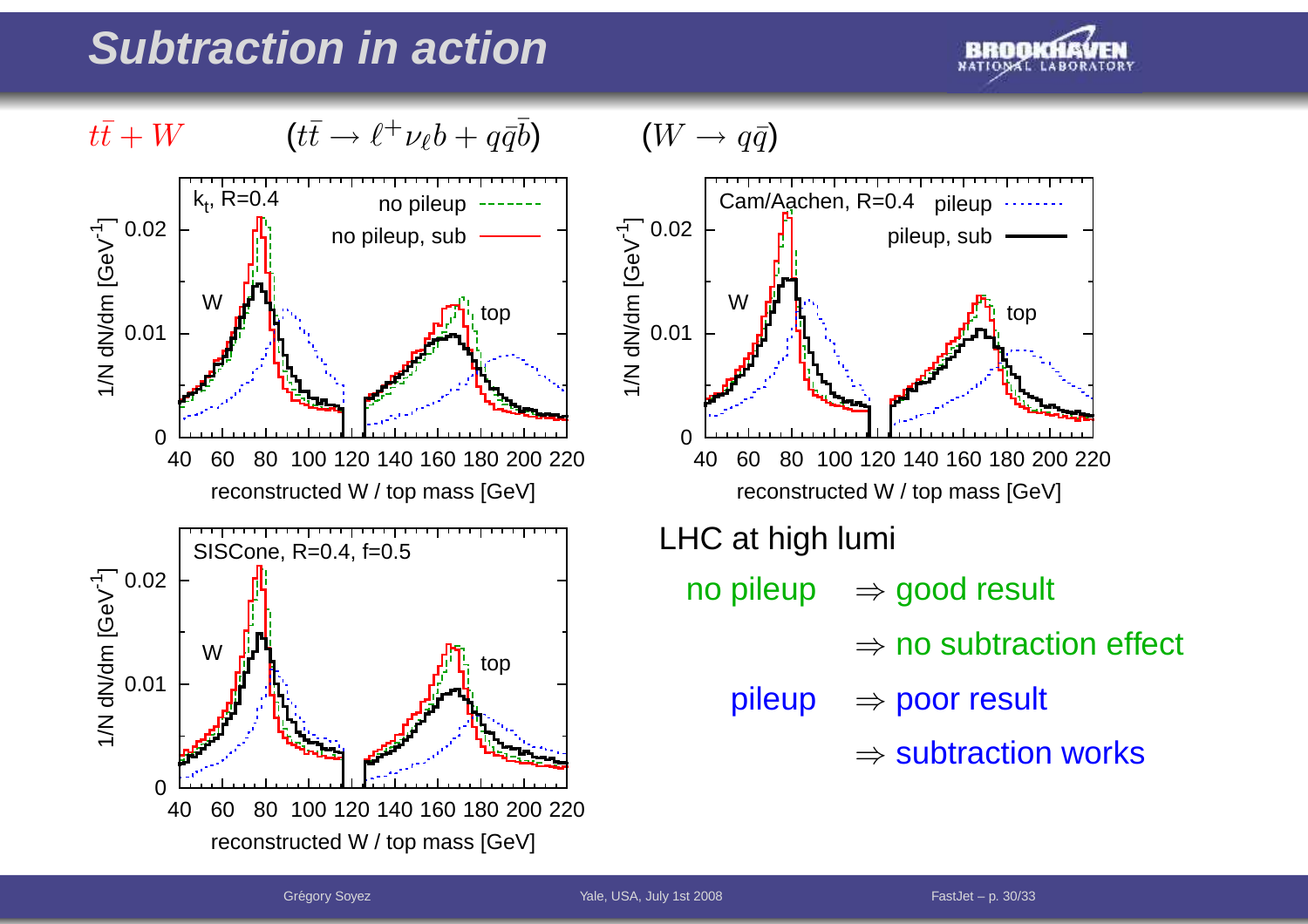### **Subtraction in Heavy Ions**



#### For heavy-ion collisions at LHC:

- Large background ( $\sim 250$  GeV/unit area)
- Not really uniform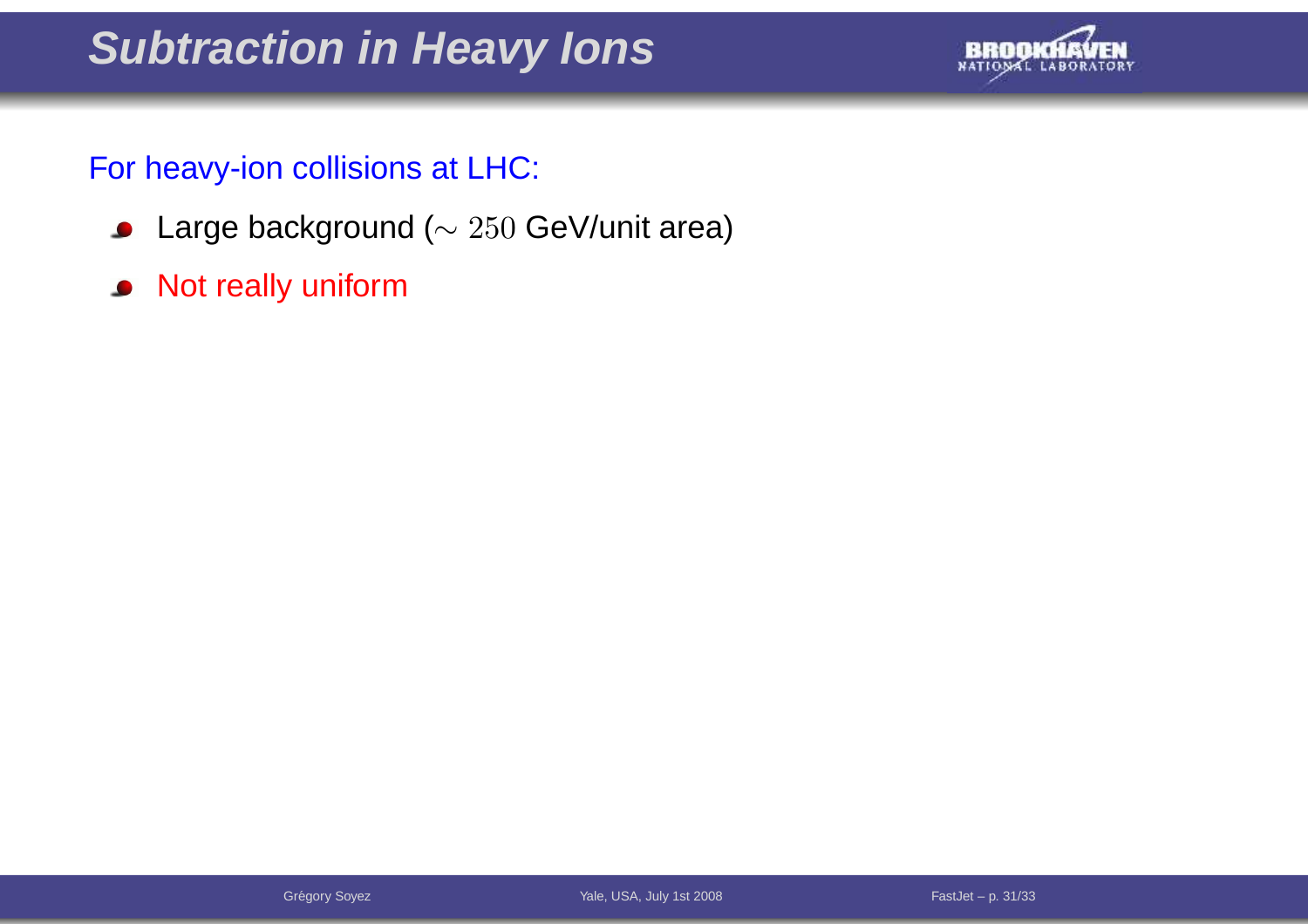### **Subtraction in Heavy Ions**



#### For heavy-ion collisions at LHC:

- Large background ( $\sim 250$  GeV/unit area)  $\bullet$
- Not really uniform $\bullet$
- Background:  $p_t$ /area  $\approx$  parabolic in rapidity

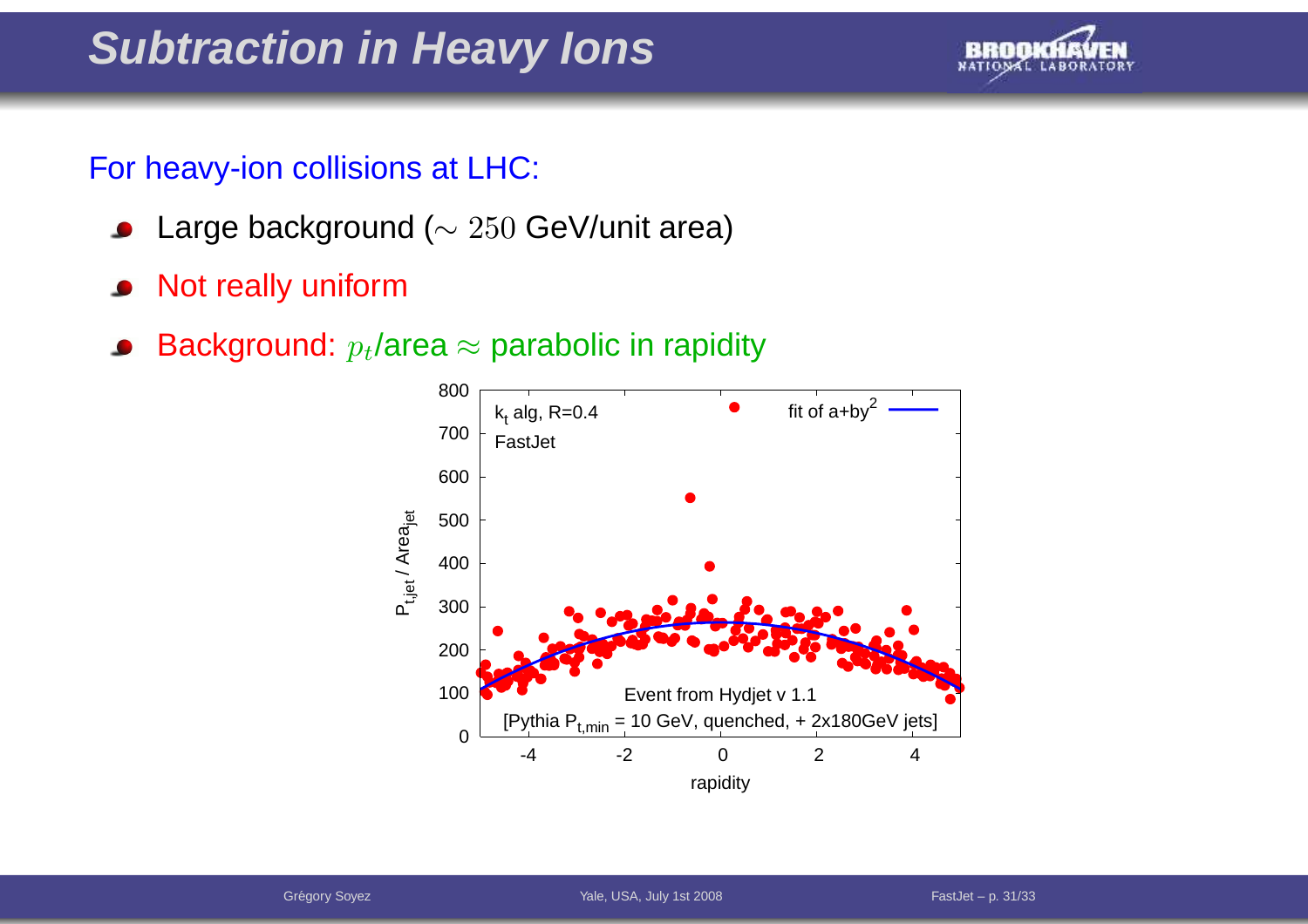### **Subtraction in Heavy Ions**



#### For heavy-ion collisions at LHC:

- Large background ( $\sim 250$  GeV/unit area)  $\bullet$
- Not really uniform $\bullet$
- Background:  $p_t$ /area  $\approx$  parabolic in rapidity
- After subtraction:

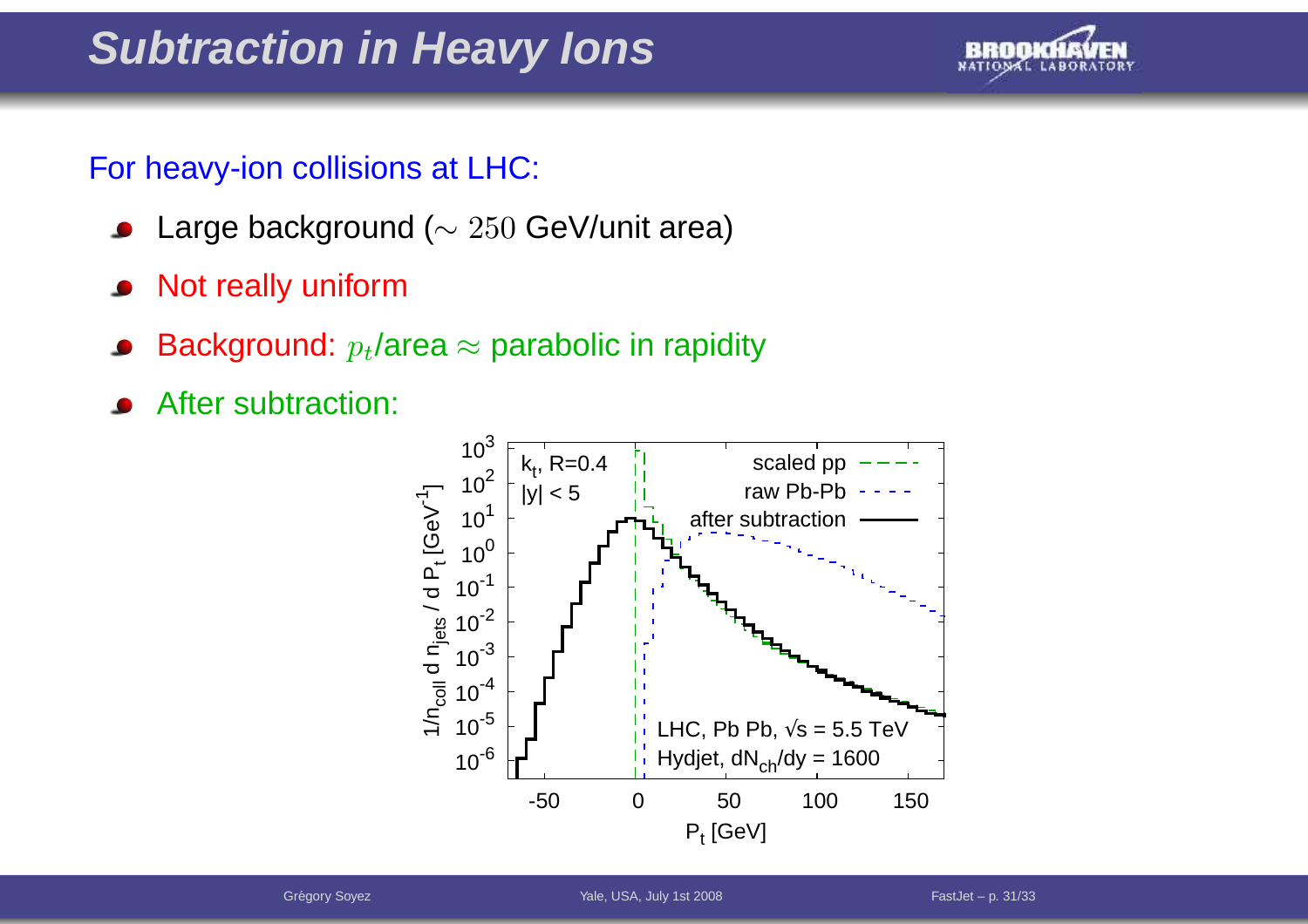

Back reaction: when adding soft background to <sup>a</sup> hard event some hard partoncan be associated to another hard jet.

- Point-like or diffuse background
- gain:  $p_2$  gained when adding  $p_1$



loss:  $p_2$  lost when adding  $p_1$  $\bullet$ 

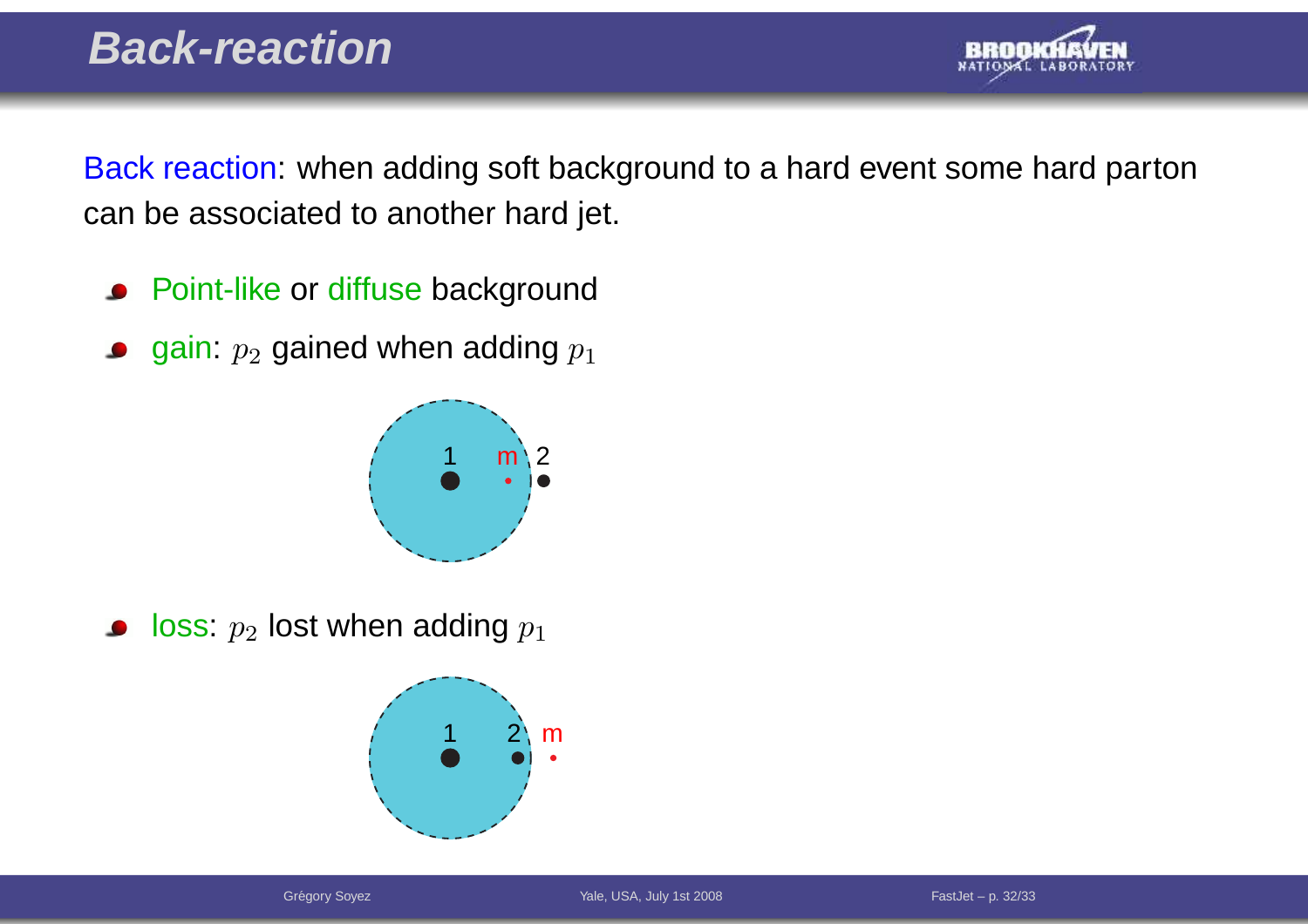### **Back-reaction (2)**



#### Under <mark>analytic control</mark>!

Probability of gain/loss ( $\rho\equiv$  background density)  $\bullet$ 

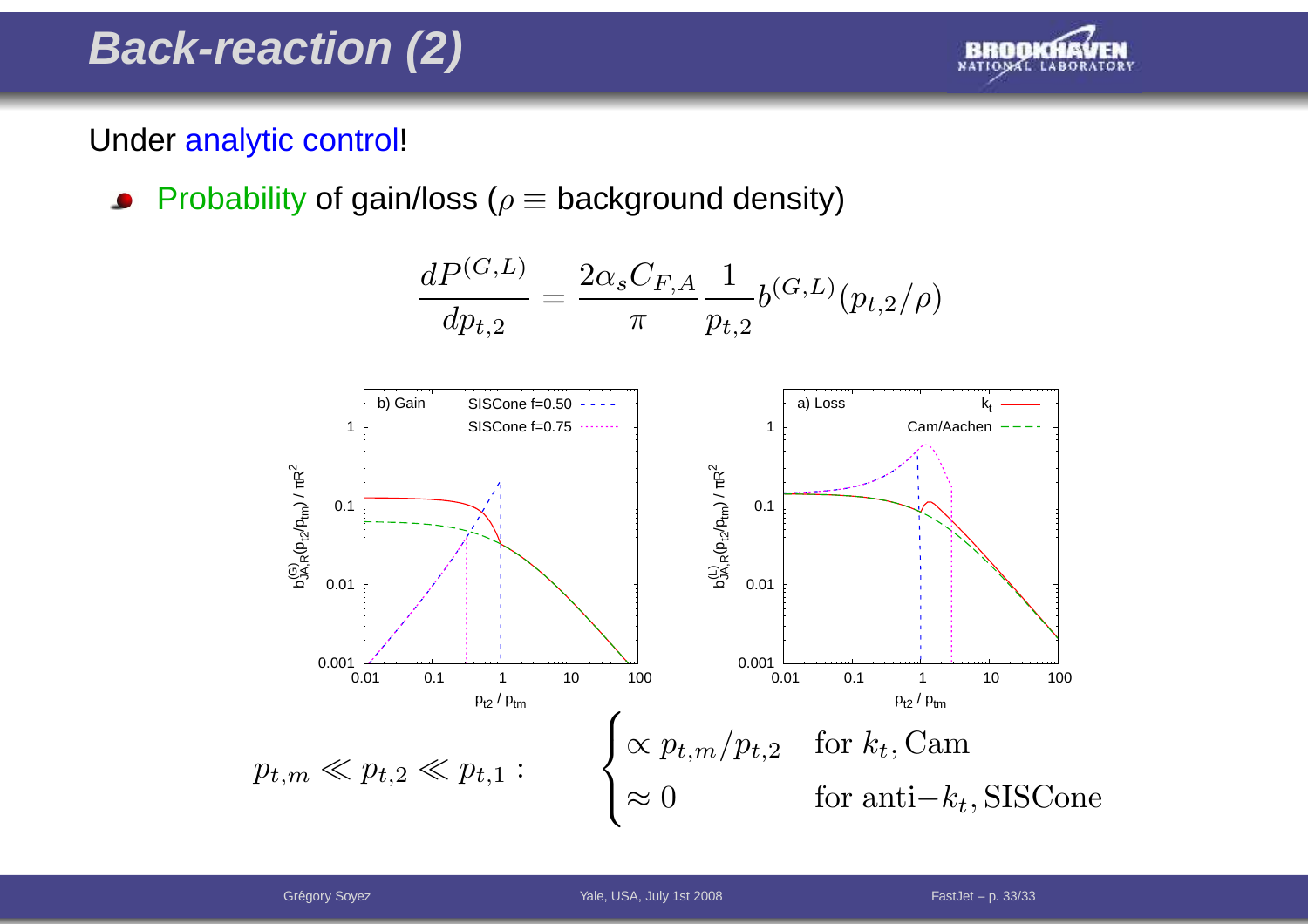### **Back-reaction (2)**



#### Under <mark>analytic control</mark>!

Probability of gain/loss ( $\rho\equiv$  background density)  $\bullet$ 

$$
\frac{dP^{(G,L)}}{dp_{t,2}} = \frac{2\alpha_s C_{F,A}}{\pi} \frac{1}{p_{t,2}} b^{(G,L)}(p_{t,2}/\rho)
$$

● Shift in 
$$
p_t
$$
 due to back-reaction:  $\Delta p_t^{(G-L)}$ 



anti- $k_t\ll \mathsf{SISCone} < k_t$ , Cam